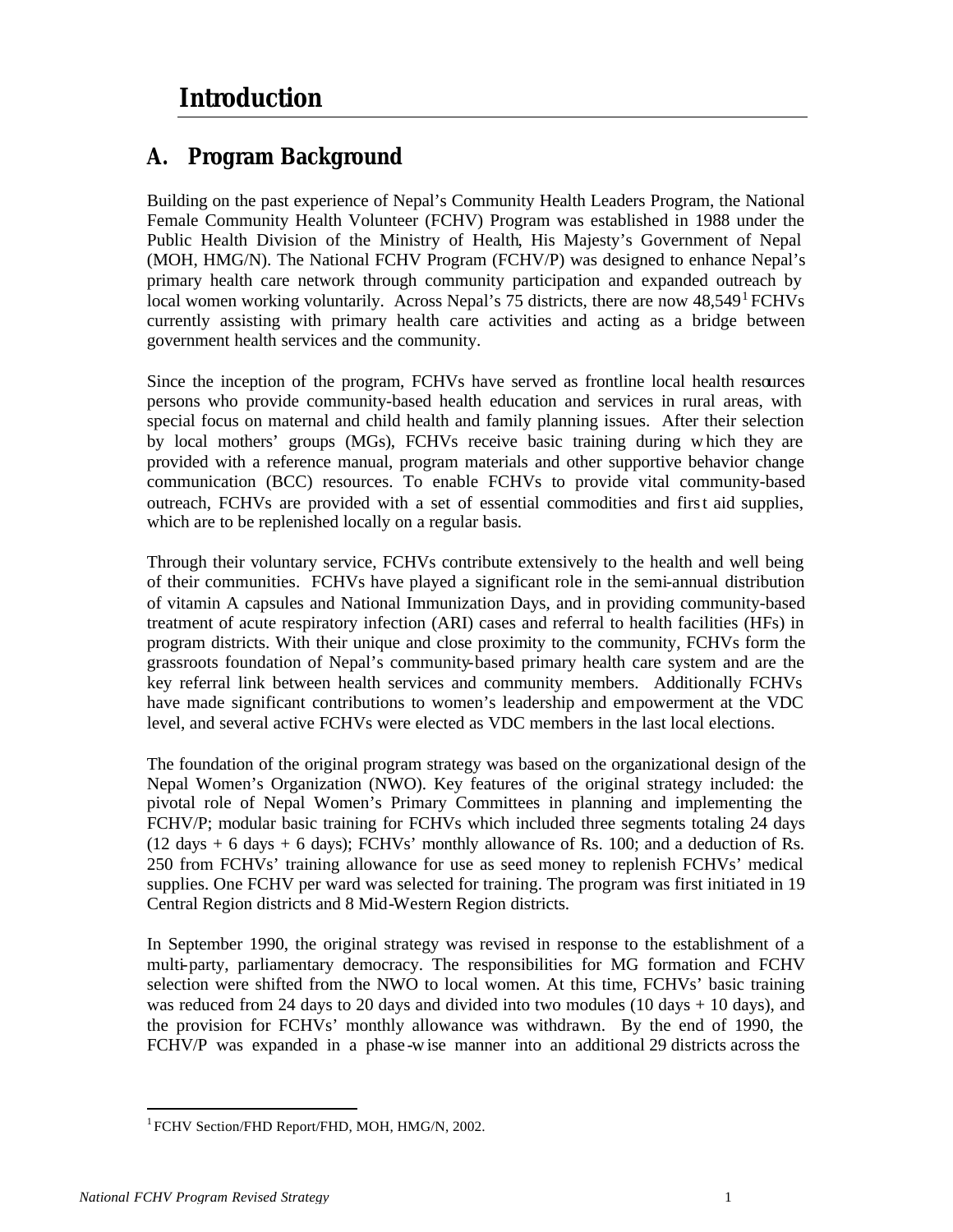Eastern, Western and Far-Western Regions; and by 1995, the program reached the remaining 19 Western and Mid-Western districts, thereby ensuring that one FCHV per ward in all 75 districts had been selected and trained.

Following the introduction of a new health policy in 1991 and an evolving political landscape, the FCHV/P strategy was again revised in1994/95. In the second revised strategy, several new concepts were introduced including the population-based approach to MG formation and FCHV selection, and the position of Village Development Committee (VDC) level FCHV Coordinator. The duration of basic training was reduced from 20 days to 15 days into one module, and the policy of deducting Rs. 250 from FCHVs' training allowance for supply replenishment was withdrawn.

Between 1995 and 1998, the population-based approach expanded the FCHV/P in 28 of Nepal's more populous districts, which were originally established as ward-based districts. Simultaneously, the VDC level FCHV Coordinator approach was initiated in 14 districts. Due to funding limitations, neither the population-based nor VDC level FCHV strategy was further implemented.

Since the implementation of the FCHV/P in 1988, the context in which FCHVs have been involved in community health improvement has witnessed some significant change. During the past fifteen years, the roles and responsibilities of FCHVs have continually evolved and the variety of different health programs utilizing community-based approaches has increased. Simultaneously, the dual processes of health sector reform and the Local Self-Governance Act (LSGA), through which VDCs have begun to take local responsibility for the management of sub health posts, have been initiated. Each of these changes prompted the need to again review the existing program strategy, last revised in 1994 during 2003.

This newly revised national FCHV/P strategy will guide the government and its many collaborating agencies working together to support the FCHV/P. This document provides strategic directions and critical approaches to ensure a strengthened national program and consistent, continuous support of each and every FCHV.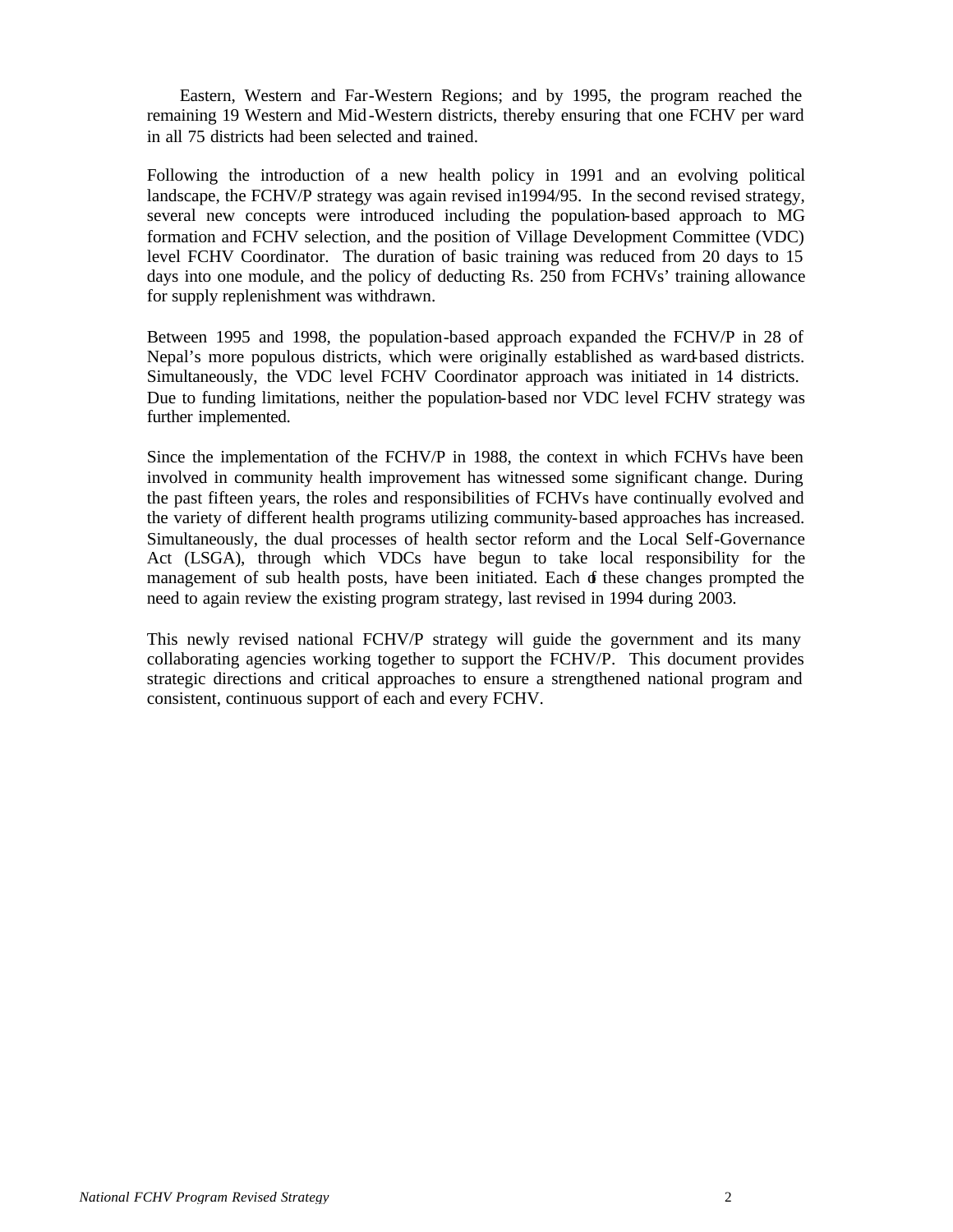## **B. Program Goal and Objectives**

#### **Goal**

The National FCHV Program, focused on family planning, maternal/neonatal and child health, including the semi-annual Vitamin A supplementation program, will contribute to Nepal's goal of reducing the total fertility rate and the under 5 mortality and maternal mortality rates.

#### **Objectives**

- To develop in every ward with at least one FCHV, knowledgeable, trained and wellsupported health resource person through capacity building, distance education and supportive monitoring activities, which will reinforce each FCHV's ability to fulfill her role as health educator, referral agent, community mobilizer and community-based service provider.
- To provide FCHVs with necessary skills and support to empower rural women with basic health knowledge and skills in order to increase utilization of available primary health care (PHC) services and participation in community health development.
- To increase community awareness about the importance of the joint roles and responsibilities of FCHVs and MGs through advocacy and health communication activities; and
- To strengthen community level ownership, management and long-term sustainability of the FCHV/P, in conjunction with the LGSA, through the establishment of local funds by local VDC and District Development Committee (DDC) authorities, and through active support and commitment from all levels of implementation, including health facilities (HFs)<sup>2</sup>, health facility management committees (HFMCs) and District Health Offices/District Public Health Offices (DHO/DPHOs).

l

<sup>&</sup>lt;sup>2</sup> Throughout this document, the term health facility (HF) represents the combination of Primary Health Care Centers (PHCC), Health Posts (HP) and Sub Health Posts (SHP).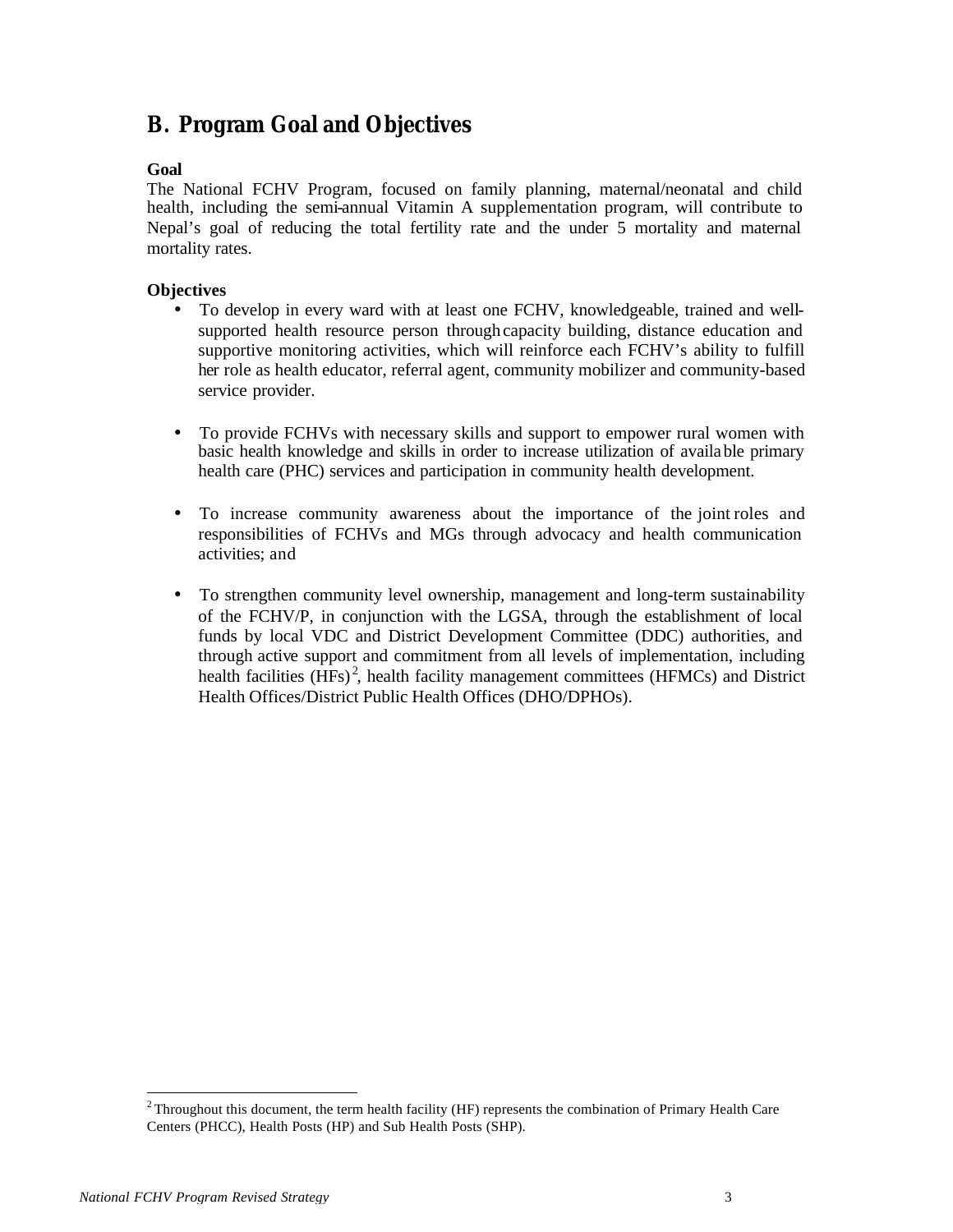## **A. Summary**

The strategy for the implementation of the FCHV/P was originally formulated in 1988 and was then revised in both 1990 and 1994 with some modifications required after political changes in the country. During 2003, the program strategy was further revised to ensure strengthened and effective implementation of the program (See Annex 2 for strategy implementation plan.)

- 1. *Orientation activities:* Community orientation activities will be conducted at the DDC, VDC, HFMC and ward levels to reorient community members to the FCHV/P, to clarify the important roles and responsibilities of MGs and FCHVs, and to emphasize the importance of reaching disadvantaged and underserved groups within the community in MG formation and FCHV selection activities. Orientation activities will also be conducted at DDC and VDC levels following new elections
- 2. *Mothers' group reorganization or formation:* The need for MG reorganization or formation will be assessed and facilitated in wards where MGs have become inactive and require reorganization, or where FCHVs are currently working without the support of an active MG. This activity will be facilitated by the Health Facility In-Charge (HFIC), Village Health Worker (VHW) and Maternal Child Health Worker (MCHW), with support from the HFMC, VDC Committee and active local women. General MG membership will be extended to all women of reproductive age in a ward. A group of approximately 10 mothers with an elected chairwoman will be established as the MG 'executive committee.' In wards with large populations, widely separated villages or large geographical areas, more than one MG may be formed.
- 3. *FCHV selection:* MGs will then select new FCHVs based on specific criteria. At a minimum, at least one FCHV per ward will be selected. To ensure overall program sustainability and consistent, responsive support to all current FCHVs, the ward-based approach will be strengthened nationally and be implemented as the primary approach of the FCHV/P. Emphasis will be given to strengthening support to all current FCHVs. In specific cases where DDCs, VDCs or municipalities demand program expansion or request an increased number of FCHVs, the population-based approach may be expanded cautiously and implemented on the basis of clearly defined criteria.
- 4. *Municipality-based FCHV/P activities:* Existing models of municipality-based FCHV/P activities will be reviewed and recommended for appropriate expansion to other municipalities.
- 5. *Basic training:* Newly selected FCHVs will receive 18 days of basic training conducted by HFICs (representing PHCC/HP/SHP). The basic training will be divided into two modules of 9 days and conducted at 2-month intervals covering content as per the revised curriculum. Training allowance will be provided to FCHVs for all training days attended.
- 6. *Essential materials and commodities:* Each FCHV will be provided with a full set of FCHV/P materials, medicine kit with essential commodities and simple first aid supplies free of cost at the end of her basic training. The regular replenishment of essential commodities and other supplies will be the responsibility of the HFMC in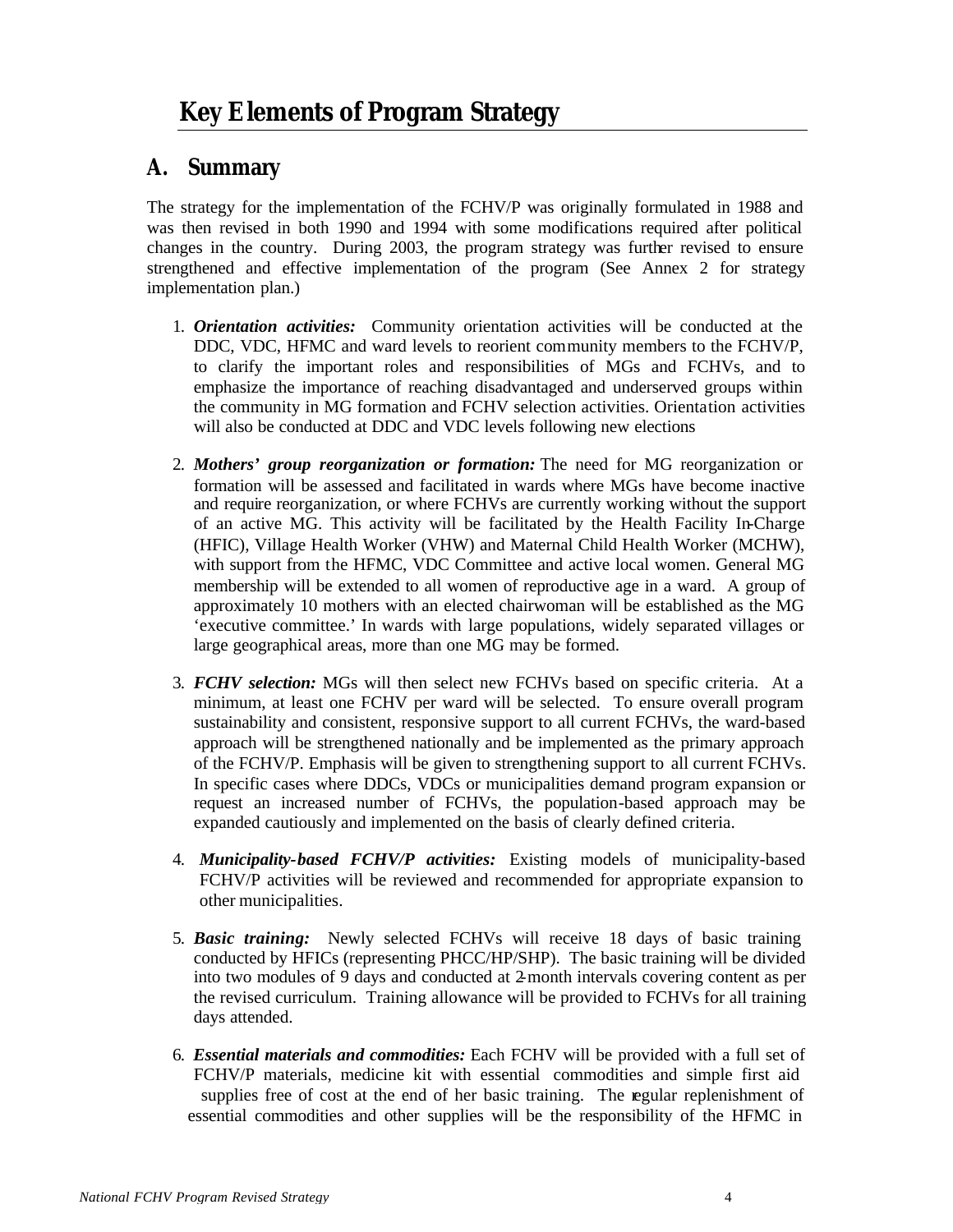coordination with HF staff and DHO/DPHO. FCHVs are responsible to monitor their stocks of commodities and request resupply on a timely basis. FCHV/P materials will be replaced as needed during refresher training activities.

- 7. *District training of trainers:* All health workers involved in implementing FCHV/P activities will be reoriented to planning, implementation and evaluation of activities. Select DHO/DPHO staff and PHCC/HP/SHP-ICs [including both Health Assistant (HA) and Auxiliary Health Worker (AHW) cadres] will participate in a one-week district training of trainers' (DTOT) course to refresh and reinforce their skills in conducting FCHV basic and refresher training activities. The DTOT will also focus on program management, supervision and monitoring skills, interpersonal communication and social mobilization skills and other new content areas in order to provide stronger support to FCHVs. The number of health workers involved in DTOT will be determined based on the number of total FCHVs per district.
- 8. *Health worker refresher training:* AHWs, VHWs and MCHWs will be provided with refresher training to strengthen their ability to support FCHVs. The refresher training will focus on monitoring, supervision, community mobilization, facilitation and interpersonal communication skills and other new content areas in order to provide stronger support to FCHVs. Both VHWs and MCHWs will serve as FCHVs' immediate supervisors, as assigned by the HFICs.
- 9. *Key FCHV/P personnel*: Required personnel will be in place at all levels to support the implementation of the new strategy. The responsibilities related to coordination, program management, and supervision and monitoring will be established from the central level through the VDC and SHP (See Annex 3 for details).
- 10. *FCHV refresher training:* At the ilaka or HP level, a five-day refresher training will be conducted for all FCHVs every five years. The refresher training will be conducted by HFICs who have participated in refresher DTOT, and will be planned according to established training methodologies and content as per the revised curriculum.
- 11. *FCHV review meetings:* At the SHP level, a one to two-day review meeting will be held every four months for reviewing and planning of FCHV/P activities. All FCHVs, MCHWs and VHWs will participate in the meeting, which will be facilitated by the HFIC. Review activities will include FCHVs' progress updates and forward plans, problem solving, data collection and review of FCHV registers, provision of supportive feedback to FCHVs and resupply of essential commodities. The first meeting of the year will be two days in duration at which HFICs will facilitate a planning discussion. The second and third meetings of the year will each be one day in duration. The HFIC will facilitate an annual performance review during the third meeting. Review meetings will be scheduled around primary agricultural activities as per the local situation.
- 12. *Community involvement in FCHV review meetings:* Every possible effort will be made to achieve and maintain full community participation and integration in the review and planning of FCHV/P activities. Select VDC members and female ward members will be invited to participate in the FCHVs' review meeting. At the trimesterly district level review meeting conducted by the DHO/DPHO, select DDC members will be invited to participate in order to review and plan the FCHV/P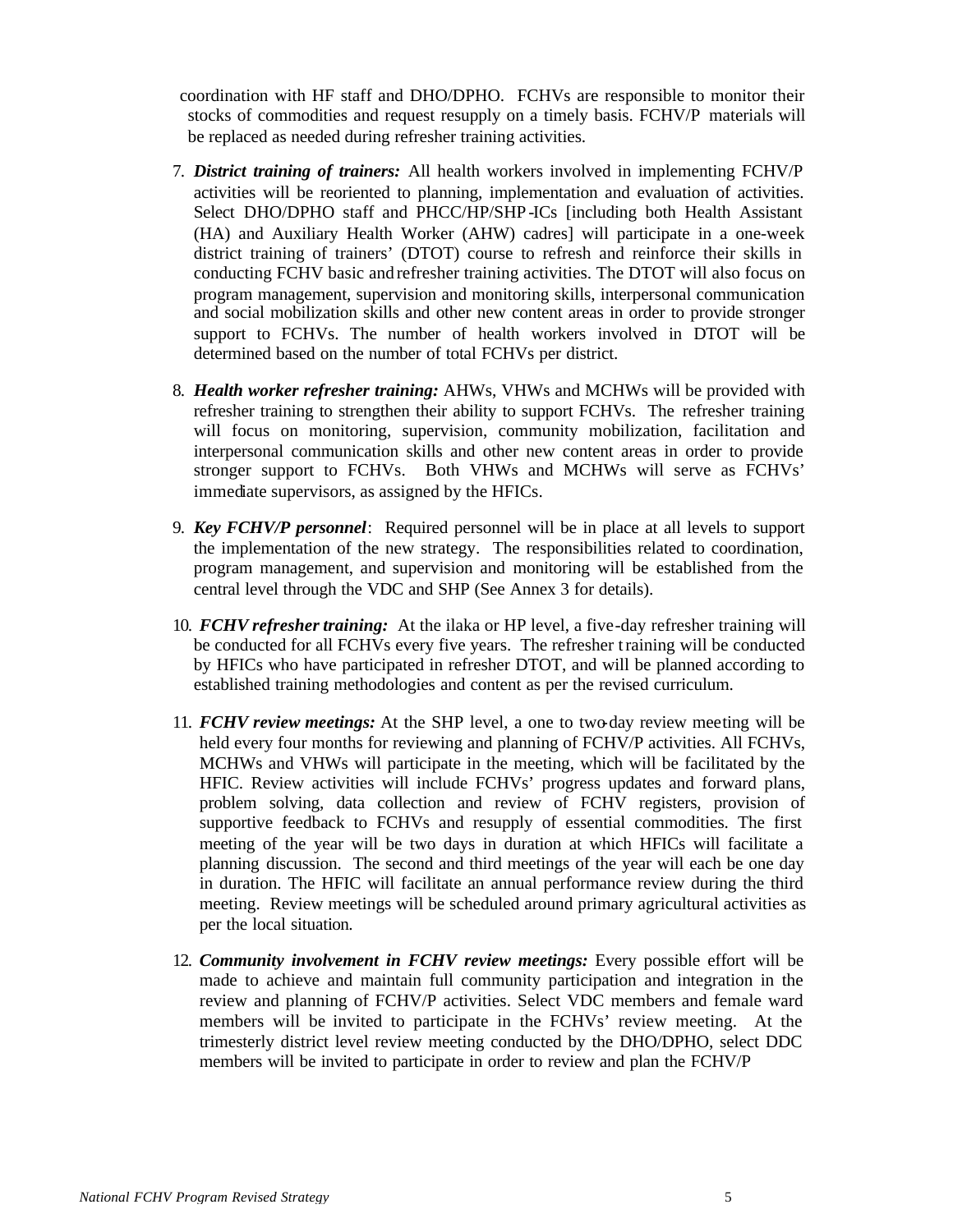activities. Other district review meeting participants will include HFICs (from PHCC/HP/SHP levels), the district FCHV Subcommittee and other relevant district staff.

- 13. *Integrated health review meetings:* With the implementation of the LSGA, it is foreseen that an integrated review of all health program activities, including FCHV/P activities, will be planned once every four months at the ilaka and district levels. This forum will also be used for reviewing and planning FCHV/P activities. Regional and national level review and planning will also be integrated into the trimesterly review meeting cycle. Regional meetings will include DHO/DPHOs, Regional Health Directorate (RHD) officers and relevant Department of Health Services (DHS) officials.
- 14. *Support mechanisms and advocacy activities:* To more fully recognize, reward and encourage FCHVs' valuable contributions to community health, a variety of support mechanisms and advocacy activities will be implemented and advocated by supporting partners.
- 15. *Decentralization:* Local participation and ownership in the FCHV/P, and shared responsibility for supporting FCHV activities among DHO/DPHO and DDC at the district level, and among VDC, HFMC and health facility staff at the community level, will be developed and linked with the ongoing processes of decentralization and handover of local health facilities to VDCs.
- 16. *FCHV Subcommittee:* A FCHV Subcommittee will be established by the FHD under the RHCC, which will function as a program support mechanism to the FCHV Section/FHD. It will be a voluntary forum of members working together to create a collaborative, cooperative and better coordinated working relationship among all FCHV/P partners. Regular meetings will be held monthly during the initial implementation phase of the revised strategy, then on a trimesterly basis. The subcommittee will have adequate representation of government, donors, international/ non-governmental organizations (I/NGOs) and other appropriate partners from the national to the community level (see Annex 3 for details).
- 17. *Coordination:* All partners working with FCHVs including governmental programs, donors and I/NGOs – will report on their progress to and coordinate with the FCHV Section/FHD and the FCHV Subcommittee. The FCHV Section/FHD and FCHV Subcommittee will also coordinate the regular review of the FCHV/P strategy every five years.

Senior level donor and I/NGO partners, as well as relevant DHS Division/Center directors, will meet trimesterly with the Director General to discuss policy level matters and address issues raised by the FCHV Subcommittee.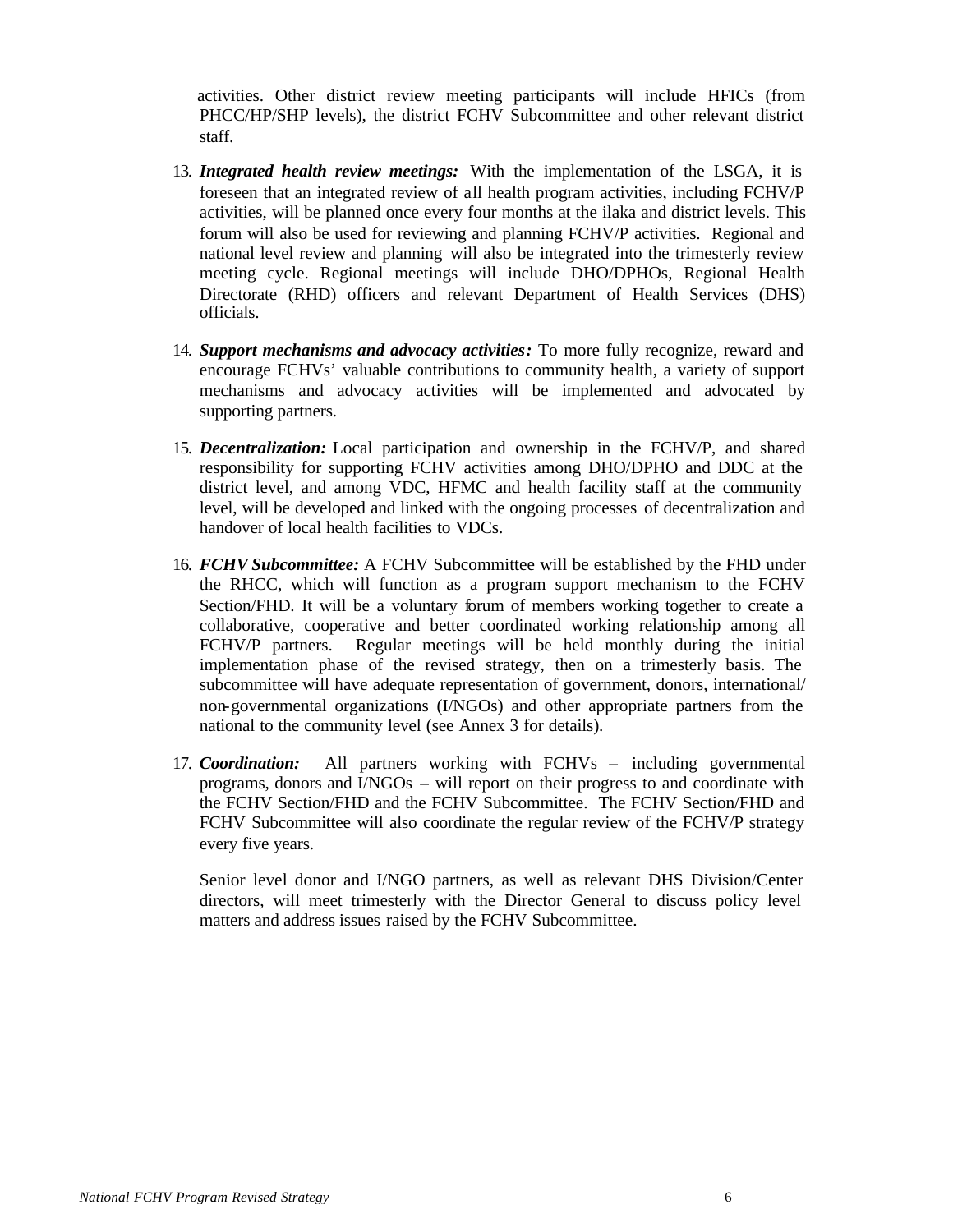## **B. Ward-based and Population-based Approaches**

To ensure overall program sustainability and consistent, responsive support to all FCHVs, the ward-based approach will be strengthened nationally and implemented as the primary approach of the FCHV/P. Emphasis will be given to strengthening support to the all FCHVs.

However, in specific cases where DDCs, VDCs or municipalities demand program expansion or request an increased number of FCHVs, the population-based approach may be expanded cautiously and implemented on the basis of the following criteria:

#### *Criteria for Population-based Expansion*

- 1) The VDC or municipality is able to bear all costs and can provide financial, human and material resources for the following requisite program activities:
	- Community Mapping of the VDC or municipality
	- Orientation Meetings
	- Basic Training
	- Refresher Training
	- Review Meetings

 Support for the above activities may be provided by EDPs, I/NGOs or community based organizations (CBOs) where they are supporting core or add-on activities.

- 2) The VDC or municipality will make a formal commitment to providing this support, in writing, before the process begins. A standard memorandum of understanding (MOU) will be established between the VDC or municipality, the DDC, DHO/DPHO and FHD/DHS.
- 3) The FCHV Section/FHD, with support from the FCHV Subcommittee, will develop criteria detailing how more under-served and disadvantaged families in the community will be targeted for priority involvement in the FCHV/P through orientation, MG formation or reorganization and FCHV selection activities.
- 4) MGs will be representative of the whole population of a ward, and will select their FCHV according to the selection criteria. Outreach to under-served and disadvantaged mothers will be addressed during ward and MG orientation meetings, and the VDC committee and assembly will play a consultative role in this process. Local NGOs and CBOs working with under-served families will also be consulted and involved.
- 5) Cluster-based sampling will be implemented to avoid the selection of more than one FCHV from the same cluster of households or geographic area. Clusters will be determined through community mapping exercises facilitated by the HFIC and VDC, with assistance from VHW and MCHW and other partners as applicable.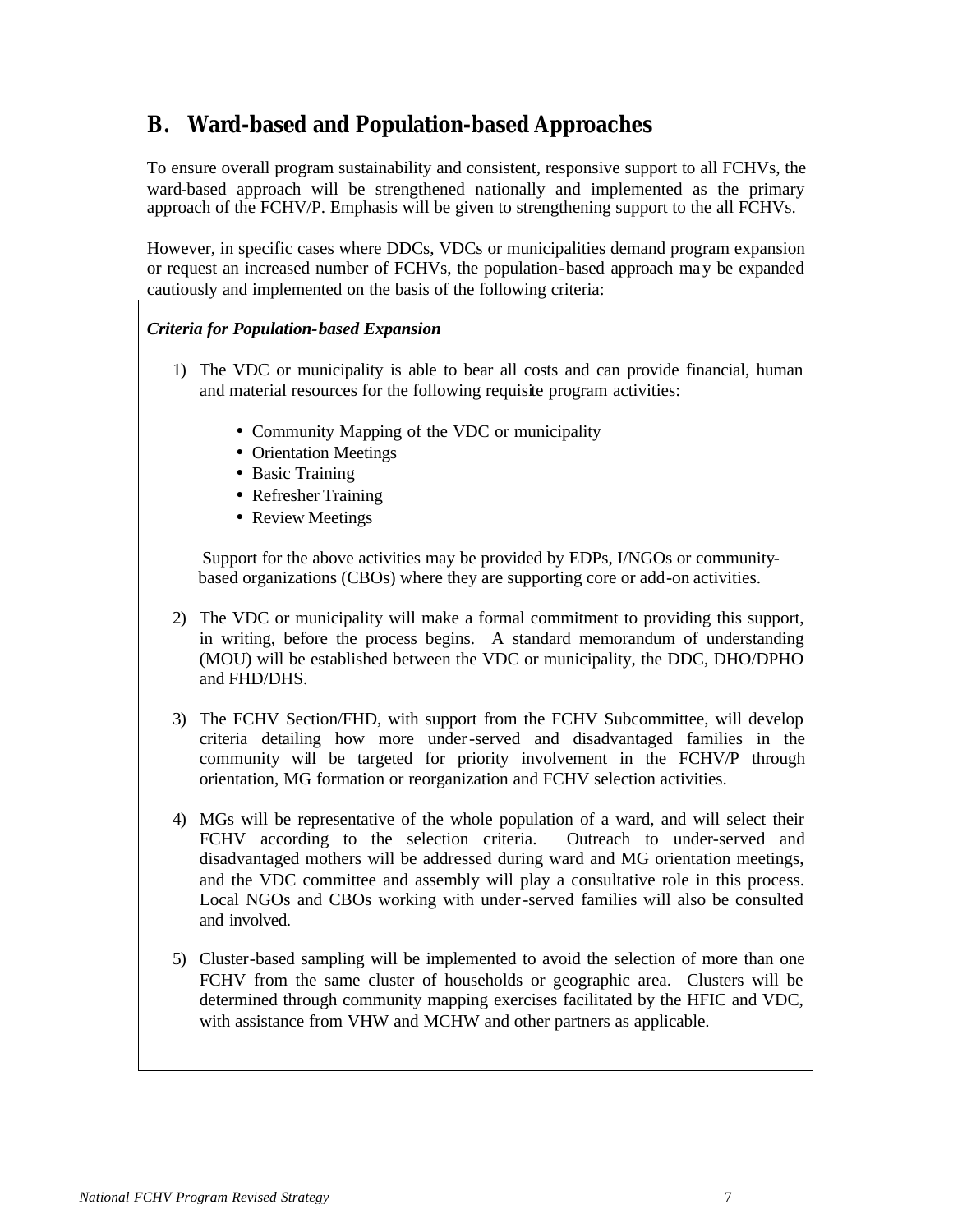- 6) The population ratio for an expanded population-based program will be as follows:
	- Terai: 1 FCHV per 1000 population
	- Hills: 1 FCHV per 350 population
	- High Mountains: 1 FCHV per 200 population

Existing models of municipality-based FCHV/P activities will be reviewed and recommended for expansion to other municipalities by the FCHV Section/FHD and FCHV Subcommittee.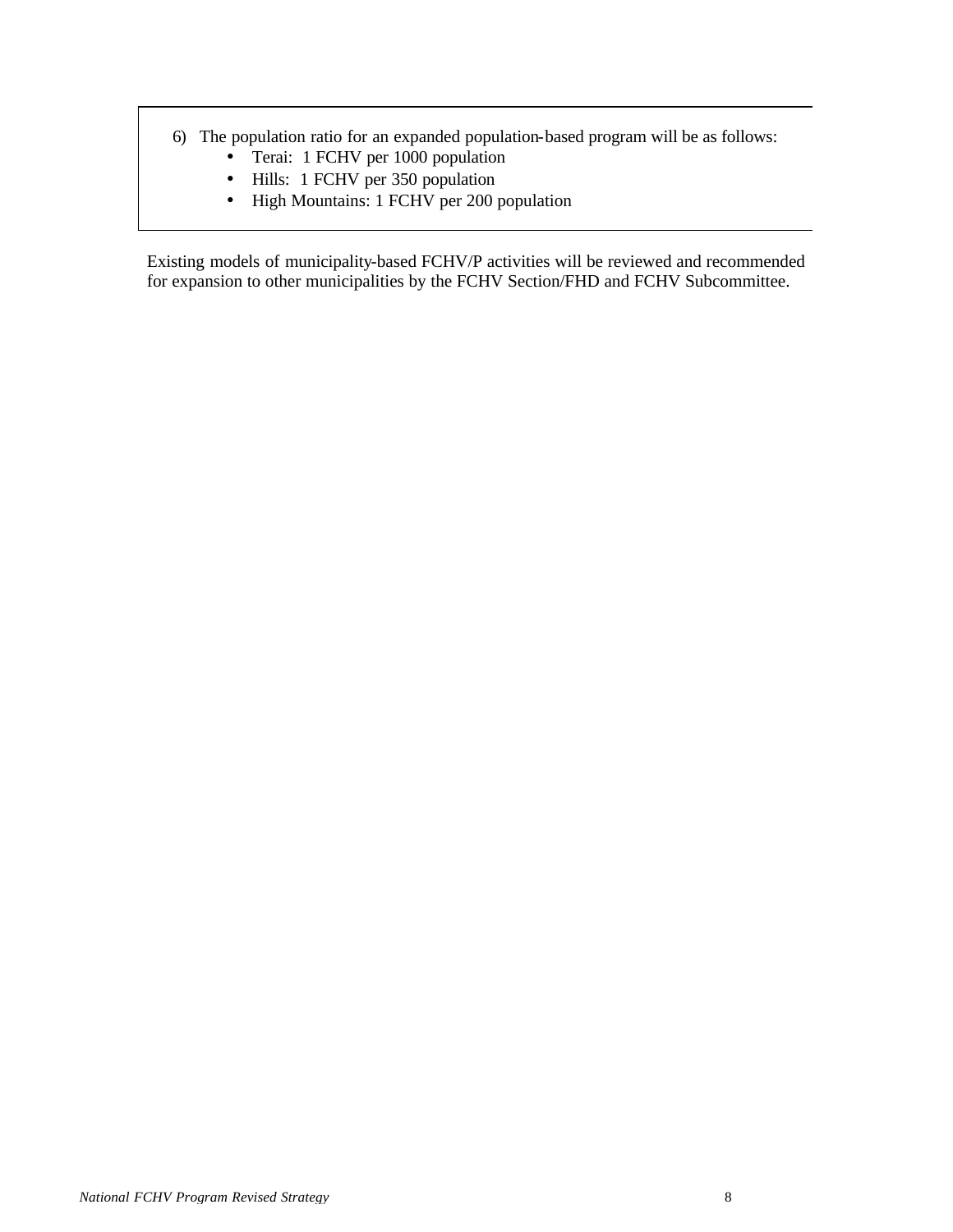## **C. Community Mobilization Activities**

An important component of the FCHV/P has been to create awareness among community members and to help them recognize their critical role in motivating FCHVs and other health workers. It is critical that community members understand that their active support of FCHVs is essential to the success of the program.

To mobilize people for increased community involvement in the FCHV/P, a new round of orientation meetings will be conducted at the VDC, ward and MG and other community group levels. The content of the orientation meetings will have specific emphasis on new elements in the revised program strategy, how each level can support the FCHV/P, how ownership of the program can be decentralized and how community ownership can be fostered.

At the VDC level or ientation, VDC chairperson, ward members and FCHVs will all participate in the meeting facilitated by HFIC with support from the HFMC. At both the VDC and ward levels, a broad foundation of community awareness and involvement in the FCHV/P will be reinforced by involving teachers, nonformal leaders and existing groups (including savings and credit groups, income generation groups, forest and water users groups, youth clubs and general MG members) in orientation activities. Partner organizations including External Development Partners (EDPs), I/NGOs and CBOs are expected to play a significant role in mobilizing grassroots support for the FCHV/P and outreach to underserved families for their inclusion as MG members and FCHVs.

At the regional and district level orientation meetings, the revised program strategy will also be disseminated and discussed. (See Annex 3 for description of implementation activities.)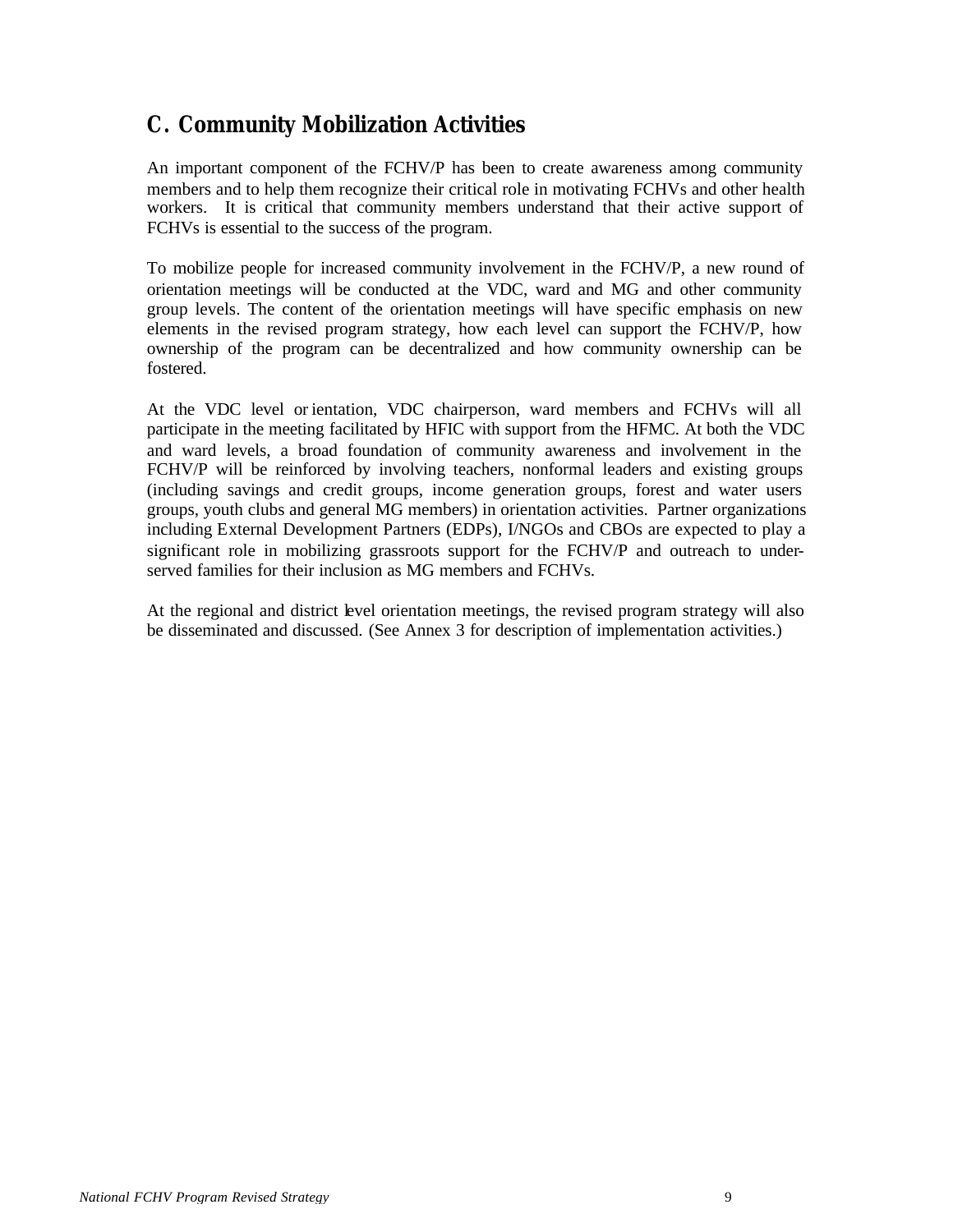## **D. Role and Revitalization of Mothers' Groups**

Active mothers' groups (MGs) are a key component to ensure a successful and sustainable FCHV/P. The network of MGs will be mobilized as a platform for community participation in health improvement. MG members are not just passive recipients of FCHVs' health messages and activities; rather MG members ha ve an active role to play in mobilizing community members for their involvement in community health improvement, and reaching out to mothers who are not participating in MG meetings. Building on lessons learned, HF staff, HFMC and the VDC committee will work together to address problems that have caused MGs to become inactive and to strengthen the network of women who participate in MG activities.

Several strategies for revitalizing MGs have been identified: $3$ 

- 1) Strengthen the orientation process at VDC and ward levels to clarify the roles and responsibilities of MGs, and to ensure community members are well oriented to the FCHV/P. Assess whether MGs have become inactive and determine where MG reorganization is needed. HFICs, with support from HF staff, HFMC and VDC members, will facilitate ward and MG orientation meetings as well as MG formation or reorganization activities as needed.
- 2) Ensure balanced representation of all community members with proactive effort to include disadvantaged and under-served gr oups (including ethnic minorities and dalits) in the formation of new MGs. HFIC, with support from HF staff, HFMC and VDC, will facilitate community mapping exercises to identify under-served families for inclusion in MG activities.
- 3) Build upon the existing network of community and women's groups (such as income generation, savings and credit, forest users and literacy groups) where MGs are not active. Coordinate with the relevant line agencies, local NGOs and CBOs that support these groups. Reinforce this network by providing these groups (both male and female members) with orientation on the FCHV/P and the important role of MGs, thereby fostering their support.
- 4) Provide additional incentives to existing MGs by linking them with line agencies, local NGOs and CBOs that support community development activities (such as income generation, savings and credit, forest users, literacy and other groups). Support MGs to develop and manage emergency health funds for use by the general MG membership and community.
- 5) EDPs, I/NGOs and CBOs are requested, to every extent possible, to coordinate any new activities through the existing MG structure, including the general membership and executive committee of the MG, thereby strengthening and integrating overall community health and development efforts.

l

 $3$  Packages to support MGs as a platform for mobilizing community participation in health are available from partner organizations including GTZ-HSSP, SDC, SC -US and CARE.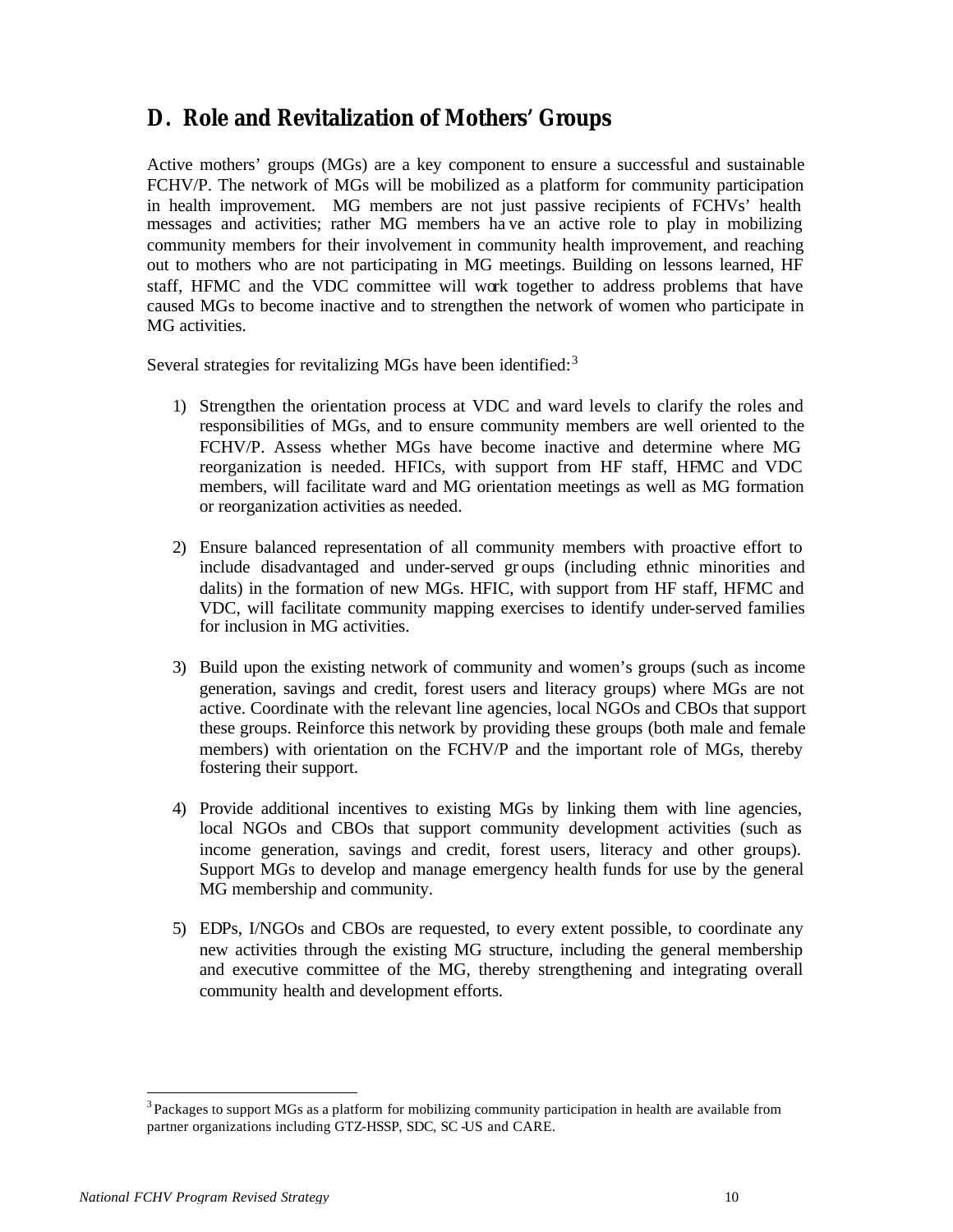The criteria for MG formation or reorganization will be consistently implemented in all wards:

#### *Criteria for Mothers' Group Formation or Reorganization*

- MG membership is extended to all women of reproductive age in the ward, with priority given to mothers with children under five, pregnant women and newly married women.
- Representation shall reflect the ethnic, social and economic composition of each ward or tole, and include members from minority and dalit families.
- A subset of the full MG membership will be called the MG Executive Committee and will consist of approximately 11 MG members. The MG executive committee will be formed based on mothers' interest and motivation to be active MG participants.

In addition to MG members, many other people play an important role in strengthening the system and participation of MGs in community health improvement. HF and VDC staff will work to ensure that each person fulfills his or her respective role:

#### *Support of Mothers' Group Activities*

#### *Role of Executive MG Members*

- Each MG executive committee will elect a chairwoman, who is responsible for organizing and conducting MG executive committee meetings monthly or more frequently as needed.
- Executive MG members are responsible for reaching out to all mothers in the general MG membership and actively supporting FCHVs in their health education and promotion activities to improve the well being of the whole community and increase utilization of health services.
- Executive MG members will annually review the performance of their FCHV, with support from the HF staff, according to performance review guidelines.
- Executive MG members, in consultation with the HFIC, VHW and MCHW, have the authority to replace their FCHVs and also have the authority to reorganize the MG executive committee.
- MG members listen to Radio Drama Serial and encourage members of the community to listen.

#### *Role of FCHVs*

- Support executive MG chairwoman to organize and conduct regular monthly MG executive committee meetings, and jointly prepare the meeting agenda as per the need and interest of MG members.
- Attend MG executive committee meetings and serve as MG secretary.
- Involve executive MG members in health education and promotion activities through coaching and practice in delivering health messages of priority national health programs and demonstration of appropriate health practices. Executive MG members will then share these messages with MG general members, all mothers in the ward.
- Discuss and plan with executive MG members how to reach inactive and/or disadvantaged mothers with health communication activities.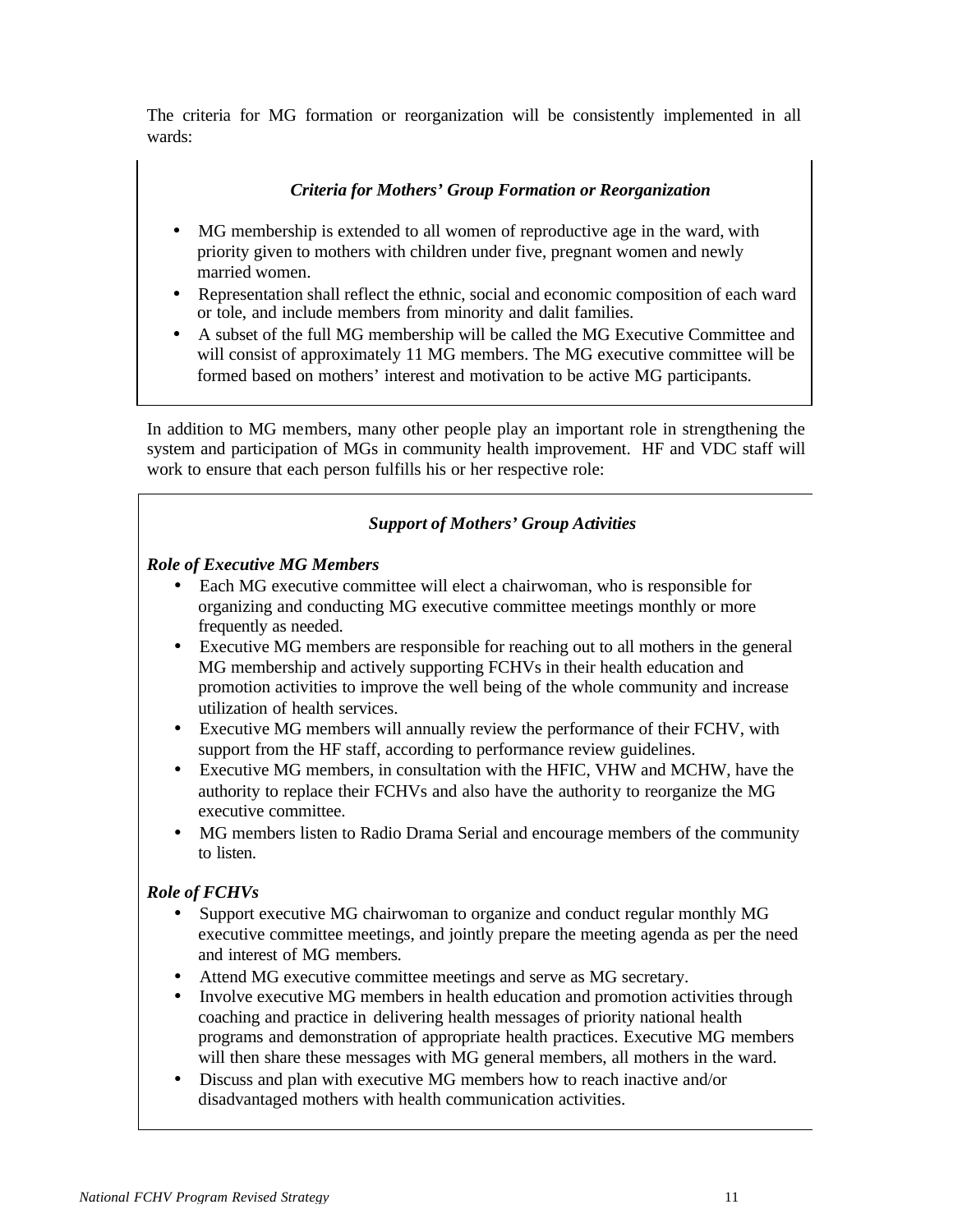#### *Role of VHWs and MCHWs*

- Conduct with HFICs ward orientation and MG orientation meetings on FCHV/P and the important role of MGs
- Attend monthly MG executive committee meetings and support FCHVs and MG members in their health education and promotion activities
- Support HFIC and VDC members with community mapping exercises as needed

#### *Role of HFICs*

- Conduct ward orientation and MG orientation meetings on FCHV/P and the important role of MGs
- Identify and/or help reorganize MGs as needed, and ensure inclusion and participation of ethnic minorities in MGs and FCHV selection
- Ensure FCHVs receive health education materials available from DHO/DPHO supplies at review meetings
- Conduct regular monitoring visits to MGs and FCHVs
- Support resupply of essential commodities to FCHVs
- Encourage active MGs to work together and support the activities of each other and multiple FCHVs

#### *Role of VDC and Municipality*

- Support HFIC and VDC members with community mapping exercises as needed
- Integrate FCHV/P into annual and long-term planning exercises
- Review the status and performance of FCHVs and MGs.
- Coordinate with the HFMCs to support FCHVs and MGs
- Provide recognition for active FCHVs and MGs
- Encourage and ensure female ward member participation in MG meetings

#### *Role of DDC*

- Review the status and performance of FCHVs and MGs
- Coordinate with the DHO/DPHO and VDCs to support FCHVs and MGs
- Provide recognition for active FCHVs and MGs

#### *Role of DHO/DPHO*

- Review the status and performance of FCHVs and MGs
- Coordinate with the DDC and HFMCs to support FCHVs and MGs
- Provide recognition for active FCHVs and MGs

#### *Role of EDPs, INGOs, NGOs and CBOs*

- Collaborate with and support MGs and FCHVs in effective implementation of community health promotion activities
- Support HFIC, HF staff and VDC members to conduct community mapping activities to give priority to participation of under-served families in MG activities.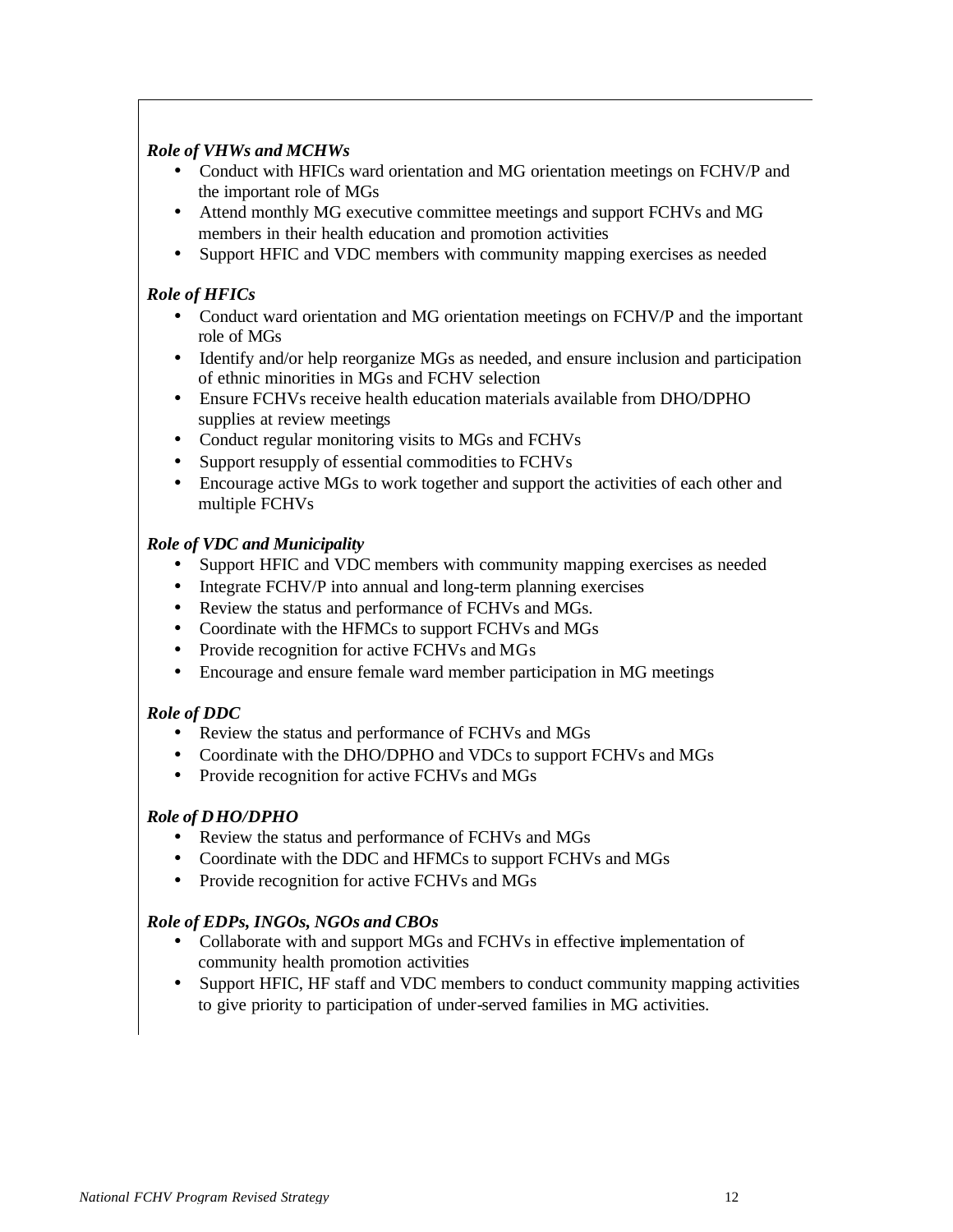## **E. FCHV Selection and Replacement**

The entire membership of the MG members will nominate and select their FCHV based on the following criteria:

#### *FCHV Selection Criteria*

- Willing and able to volunteer at least one 10-year term of service
- Local resident of ward
- Between 20 and 44 years old, upon start of service
- Family support of her involvement in the FCHV/P
- Priority will be given to under represented and disadvantaged families (ethnic minorities and dalit)
- Preference will be given to those already involved in social and health activities, including trained and traditional birth attendants
- Preference will be given to women who are literate and have completed primary education; however, illiterate women may also be selected and will be given priority for participation in literacy activities
- 1) FCHVs will be selected to serve a minimum term of 10 years. FCHVs may continue to serve as long as they are active, interested to continue and have the support of their MG and HFIC. Annual performance evaluations by HFIC, VHW, MCHW and executive MG members will aid in assessing FCHVs' effectiveness and level of activity.
- 2) At the 10-year mark, three courses of action may be taken:
	- She may choose to continue for additional 5-year terms based on her continued interest and level of activity.
	- She may voluntarily retire, and will receive a certification of appreciation (*abhinandan* ) for her contribution after 10 years of service or more from the VDC and HFMC and from the DHO/DPHO.
	- She may be asked to retire, based on joint decision by the HFIC and the executive MG committee with consensus of HF staff (MCHW and VHW) because of her inactivity or otherwise unsatisfactory performance.
- 3) It will be the responsibility of the MG executive committee, in consultation with the HFIC, to replace an inactive FCHV. Executive MG members and HFIC will request compulsory retirements for FCHVs who are:
	- Physically unfit (not able to see, hear, or are unwell)
	- Inactive for two years (that is, does not help organize or participate in MG meetings, completes less than 50% of expected activities, does not maintain records)
- 4) In addition to cases of voluntary or compulsory retirement, the MG executive committee will also select a new FCHV in the cases of drop out, death or migration.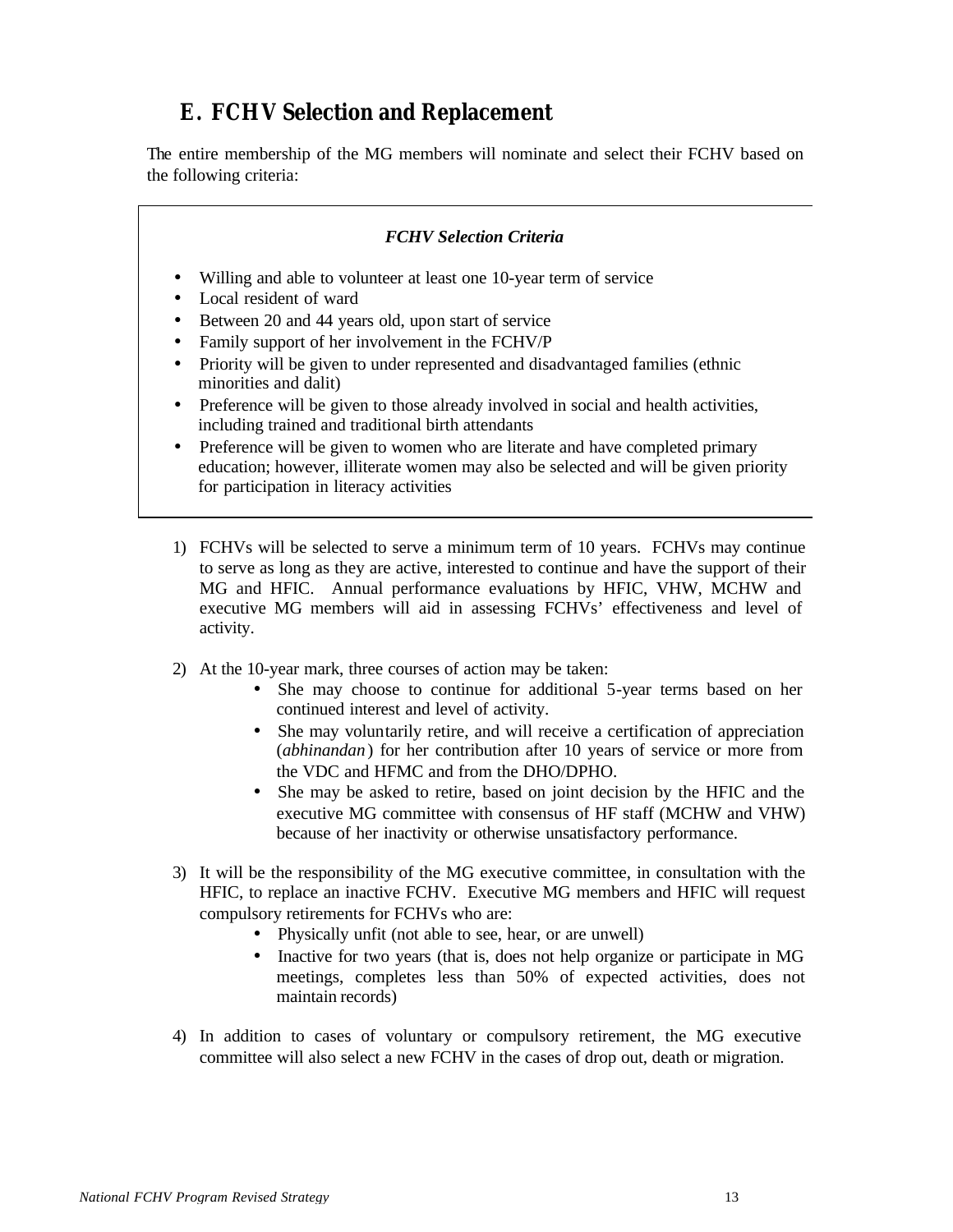## **F. Roles of FCHVs**

#### **1) Core Activities**

FCHVs are understood to play a supportive role in linking the community with available PHC services and will continue to play an important role related to family planning, maternal/neonatal health, child health and select infectious diseases at the community level. FCHVs will continue to promote the utilization of available health services and the adoption of preventive health practices among community members. In all 75 districts in Nepal, it is recognized that FCHVs act voluntarily as health educators and promoters, community mobilizers, referral agents and community-based service providers in each of the health areas they are trained. FCHVs will be enabled to fulfill these roles through the provision of continuous capacity building, monitoring and supervision, community support and other necessary FCHV/P activities (See Annex 1 for a detailed description of FCHV core activities).

#### **2) Add-on Activities**

Whereas core activities are those in which FCHVs in all 75 districts are participating, FCHV "add-on" activities are those undertaken in one or more VDCs, districts or regions, but have not yet been introduced on a national scale. Add-on activities are fully consistent with FCHV/P goals and objectives and are supported by governmental programs, EDPs or I/NGOs. These partner organizations provide support to FCHVs in capacity building, monitoring and supervision, commodities resupply, community support and mobilization and other necessary FCHV/P activities (See Annex 1 for a detailed description of current and potential FCHV add-on activities).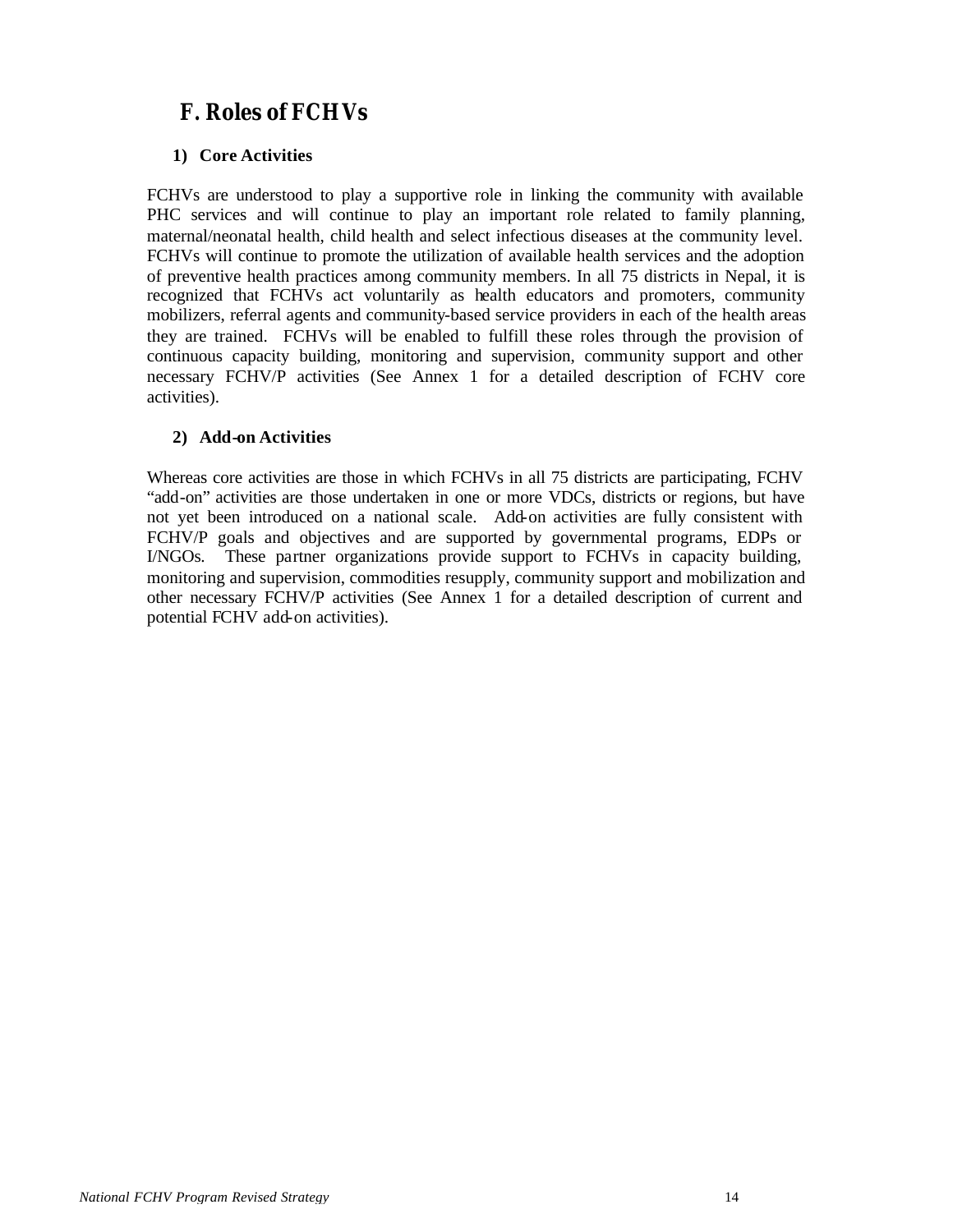## **G. Capacity Building Activities**

Several capacity building initiatives are required to maintain a supportive environment in which FCHVs can serve their communities. These activities include training of FCHV trainers, basic and refresher training, review meetings and distance education. All activities will be scheduled around agricultural activities as per the local situation.

#### **1) Training of Trainers**

The training of trainers (TOT) standard package will be skills-oriented and applied in a needs-based manner. TOT activities will be conducted at three levels:

- TOT at regional level, involving RHTC, RHD and DHS
- District TOT (DTOT), including selected HFICs from PHCC/HP/SHP levels will conduct basic and refresher training for FCHVs
- Refresher training for all AHWs, VHWs and MCHWs in supporting FCHVs though strengthened skills in social mobilization techniques, group facilitation, interpersonal communication, monitoring and supervision, and adult learning skills and participatory training approaches

#### **2) Basic Training**

Basic training will be conducted for all newly recruited FCHVs. The duration of basic training will be increased to 18 days total and will be divided into two 9-day modules to be conducted at 2-month intervals. Basic training materials have been integrated with the revised strategy and the clarification and expansion of FCHVs' expected roles.

The FCHV Section/FHD, in conjunction with DHO/DPHOs, will plan basic training sites within one district, several districts or one region. Recipients of DTOT for FCHVs will conduct basic training for a minimum of 15 new FCHVs per session, every three years or as needed. Convenient residential training sites will be identified in central areas based on FCHVs' location and travel distance.

Upon completion of basic training, all FCHVs will be provided with the following supplies:

- Training certificate
- Reference manual, a set of BCC materials and a shoulder bag
- Ward register record book and other recording and reporting forms
- Photo identification card
- FCHV signboard
- Essential commodities, which include the following items and quantities:

| <b>Commodity</b>    | Quantity                            |
|---------------------|-------------------------------------|
| Condoms             | 100 pieces                          |
| Pills               | 5-10 cycles                         |
| <b>ORS</b>          | 10 packets                          |
| Vitamin A capsules  | Per current policy in each district |
| Iron/folate tablets | Per current policy in each district |
| Cetamol             | 100 tablets                         |
| <b>I</b> odine      | 100 ml bottle                       |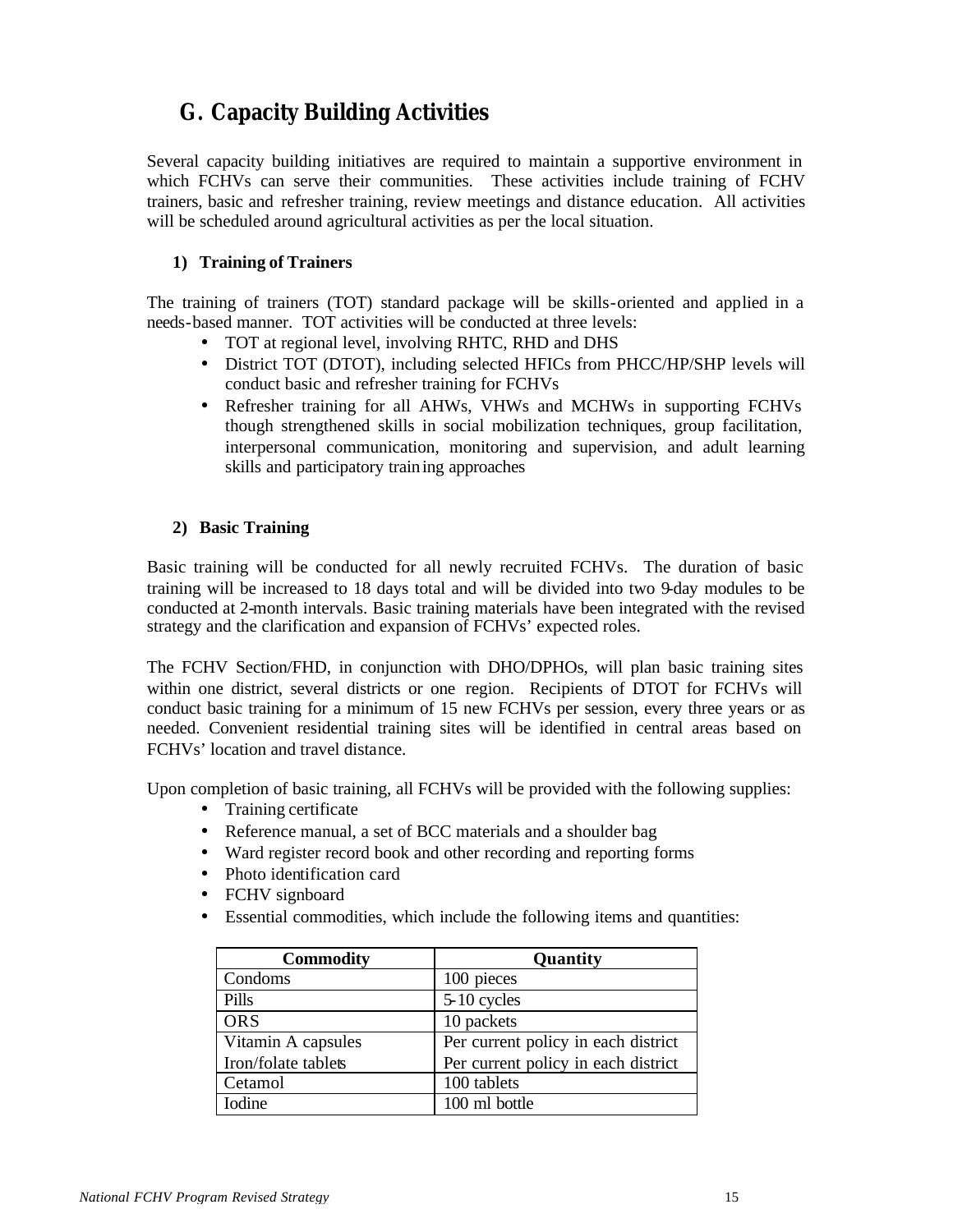| <b>Gentian Violet</b> | 5 grams                     |
|-----------------------|-----------------------------|
| Cotton                | 1 roll                      |
| <b>Bandages</b>       | 10 pieces                   |
| <b>Scissors</b>       | 1 piece                     |
| Other supplies        | Depending upon availability |

To ensure that the prior commodities are regularly replenished for FCHVs, the following activities will be implemented:

- HFMC is responsible to ensure commodities are regularly replenished from the DHO/DPHO to the HF and will coordinate with the Community Drug Program per current policy in each distric t.
- Distribute commodities to FCHVs at trimesterly review meetings and to their homes on monthly basis (during VHW supervision visits).
- HF staff will make commodities available to FCHVs on demand with provision of FCHV treatment and distribution records.

The basic set of FCHV/P materials (such as bag, signboard, BCC materials and manual), will be replaced as needed at the time of refresher training.

#### **3) Refresher Training**

At the HP/ilaka level, a five-day refresher training will be conducted for all FCHVs every five years. The refresher training will be conducted PHCC/HP/SHP-ICs who have participated in refresher DTOT, and will be planned according to established training methodologies and content as per the revised curriculum.

#### **4) Review Meetings**

At the SHP level, a review meeting will be held every four months (trimesterly) for reviewing and planning of FCHV/P activities. Review meetings will be conducted by the HFIC with participation by all FCHVs and the VHW and MCHW. Review meetings will be schedule d around primary agricultural activities as per the local situation

Review activities will include FCHVs' progress updates and forward plans, problem solving, data collection and review of FCHVs registers, provision of supportive feedback to FCHVs and on the spot resupply of essential commodities. The first meeting of the year will be two days in duration at which HFICs will facilitate a planning discussion. The second and third meetings of the year will each be one day in duration. The HFIC will facilitate an annual performance review during the third meeting.

#### **5) Cycle of FCHV Program Review Meetings**

The primary objectives of review meetings are to strengthen coordination, planning and monitoring at all levels; to institutionalize the process of record review; and to provide a forum for problem solving approaches and discussion of best practices. This cycle of meetings will be further strengthened through the joint development of review meeting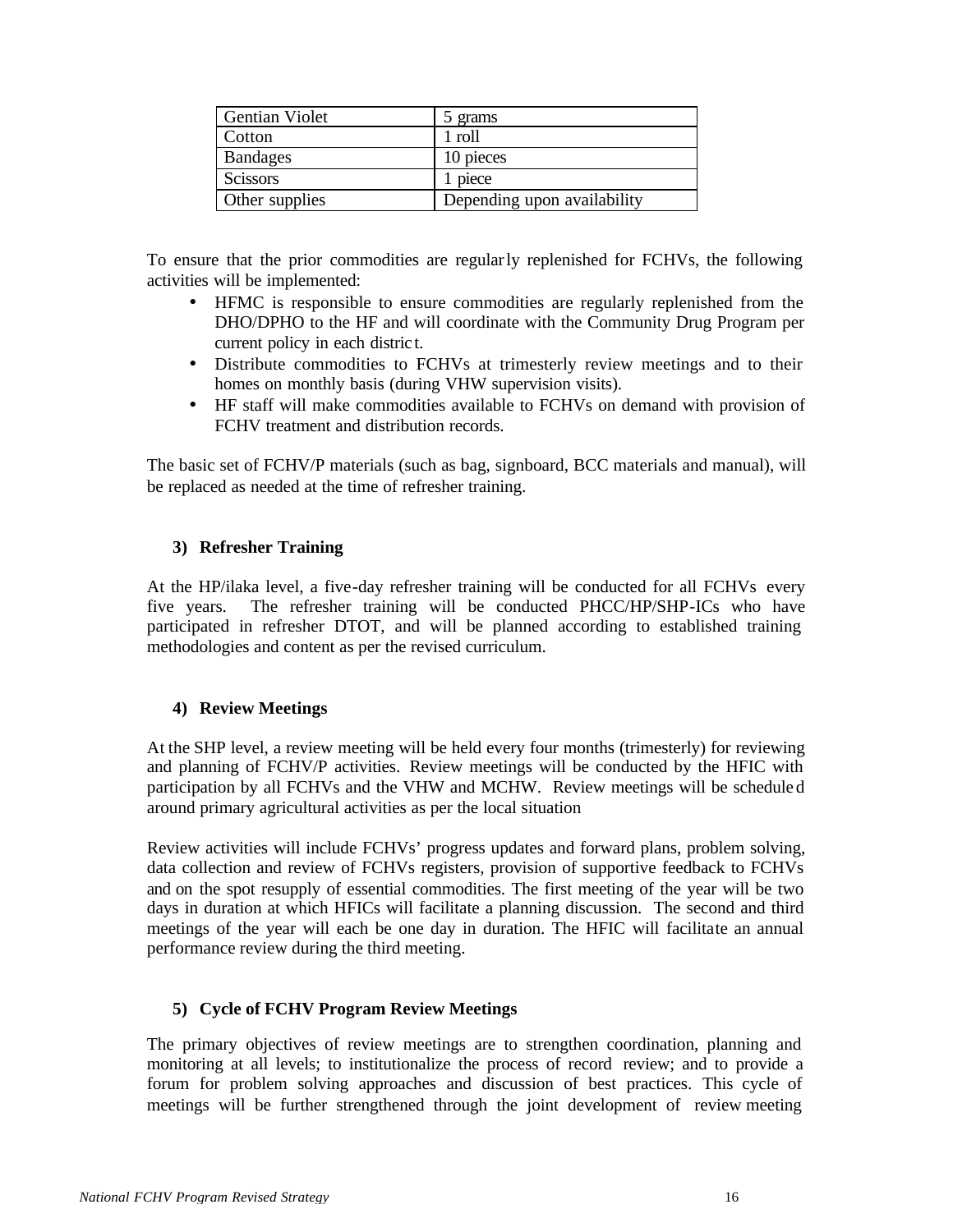guidelines by the Ministry of Local Development (MOLD) and MOH, which provide instructions for agenda preparation and which mandate the regional and district levels to include FCHV/P activities in all integrated review meetings. FCHVs' participation will be included in all levels.

To strengthen the overall FCHV/P review meeting cycle, one -day meetings will be conducted in the following sequence:

- Planning meeting for upcoming review activities between HFICs and DHO/DPHOs annually
- Review meetings for FCHVs at HF every four months
- Integrated review meeting of HFICs (SHP, HP, PHCC) at district or ilaka level every four months
- Integrated review meeting of DHO/DPHOs at RHD every four months
- Integrated review meeting of RHDs at DHS every four months

#### **6) Radio Distance Education**

The capacity building initiative will also include the Radio Health Program with Distance Education (DE) component for FCHVs broadcast nationally. The distance education will be focused on reinforcing the knowledge and skills of FCHVs, thereby enabling them to carry out their expected roles effectively. The overall purpose of the DE will be to update the technical knowledge of FCHVs on different aspects of family health such as family planning, maternal and neonatal health, child health, HIV/AIDS/sexually transmitted infections (STIs) and infectious diseases. It will also improve FCHVs' interpersonal communication skills and motivate them to perform their job more effectively. The DE messages are integrated with the revised FCHV reference manual.

In conjunction with the broadcast of ra dio distance education, support activities for radio listeners' groups, facilitated by FCHVs, will be implemented in 17 CPD districts. In order to reinforce the messages given through the DE, supplementary materials (flip chart, resource book, posters and flyers) will also be provided to FCHVs.

#### **7) Revised Training Materials**

Three processes have been integrated to contribute to strengthened and expanded FCHV training materials content: the FCHV/P strategy review, FCHV training materials revision, and design document of the FCHV radio DE program. Each has been an ongoing consultative process during 2002-03 with key stakeholders and partners.

To enable FCHVs to fulfill their core roles and responsibilities, additional training support in several areas will be needed. During the revision of FCHV training materials, new and expanded modules covering these topic areas were incorporated into the basic and refresher training curricula and linked to lesson plans developed for the distance education radio program (see Annex 1 for detailed content areas). These new topic areas included:

• Increased interpersonal communication, social mobilization techniques, community-based counseling, group facilitation and MG meeting conduction skills to develop ability and conf idence to communicate effectively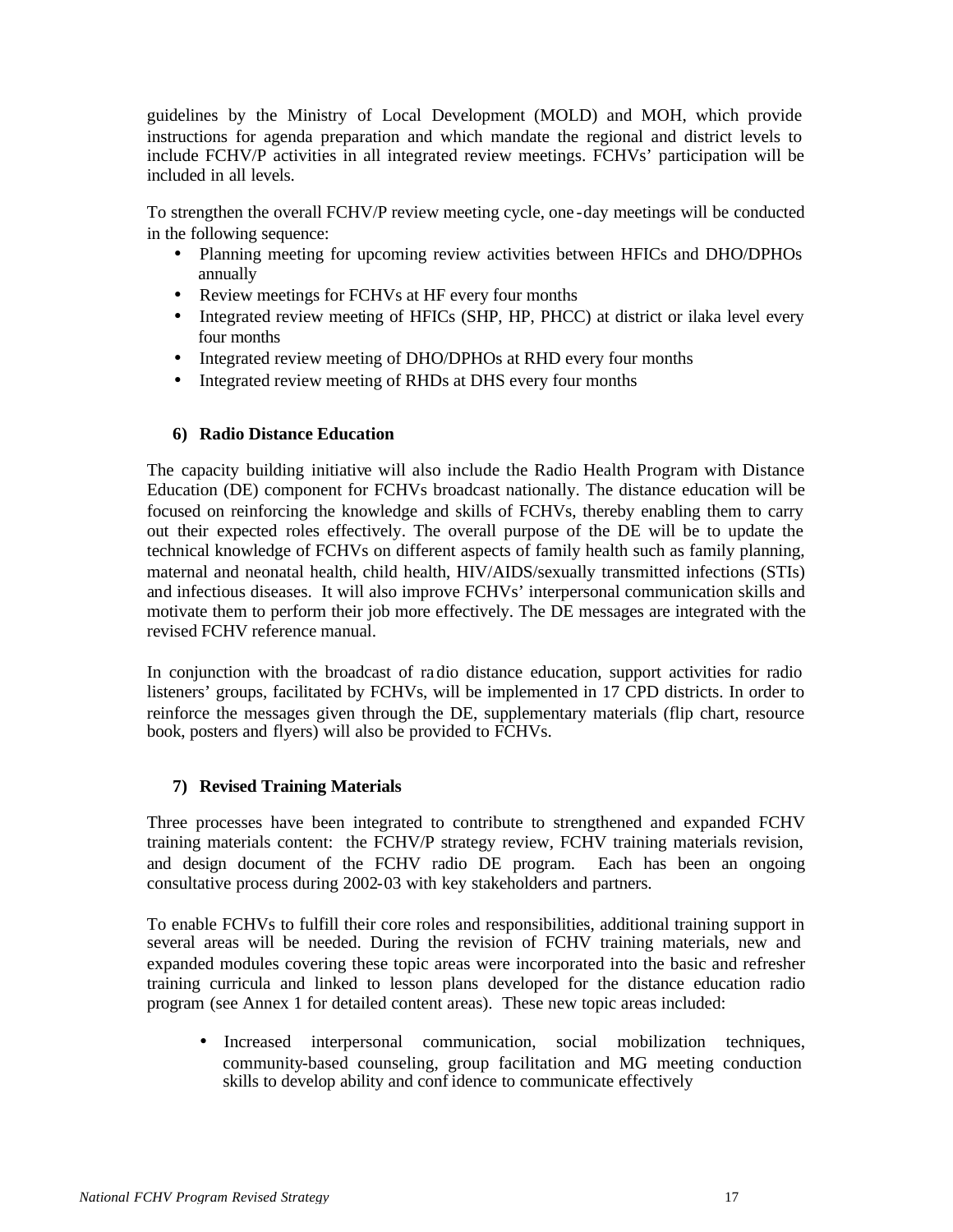• Family planning (with specific focus on informed choice, options, advantages, disadvantages, side effects and where methods are available)

- Maternal and neonatal health (with specific focus on antenatal care, delivery care, postpartum care, newborn care and, danger signs during pregnancy, delivery, postnatal and neonatal periods)
- Child health (with specific focus on home-based care and indications for referral of diarrheal dehydration and ARI and conditions requiring treatment with vitamin A high-dose)
- Infectious diseases (with specific focus on prevention of STIs/HIV and treatment of STIs)
- Adolescent reproductive health (with specific focus on of puberty, physical and emotional changes, conception and contraception needs)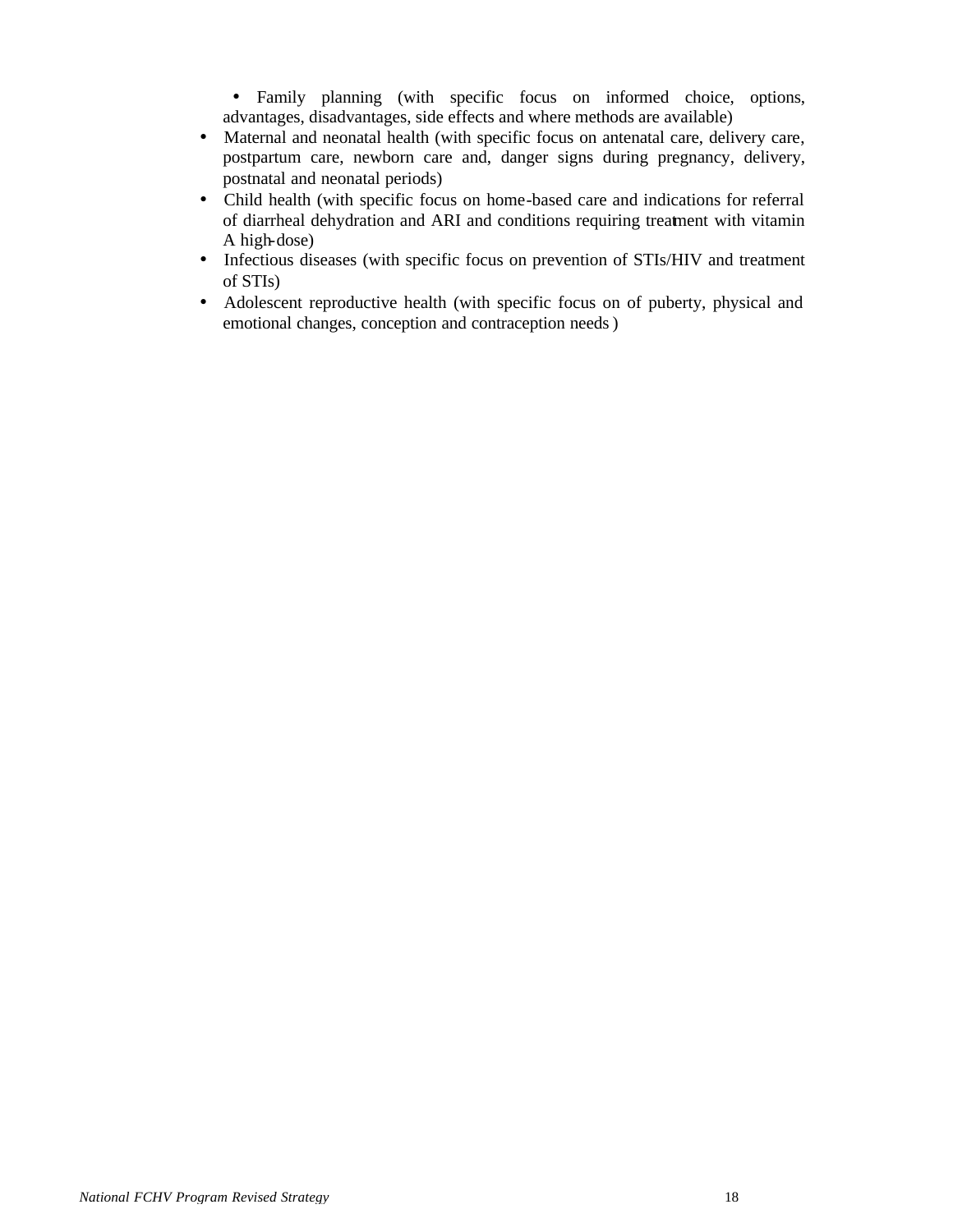## **H. Program Management and Coordination**

#### **1) Roles and Responsibilities**

To ensure that the FCHV/P will function effectively, roles and responsibilities related to coordination, program management, supervision and monitoring will be clearly established at all levels of the public health system (see Annex 3 for additional details).

The following roles and responsibilities are listed in addition to those that relate specifically to support of MG activities. Proposed roles for MOLD institutions -- DDC, VDC and municipalities -- are outlined separately.

#### **a) All Levels**

All DHS divisions and centers, other governmental programs, donor and I/NGO partners that currently support or propose to work with FCHVs in the future will consult and coordinate with the FCHV Section/FHD.

#### **b) Central Level**

#### *FCHV Section, Family Health Division, Department of Health Services*

- <sup>−</sup> Act as the central level focal body for National FCHV/P
- <sup>−</sup> Plan, monitor and evaluate the program with partners at central level
- <sup>−</sup> Assist in program implementation according to revised strategy
- <sup>−</sup> Coordinate with relevant governmental divisions and partners at central level
- <sup>−</sup> Determine national level focal persons at the RHD and DHO/DPHO
- <sup>−</sup> Assist RHD in conducting regional level planning and programming workshops

#### *FCHV Subcommittee* (See Annex 3 for background, composition and functions)

- <sup>−</sup> Provide regular support to the National FCHV/P and FCHV Section/FHD
- <sup>−</sup> Strengthen coordination and collaboration among all stakeholders and partners supporting and working with FCHVs
- <sup>−</sup> Represent major program stakeholders (including relevant government divisions, donor and I/NGO partners) at central level and involve others partners as needed
- <sup>−</sup> Assist and guide program implementation according to revised strategy, develop necessary guidelines and review partners' progress on trimesterly basis
- <sup>−</sup> Coordinate development of annual workplan among major stakeholders
- Develop guidelines for implementation of partner-supported add-on activities, and technical review of add-on training materials

#### *National Health Training Center*

- <sup>−</sup> Act as the primary training service provider to the FCHV/P using adult education, competency-based and needs-based training methodologies
- <sup>−</sup> Plan, implement and monitor training activities, including TOT, FCHV basic and refresher training, and AHW/MCHW/VHW refresher training activities, through RHTCs and DHO/DPHOs.

#### **c) Regional Level**

#### *Regional Health Directorate*

- Plan, supervise and monitor the program with partners at regional level
- <sup>−</sup> Assist DHO/DPHOs in program implementation at district level

#### *Regional Health Training Center*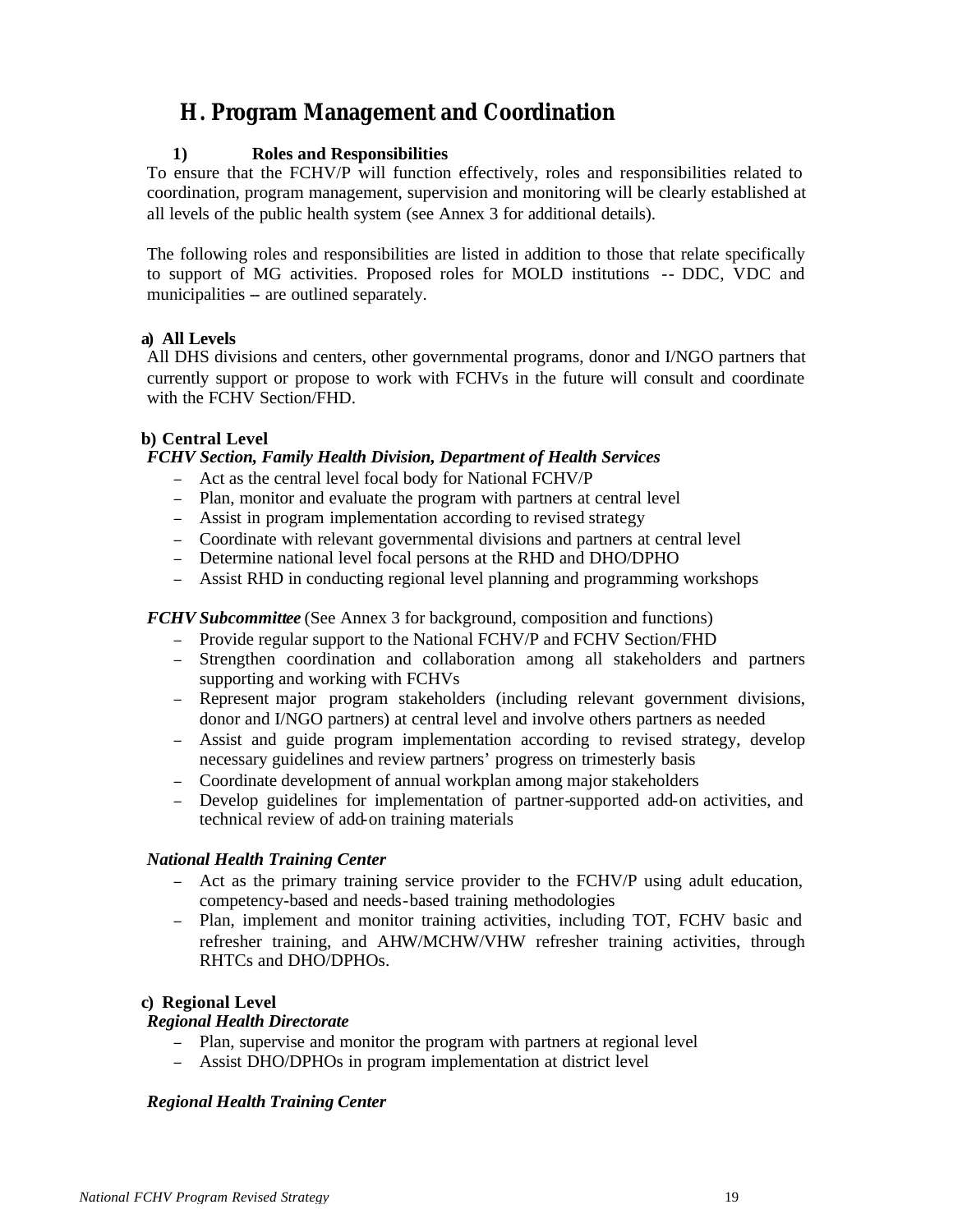<sup>−</sup> Organize and conduct training of trainers for DHO/DPHO and HFICs and refresher training for AHW/VHW/MCHW

<sup>−</sup> Assist DHO/DPHOs to plan, implement and monitor orientation, training and review meetings at district and HF levels

#### **d) District Level**

#### *District Health Office / District Public Health Office*

- <sup>−</sup> Plan, supervise and monitor the program at the district level
- <sup>−</sup> Orient district partners (including DDC, Municipality, I/NGOs, CBOs) to the FCHV/P and coordinate with them for effective implementation through the district FCHV subcommittee
- <sup>−</sup> Guide and support VDCs in program implementation in consultation with DDC
- <sup>−</sup> Organize the FCHV/P DTOT for HFICs and DHO/DPHO staff and assist with training, orientation and other program related activities
- Manage the district-wide distribution and resupply of FCHV commodities
- Manage district budget for the FCHV/P including review meeting budget
- Analyze reports received from HP/PHCCs and use data to monitor activities
- <sup>−</sup> Prepare district progress report on program activities and submit to the FCHV Section/FHD regularly
- <sup>−</sup> Recognize and award HFICs, VHWs, MCHWs for active support of FCHV activities

#### *District FCHV Subcommittee, under the District Reproductive Health Coordinating Committee (RHCC)*

<sup>−</sup> Coordinate with DDC, municipality, VDC and other relevant district level organizations for effective FCHV/P planning, implementation and monitoring activities.

#### **e) VDC Level**

#### *Health Facility Management Committee (HFMC<sup>4</sup> )*

- <sup>−</sup> Strengthen HFMC and orient members about FCHV activities (core and add-on)
- <sup>−</sup> Coordinate through the HFMC and VDC plans for program sustainability and community support for FCHVs' activities (core and add-on), and obtain endorsement for add-on activities
- <sup>−</sup> Ensure replenishment of FCHVs' supplies with HFIC support
- <sup>−</sup> Disseminate information about add-on activities throughout VDC by VDC members, HFMC members and local leaders.
- <sup>−</sup> Monitor, encourage, support, reward and recognize FCHVs activities and achievements.

#### *Health Facility – In Charge (PHCC, HP, SHP)*

- <sup>−</sup> Supervise and monitor all FCHV related activities at HF level, and provide necessary support to VHWs, MCHWs and FCHVs on a regular basis
- <sup>−</sup> Coordinate with VDC and HFMC for effective FCHV/P implementation
- <sup>−</sup> Conduct orientation sessions for VDC, ward and MGs

l

<sup>&</sup>lt;sup>4</sup> Packages to support the establishment and management of HFMCs are available from partner organizations including CEDPA, SDC and NFHP.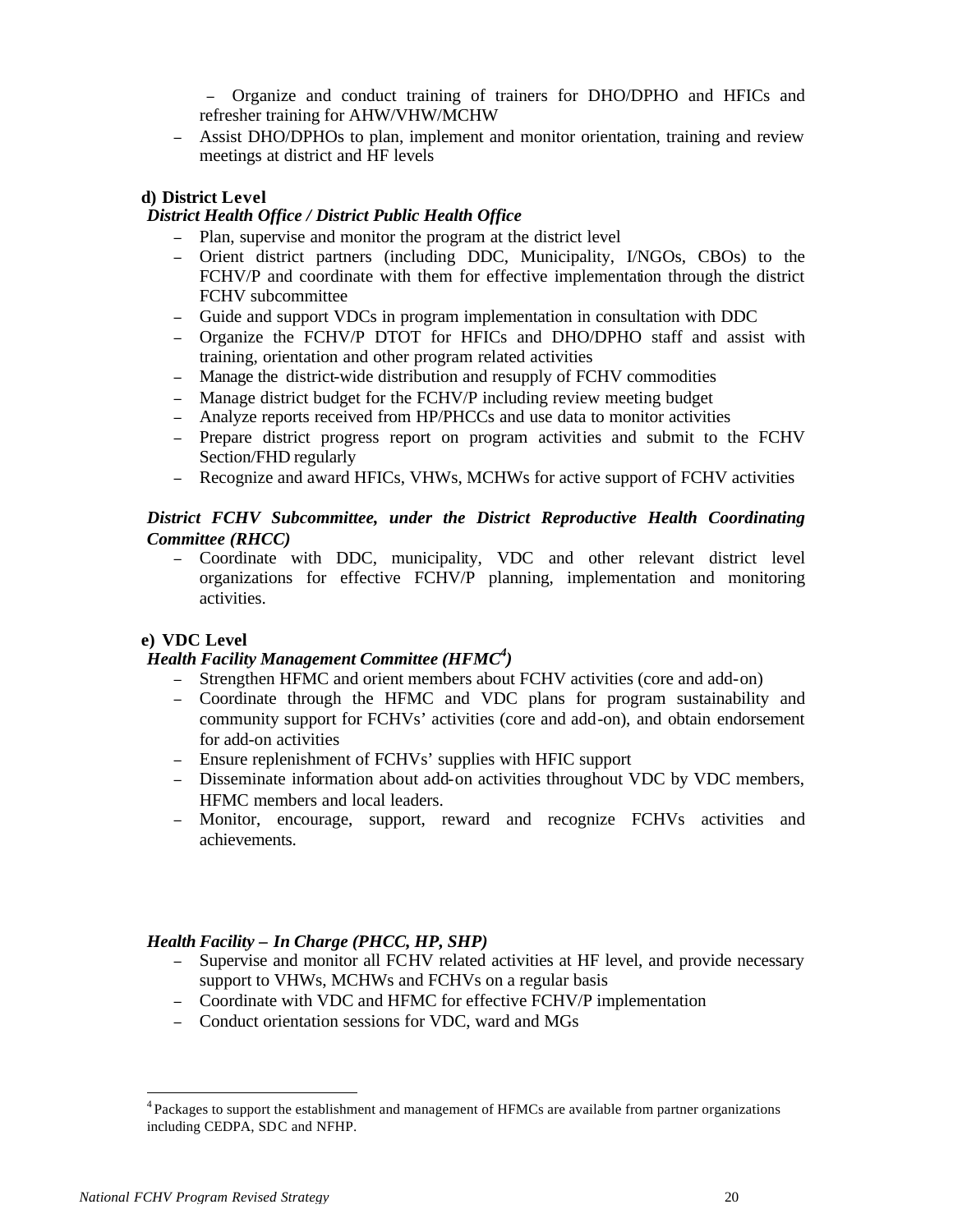<sup>−</sup> Organize and conduct FCHV refresher training and review meetings

- <sup>−</sup> Implement national level guidelines for annual performance evaluation in coordination with FCHVs, executive MG members, VHW and MCHW at review meeting
- <sup>−</sup> Discuss issues collected at FCHV review meetings at subsequent ilaka and district level review meetings
- <sup>−</sup> Manage with the HFMC the resupply of FCHV commodities
- <sup>−</sup> Conduct regular PHC outreach services so that FCHVs' referral cases can be treated at the village level
- <sup>−</sup> Collect monthly reports from VHWs/MCHWs; analyze, compile and prepare PHCC/HP/SHP reports; use data for monitoring FCHV/P activities; and regularly submit them to DHO/DPHO.
- <sup>−</sup> Encourage VDC and DDC to provide awards for the best performers in the FCHV/P among HFICs, AHWs, MCHWs and VHWs

#### *Community Health Workers (VHW and MCHW)*

HFICs will allocate supervision responsibilities between VHWs and MCHWs equitably; each will supervise a minimum of 4-5 FCHVs per month.

Both VHWs and MCHWs are responsible to:

- <sup>−</sup> Support the HFIC to conduct orientation sessions for VDC, ward and MGs and to form or reorganize MGs
- <sup>−</sup> Assist the MGs in selecting FCHVs, and support FCHVs by participating in MG meetings
- <sup>−</sup> Act as FCHVs' immediate supervisors as per assignment by HFIC
- Visit the FCHVs monthly to provide feedback, collect FCHV report and resupply commodities
- <sup>−</sup> Report monthly to HFIC on FCHV activities
- <sup>−</sup> Provide supportive feedback and supervision to FCHVs, and provide on-the -spot training in key knowledge and skills areas
- <sup>−</sup> Support HFIC to conduct FCHV review meetings and performance review

#### **f) MOLD Institutions**

#### *DDC, VDC and Municipality*

- <sup>−</sup> Establish and support FCHV endowment funds, and other sources of local resources for the FCHV/P
- <sup>−</sup> Implement population-based expansion as per established criteria
- <sup>−</sup> Integrate FCHV/P into annual and long-term planning exercises
- <sup>−</sup> Participate in review meetings at the appropriate level

#### **g) Other Partners**

#### *EDPs, I/NGOs and CBOs*

- <sup>−</sup> Mobilize grassroots support for the FCHV/P and assist with outreach to under-served families for participation as MG members and FCHVs
- <sup>−</sup> Coordinate through the HFMC and VDC plans for program sustainability and community support for FCHVs' activities (core and add-on), and obtain endorsement for add-on activities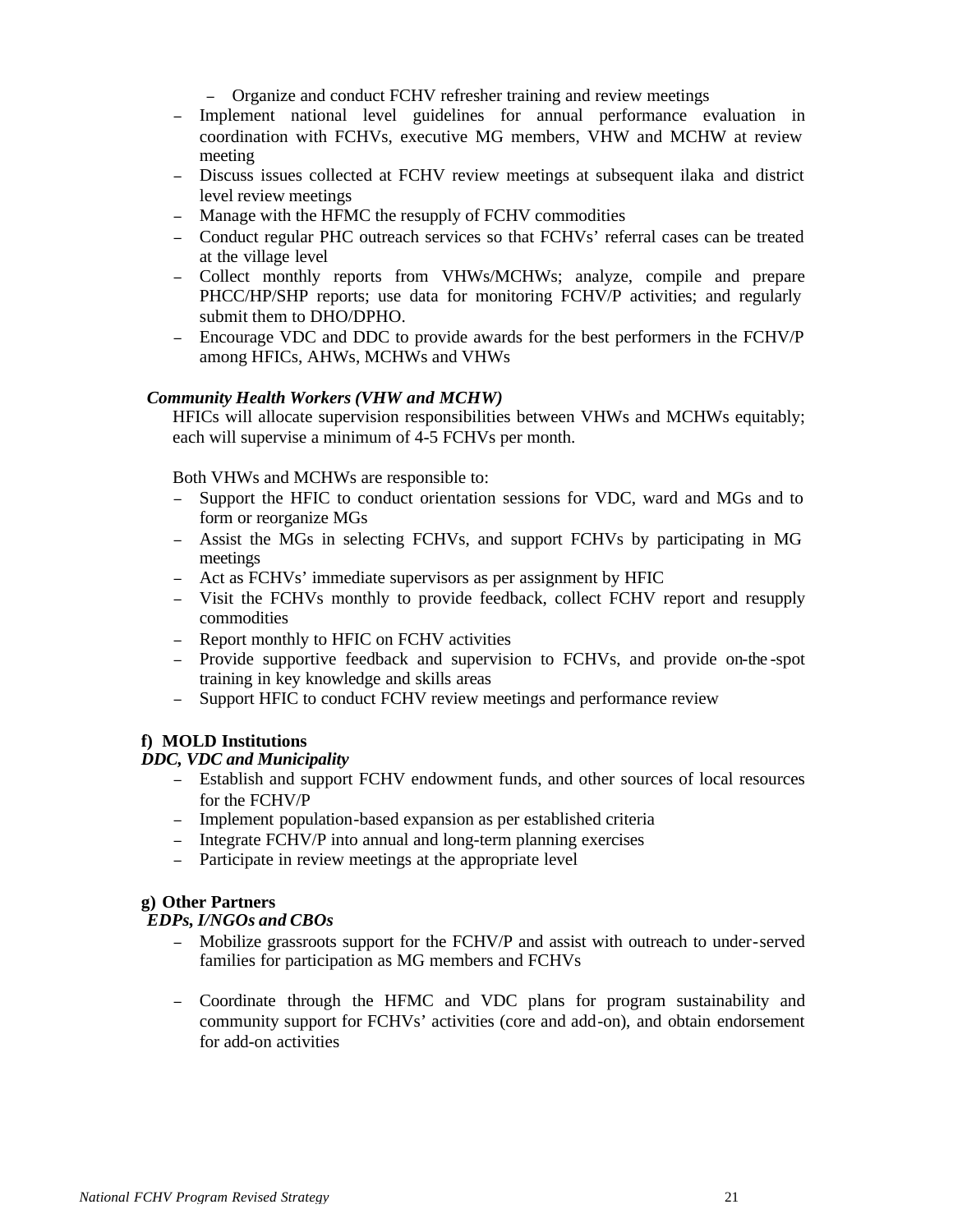#### **2) Reporting and Monitoring Activities**

- a) To ensure responsive and supportive monitoring and supervision of FCHVs, the following activities will be implemented by HF and DHO/DHPO staff:
	- Refresher training updating HFIC, AHW, VHW and MCHW skills on supportive supervision and monitoring of FCHV activities, including facilitation of strengthened review meetings, interpersonal communication and community mobilization skills (3 day package to be developed by NHTC)
	- Monthly supervision visits to FCHVs conducted by VHWs and MCHWs in order to check registers, collect record of activities, provide feedback, address problems identified and resupply commodities
	- Supervision visits from HFIC (SHP) to 100% of FCHVs annually
	- Supervision visits from HFIC (PHCC and HP) to 50% of FCHVs annually
	- Supervision visits from District to 10% FCHVs annually
	- Provision of reward for HFICs, VHWs and MCHWs who actively mobilize FCHVs and regularly submit FCHV activity reports

All supervision visits will be scheduled according to times convenient to FCHVs, which may be outside of HF office hours.

- b) To ensure that FCHVs' service s are accurately and regularly recorded, the VHW and MCHW will routinely check FCHVs' ward registers to make sure they are well maintained. A number of new indicators will be added to the FCHV register and corresponding HMIS forms (please see Annex 2 for indicators recommended for inclusion in the HMIS).
- c) To ensure a common participatory mechanism for program follow up and supervision at the district and VDC levels, all partners will:
	- Meet at trimesterly District FCHV Subcommittee meetings
	- Use a standardized monitoring checklist
- d) To ensure consistent and regular collection of FCHV/P data, a standardized monitoring checklist will be developed for use by all implementing partners. The FCHV Section/FHD and key partners will jointly develop the monitoring checklist and share the responsibility of checklist utilization by all partners.

The monitoring checklist will cover four levels of program implementation – FCHV, HF, DHO/DPHO and Central – and will include data on relevant sources and indicators (see Annex 3 for description of implementation activities).

e) For data collection and analysis, the FCHV Section/FHD, HMIS, DHO/DPHOs and HFs have shared responsibility. For national level analysis, reporting and

 dissemination to concerned partners, the FCHV Section/FHD is responsible, with support from HMIS, is responsible.

f) A central level electronic database will be developed to include every FCHV's profile and contact information. The database will be prepared, printed and distributed to all districts, with yearly updates. It will include district level and ward level data from the national census. The DHO/DPHO will provide this information to the VDC level for FCHVs' and community groups' use.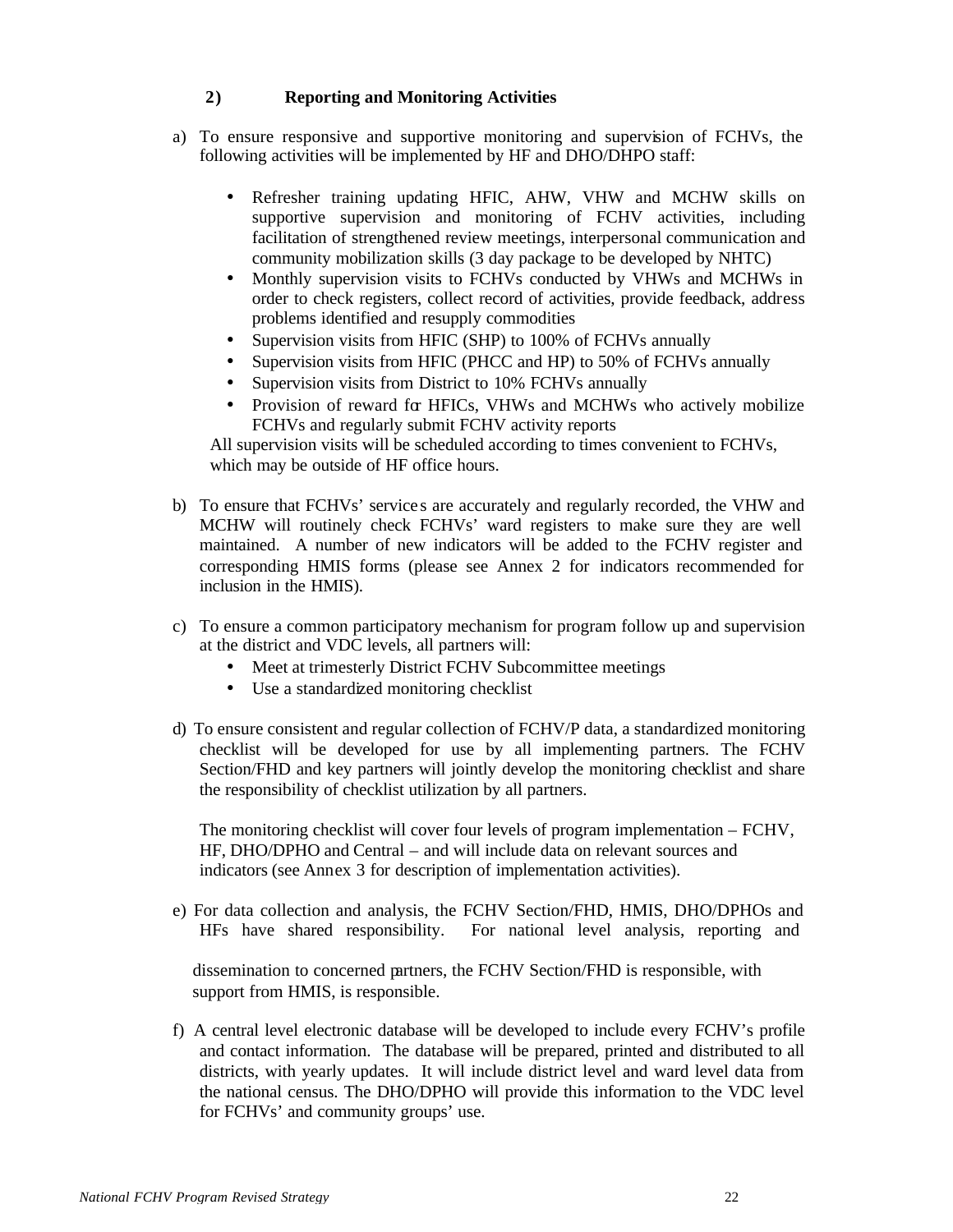## **I. Management of Add-on Activities**

FCHV "add-on" activities are those activities, which are fully consistent with FCHV/P goals and objectives, and are supported by HMG/N, EDPs and I/NGOs in one or more VDCs, districts or regions. These activities are complementary to FCHV core roles and responsibilities but require significant levels of partner support and are not conducted on a national scale. Future proposals may involve new add-on activities or the expansion of some add-on activities to cover larger populations or geographic areas. The FCHV Section/FHD and the relevant partner organizations will coordinate and monitor such initiatives.

#### **1) Program Coordination**

The FCHV Section/FHD, with support from the FCHV Subcommittee, is responsible for developing and disseminating guidelines to promote effective coordination of add-on activities and to ensure that sufficient partner support is provided.

To initiate any new FCHV add-on activities, partner organizations, including other government programs, will share their proposed activities wit h and get approval from the FCHV Section/FHD and the FCHV Subcommittee. Proposals will be discussed and decisions communicated to the appropriate authority.

Implementing partners are expected to submit progress reports including quantitative data, and feedback for all ongoing and future add-on activities to the FCHV Section/FHD during trimesterly FCHV Subcommittee meetings.

#### **2) Training, Orientation and Review Activities**

In areas where partner organizations are supporting FCHVs in add-on activities, partners and HMG will share the responsibility for basic and refresher trainings, as well as for orientation meetings. Training and orientation components related to add-on activities will be developed by partner organizations and coordinated through the FCHV Section/FHD and FCHV Subcommittee at the central level.

Partner organizations will develop specific training materials, which will be presented to the FCHV Section/FHD and FCHV Subcommittee. These materials will be considered as a supplement to the basic training materials. To ensure consistent messages, a technical review board will be formed of key resource persons, acting in conjunction with the FCHV Subcommittee. Partners will introduce their specialized training materials during trimesterly review mee tings and specialized training activities.

#### **3) Monitoring and Supportive Supervision**

Partner organizations are responsible to provide FCHVs involved in add-on activities with:

- Consistent, frequent monitoring and supportive supervision visits
- Trimesterly FCHV review meetings
- Opportunities for skill-based refresher training
- Training allowance
- BCC materials
- Assistance in maintaining regular resupply of commodities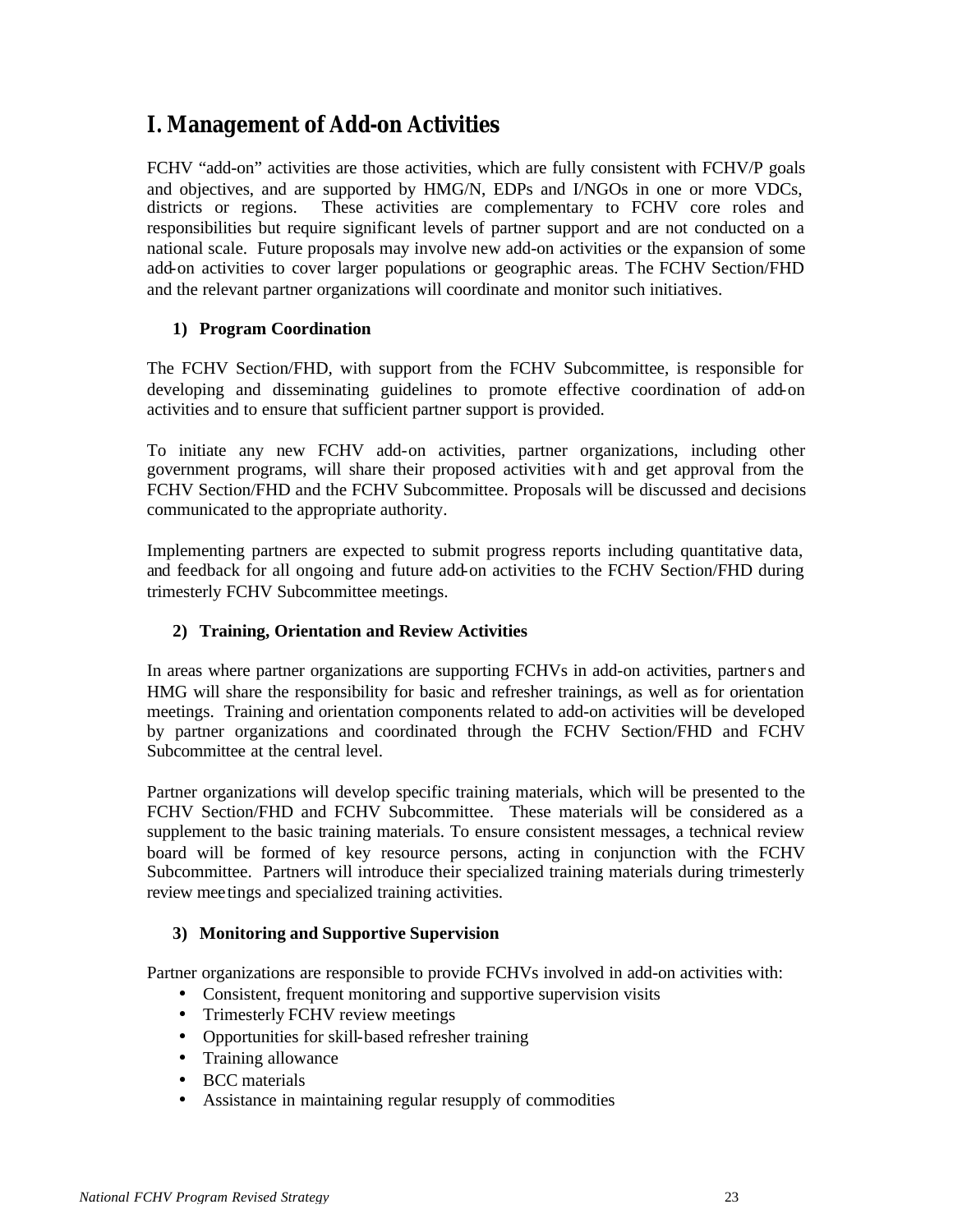#### **4) Support Mechanisms**

To promote local ownership and future sustainability of the FCHV/P, partner organizations will be involved in the following where a favorable environment exists:

- Governmental organizations, EDPs and I/NGOs that support FCHVs in ongoing addon activities will assist VDCs or municipalities to establish Endowment Funds (EF) with VDC or municipality resources.
- Governmental organizations, EDPs and I/NGOs initiating new add-on activities will assist VDCs or municipalities to establish EF with VDC or municipality resources, and will contribute additional resources to the EF.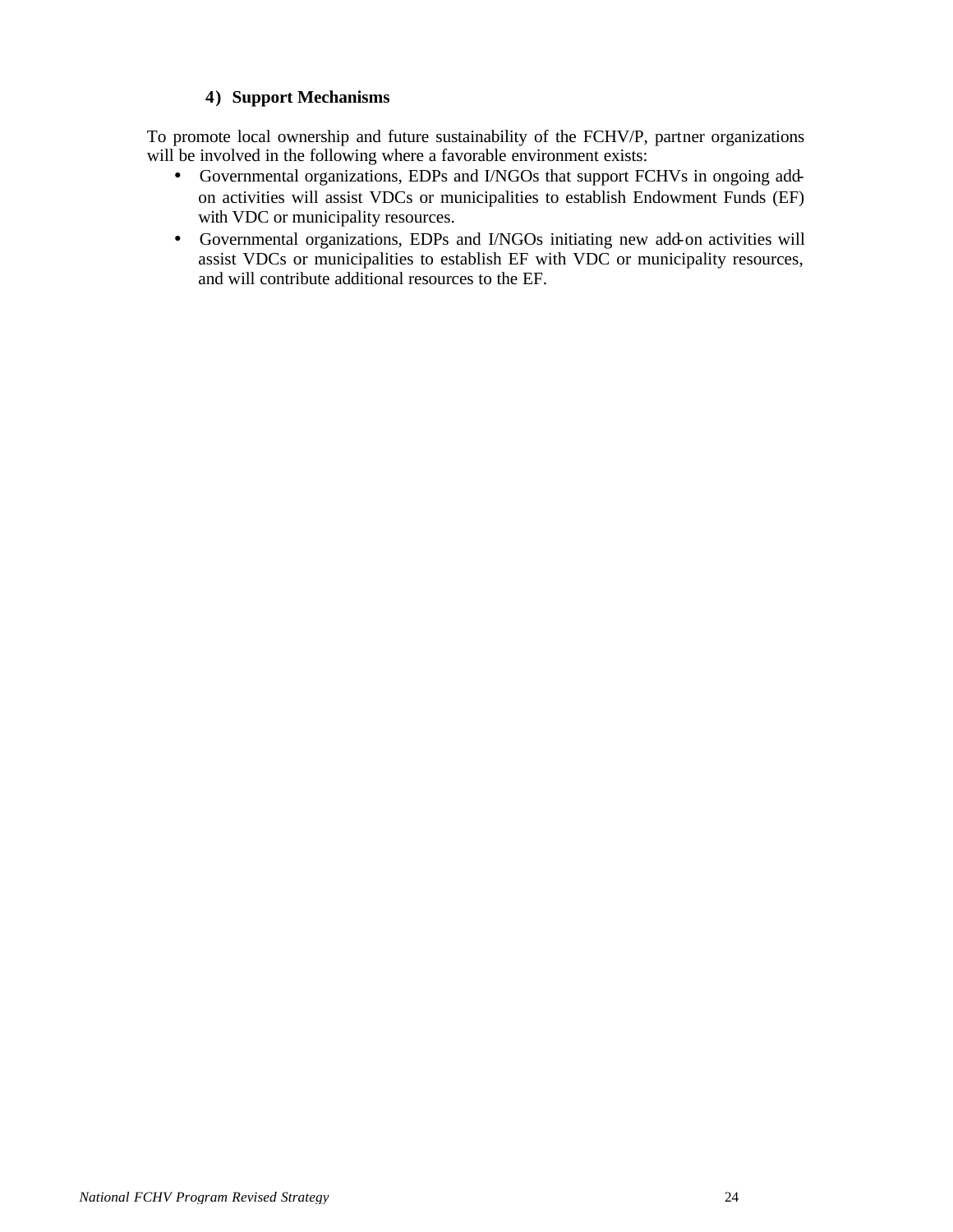## **J. Program Support and Advocacy**

For the FCHV/P to remain successful and sustainable, FCHVs must be recognized for the very important role they play in improving and maintaining the health of Nepalese families and communities. FCHVs require strong support from all levels, beginning with their families and communities up through the district and central levels. Communities can play an increased role in the future success and ownership of the program, as well as in generation of support for FCHVs. To more fully recognize, reward and encourage FCHVs' valuable contributions to community health, the following support mechanisms and advocacy activities are outlined:

#### **1) Support Mechanisms**

- a) Advocate with Ministry of Education, Regional and District Education Offices, and other partner organizations working in nonformal education and literacy to gain priority for FCHVs' participation in literacy classes (FHD/DHS is responsible to initiate).
- b) Advocate with Ministry of Water and Sanitation, Regional and District Water and Sanitation Offices and other partner organizations working in this sector to gain priority support to FCHVs for latrine construction, technical assistance and funds. (FHD/DHS is responsible to initiate).
- c) Develop provision for health care insurance to all current FCHVs:
	- Develop guidelines for FCHV health care insurance, which would include free services to FCHV at district level until retirement (this includes free x-ray, lab test registration fees, etc. but excludes free medication). (FCHV Subcommittee is responsible to develop guidelines.)
	- Ensure smooth implementation of health insurance provisions for FCHVs by government and partners upon approval of guidelines (FHD/DHS is responsible to obtain approval of guidelines and initiate implementation).
- d) Advocate with DDC and VDC to generate and further develop local support resources (financial, human and material) for increased local ownership and sustainability of the FCHV/P. One such example of local support resources is the Endowment Fund (EF).
- e) Establish FCHV EFs in all VDCs and municipalities as a standardized base of local resources for support of FCHV activities:
	- Implement guidelines developed in coordination with DHS/MOH and MOLD in expanded manner.
	- Mobilize VDC, municipalities and select DDCs to establish EFs.
	- Implement policy guidelines to establish district level EF. Balance of district level funds remaining from past FCHV/P activities will be utilized by the DHO/DPHO in conjunction with the DDC to establish EFs wherever such funds are available. These funds will be used for district-wide activities that benefit FCHVs.
	- Responsible partners for the implementation of EF include the DDC or municipal office and DHO/DPHO at district and municipal levels, and the VDC and HFMC at VDC level.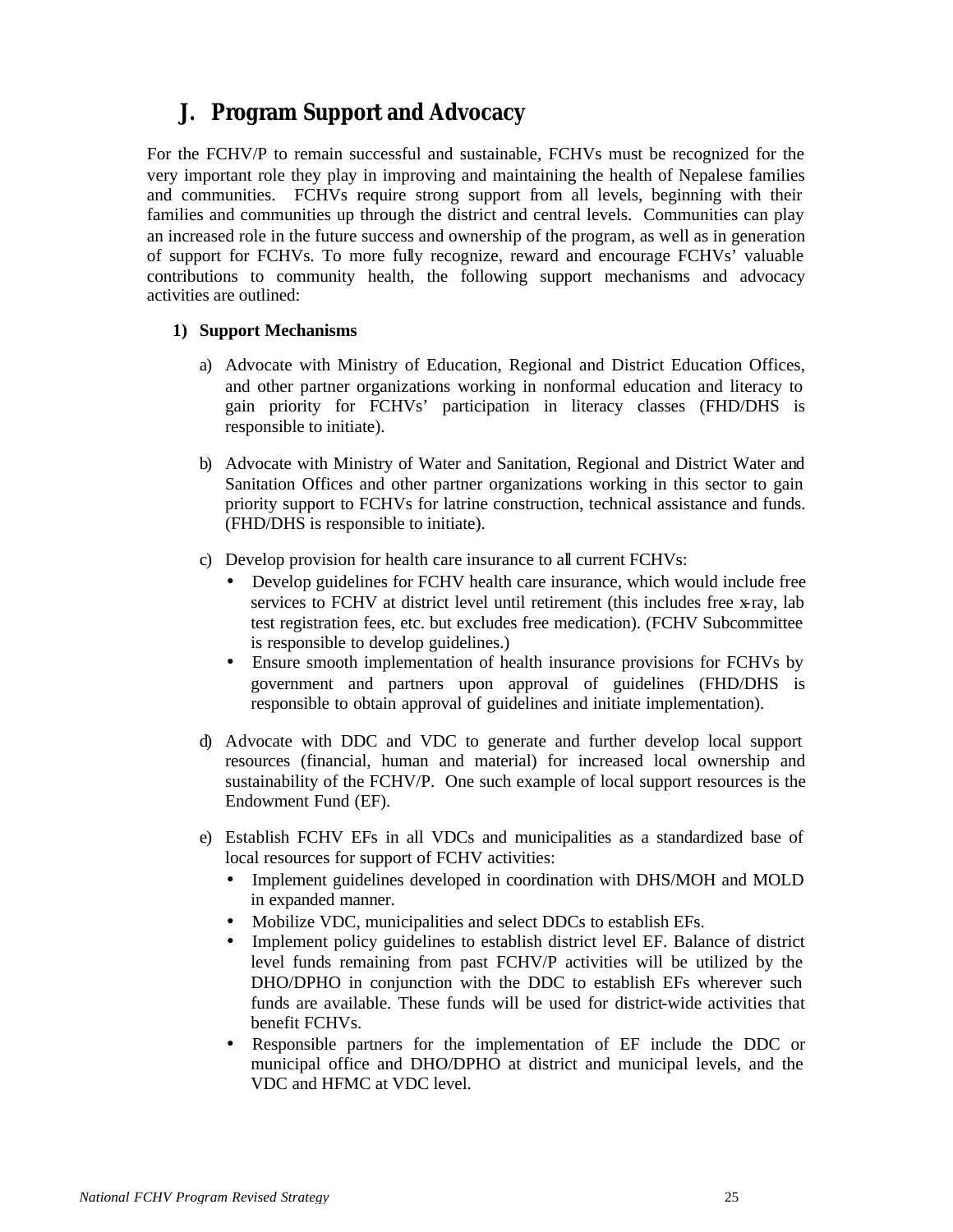• Motivate district partners, VDCs and municipalities to generate funds to provide incentives for FCHVs.

- Coordinate with implementing partners (EDPs, I/NGOs and CBOs) to contribute resources for EF and establish a basket fund for FCHVs in add-on activity areas.
- Develop EF monitoring system (FCHV Section/FHD and FCHV Subcommittee will be responsible).
- f) Provide rewards and incentives to FCHVs regularly at VDC, municipality and district levels with local resources generated from FCHV EFs. This may include providing all FCHVs in VDC with uniforms of their choosing or meeting other needs they have identified.
- g) Issue all new FCHVs with photo identification cards upon completion of basic training; all current FCHVs will be issued a photo ID card upon completion of refresher training by the DHO/DPHO.
- h) Provide a basic minimum daily allowance as per HMG/N rules and regulations to FCHVs for their attendance at basic and refresher trainings and review meetings. VDCs or municipalities may decide to utilize or increase the basic minimum allowance for FCHVs' participation in health campaigns or other community activities. As per HMG/N rules and regulations, an additional rate based on geographic area (mountain, hill or terai) will be added to the FCHV training allowance.
- i) Adjust FCHVs' training allowance regularly, as necessary to meet inflation and cost of living increases, by the FCHV Section/FHD in conjunction with FCHV Subcommittee.
- j) Provide FCHVs with the opportunity to observe and network with FCHVs in other districts through exchange visits. FCHV Section/FHD in consultation with RHDs, DPHOs, and partners will organize these activities.
- k) Generate support for FCHV DE radio listeners' group activities, facilitated by capable FCHVs. Use community-based media (street theatre) to raise community awareness on health and the important role that FCHVs play in their communities.

#### **2) Advocacy Activities**

- a) Increase awareness and promote wider support for the FCHV/P by orienting parliamentarians and newly elected members of DDCs, municipalities and VDCs:
	- Director General, DHS to introduce FCHV/P to parliamentarians
	- DHO/DPHO to orient DDCs and municipalities; HFICs to orient VDCs: <sup>−</sup> Conduct at district level the orientation for newly elected members from
		- DDC, Municipality and VDC levels (following new elections) <sup>−</sup> Include orientation meetings in DHO/DPHO and HF work plans
	- <sup>−</sup> Allocate budget for orientation meetings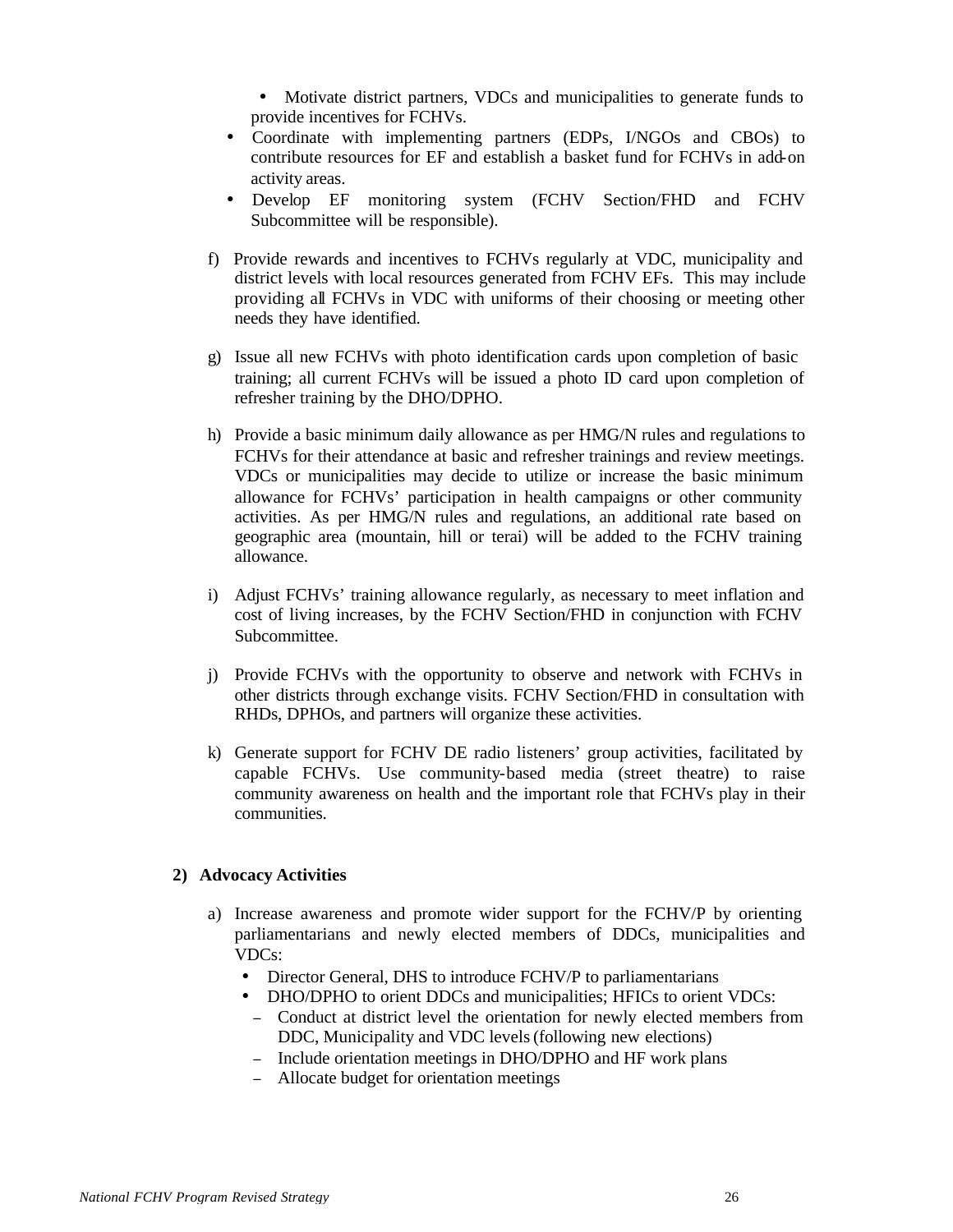<sup>−</sup> Ensure members from District Health Coordination Committee are present during the orientation meetings

- b) Mobilize DDCs, VDCs and municipalities to celebrate and highlight FCHVs' contributions through two national level events:
	- Create National FCHV day to recognize FCHVs' achievements at all levels
	- Utilize International Women's Day as a forum to recognize and advocate for FCHVs
- c) Generate and maximize support for FCHVs through media (radio, television, print and street theater) by informing the general public of their service to communities. Motivate communities, health workers and FCHVs to support and participate in the Radio Health Program's drama serial for FCHVs and the general public.
- d) Increase opportunities for raising awareness of FCHV/P progress by including FCHV/P progress reports in:
	- Central level meetings
	- Regional level review meetings
	- District Council and RHCC meetings
	- VDC Council and VDC meetings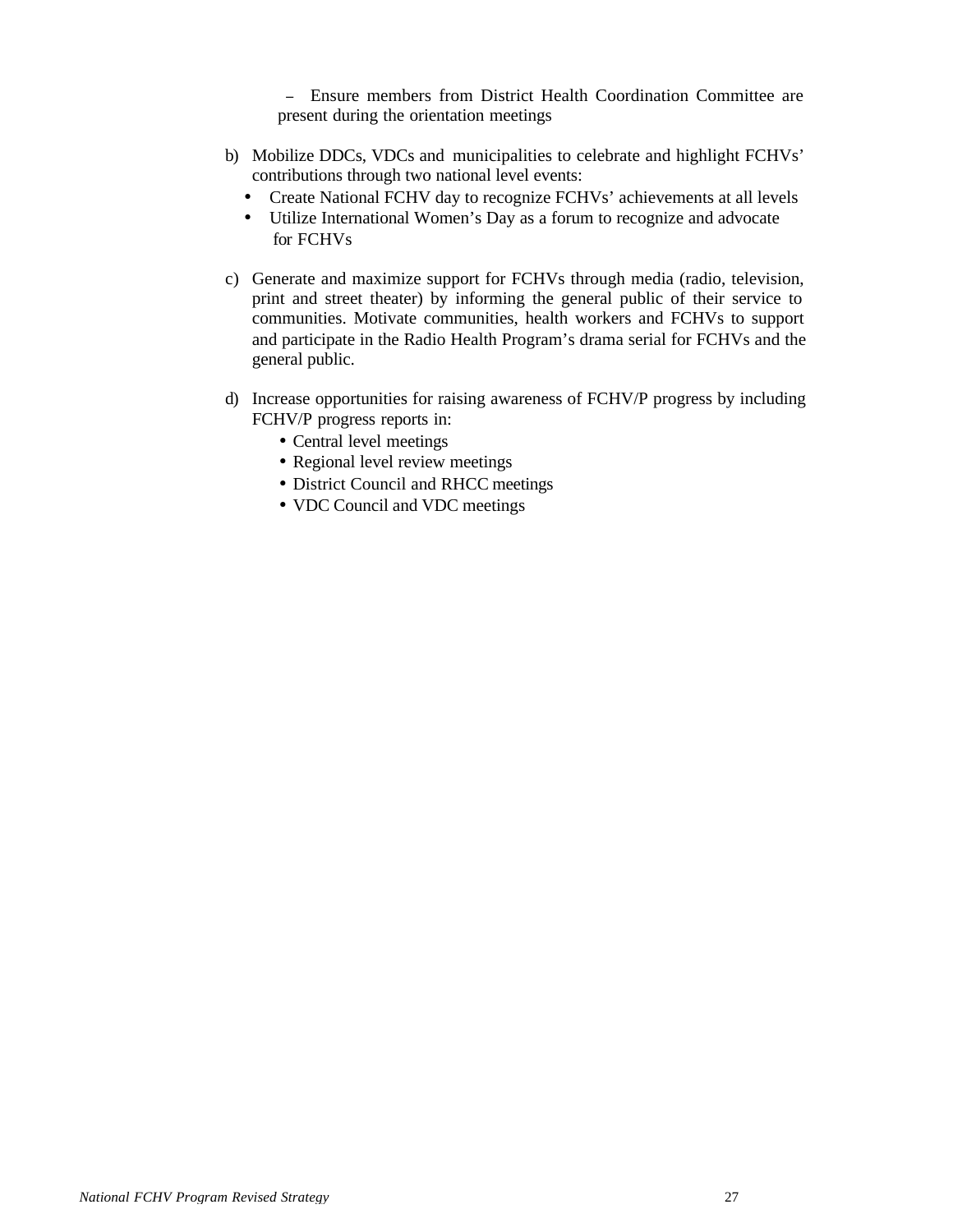# **Annex 1: FCHV Roles - Core and Add-on Activities**

FCHVs play a supportive role in linking the community with available PHC services and will continue to play an important role related to family planning, maternal/neonatal health, child health and select infectious diseases at the community level. In all 75 districts in Nepal, it is recognized that FCHVs act voluntarily as health educators and promoters, community mobilizers, referral agents and community-based service providers in each of the health areas for which have been trained. FCHVs will continue to be encouraged and supported to promote the utilization of available health services and the adoption of preventive health practices in the following core activities.

### **Core Activities**

| <b>Program Issues</b>           | <b>Core Activities</b>                                                                                                                                                                                                                                                                                                                                                                                                                                                                                                                                                              |  |  |  |
|---------------------------------|-------------------------------------------------------------------------------------------------------------------------------------------------------------------------------------------------------------------------------------------------------------------------------------------------------------------------------------------------------------------------------------------------------------------------------------------------------------------------------------------------------------------------------------------------------------------------------------|--|--|--|
|                                 |                                                                                                                                                                                                                                                                                                                                                                                                                                                                                                                                                                                     |  |  |  |
|                                 | <b>Family Planning</b><br>Educate couples about the importance of FP and birth spacing<br>Provide FP community-based counseling including<br>information on alternative methods, side effects, advantages,<br>disadvantages, where to go for services<br>Inform potential clients about VSC static and mobile sites and<br>refer those who desire services<br>Refer clients interested in other contraceptive methods to the<br>appropriate health facilities<br>Refer complications and infertility concerns to health facilities<br>Distribute condoms<br>Resupply pill acceptors |  |  |  |
| <b>Maternal/Neonatal Health</b> |                                                                                                                                                                                                                                                                                                                                                                                                                                                                                                                                                                                     |  |  |  |
| <b>General</b>                  | Educate the community on benefits of delayed first sex,<br>marriage and childbearing, and the importance of safe sex<br>Promote balanced nutrition and tetanus toxoid (TT)<br>immunizations for adolescent girls (aged 10-19)                                                                                                                                                                                                                                                                                                                                                       |  |  |  |
| <b>Antenatal Care</b>           | Educate and motivate women about antenatal care, conveying<br>the following messages:<br>o Attend at least 4 antenatal checkups and receive 2 TT<br>immunizations<br>o Eat a healthy and varied diet<br>o Take iron/folate supplements<br>o Get treatment of night blind pregnant women with low<br>does of vitamin A capsule after 1 <sup>st</sup> trimester<br>o Reduce workload and get more rest<br>o Identify pregnancy-related danger signs<br>o Take appropriate action upon observing danger signs<br>Refer high risk clients to health facilities                          |  |  |  |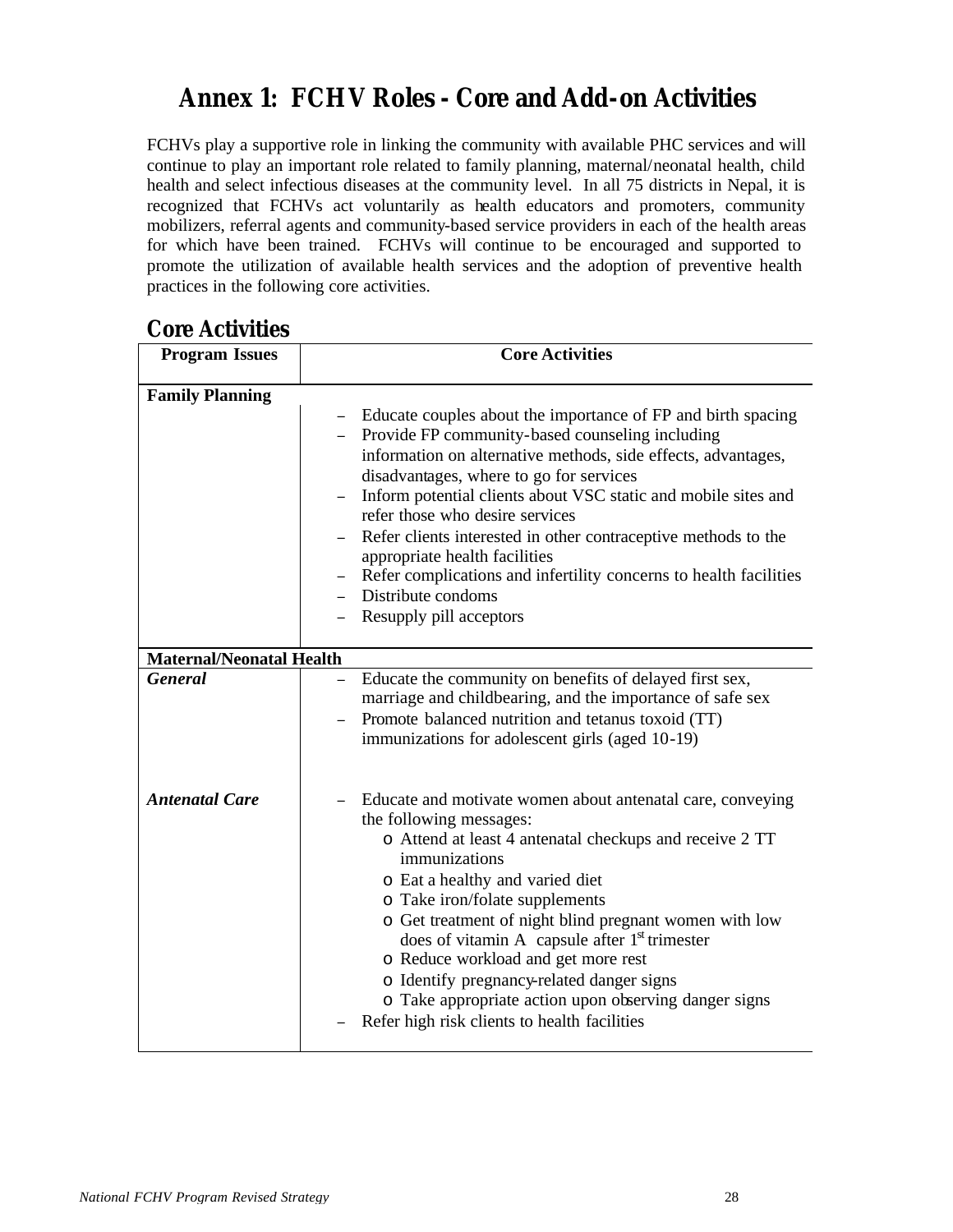| <b>Program Issues</b>                  | <b>Core Activities</b>                                                                                                                                                                                                                                                                                                                                                                                                                                                                                                                       |  |  |  |  |  |  |
|----------------------------------------|----------------------------------------------------------------------------------------------------------------------------------------------------------------------------------------------------------------------------------------------------------------------------------------------------------------------------------------------------------------------------------------------------------------------------------------------------------------------------------------------------------------------------------------------|--|--|--|--|--|--|
|                                        | Maternal/Neonatal Health (continued)                                                                                                                                                                                                                                                                                                                                                                                                                                                                                                         |  |  |  |  |  |  |
| <b>Delivery Care</b>                   | Educate and motivate women about safe delivery care,<br>conveying the following messages:<br>o Plan for a safe and clean home delivery with skilled<br>attendance<br>o Identify delivery-related complications<br>o Take appropriate action upon observing complications<br>Refer women to health facilities and skilled birth attendants for<br>home delivery                                                                                                                                                                               |  |  |  |  |  |  |
| <b>Postnatal Care</b>                  | Educate and motivate women about postnatal care conveying<br>the following messages:<br>o Take Vitamin A supplement within 6 weeks postpartum<br>Continue iron/folate supplementation for 6 weeks<br>$\circ$<br>postpartum<br>o Attend 3 postnatal visits<br>o Eat a healthy and varied diet<br>o Reduce workload and get more rest<br>o Plan to use FP methods for birth spacing<br>o Identify postpartum danger signs<br>o Take appropriate action upon observing danger signs<br>Refer women exhibiting danger signs to health facilities |  |  |  |  |  |  |
| <b>Newborn Care</b>                    | Promote normal newborn care and educate women about the<br>following messages:<br>Immediate wiping and drying<br>$\circ$<br>o Wrapping and keeping warm<br>o Immediate breast feeding including colostrums<br>o Delay bathing for at least 24 hours<br>Apply nothing on stump<br>O<br>o Identify newborn danger signs<br>Take appropriate action upon observing danger signs<br>$\circ$<br>Educate mothers about the importance of preventing harmful<br>newborn practices<br>Refer infants with danger signs to health facilities           |  |  |  |  |  |  |
| <b>Child Health</b><br><b>Diarrhea</b> |                                                                                                                                                                                                                                                                                                                                                                                                                                                                                                                                              |  |  |  |  |  |  |
|                                        | Educate mothers how to prevent diarrhea through improved<br>$\equiv$<br>hygiene and sanitation<br>Promote three rules on home-based care and treatment of<br>diarrheal dehydration<br>Teach mothers about Oral Rehydration Solution (ORS)<br>preparation<br>Educate mothers about the signs of dehydration and action to<br>take upon observing signs<br>Refer severe cases of diarrheal dehydration to health facilities<br>Distribute ORS packets                                                                                          |  |  |  |  |  |  |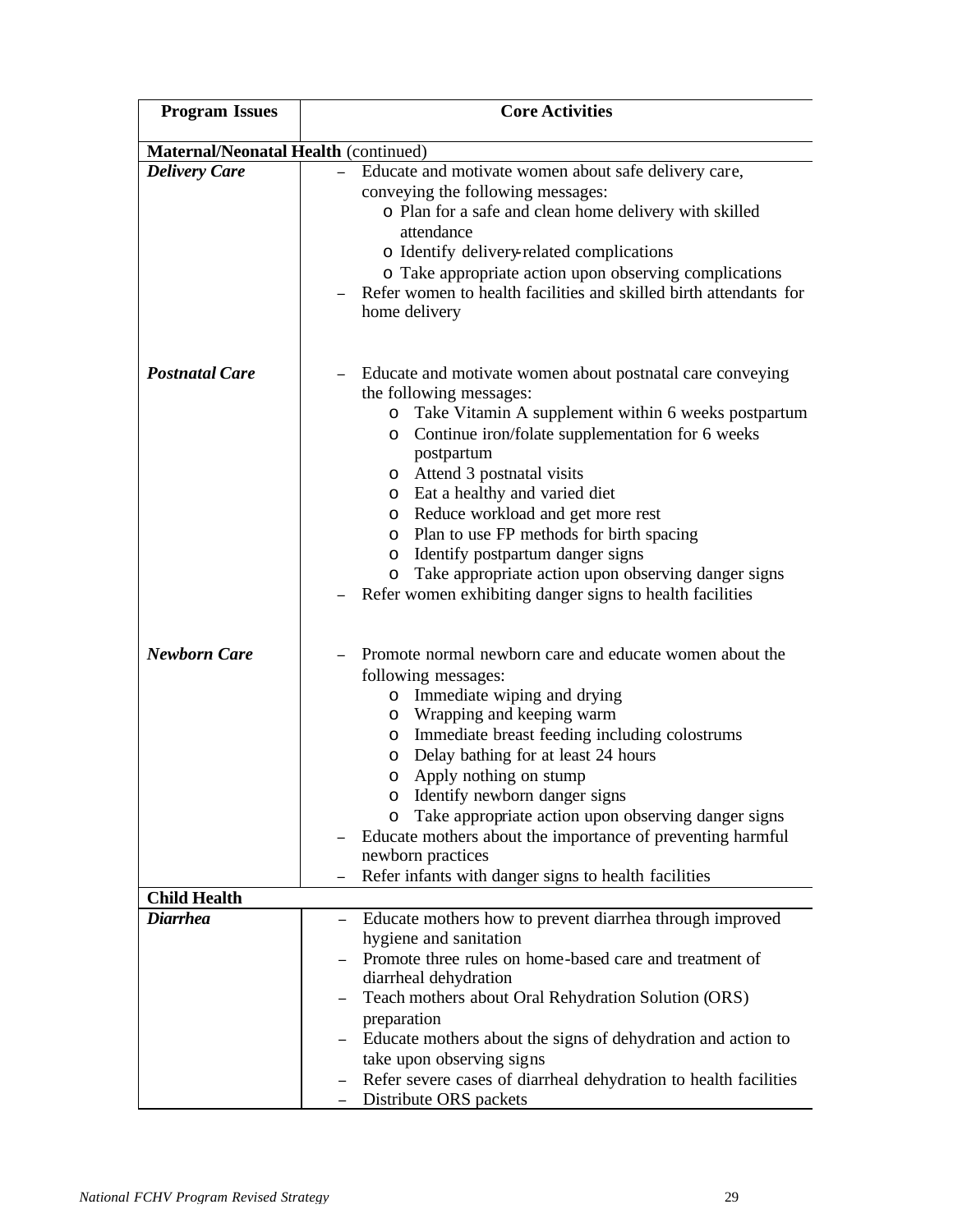| <b>Program Issues</b>                       | <b>Core Activities</b>                                                                                                                                                                                                                                                                                                                                                                                                                                                                                                                                                                                                                                                                                                                                                                                                                                                                                                                                                    |  |  |  |  |  |
|---------------------------------------------|---------------------------------------------------------------------------------------------------------------------------------------------------------------------------------------------------------------------------------------------------------------------------------------------------------------------------------------------------------------------------------------------------------------------------------------------------------------------------------------------------------------------------------------------------------------------------------------------------------------------------------------------------------------------------------------------------------------------------------------------------------------------------------------------------------------------------------------------------------------------------------------------------------------------------------------------------------------------------|--|--|--|--|--|
| <b>Child Health (continued)</b>             |                                                                                                                                                                                                                                                                                                                                                                                                                                                                                                                                                                                                                                                                                                                                                                                                                                                                                                                                                                           |  |  |  |  |  |
| <b>Acute respiratory</b><br>infection (ARI) | Promote home-based care and treatment of cold, cough and<br>$\equiv$<br>pneumonia<br>Educate mothers about ARI danger signs and action to take<br>upon observing danger signs<br>Refer severe cases to appropriate health facilities                                                                                                                                                                                                                                                                                                                                                                                                                                                                                                                                                                                                                                                                                                                                      |  |  |  |  |  |
| <b>Nutrition</b>                            | Teach mothers about the importance of exclusive<br>breastfeeding for first six months (and no prelacteal feeding)<br>and continued breastfeeding for at least two years<br>Promote timely, proper introduction and types of locally<br>available weaning foods after child reaches five months of age<br>Promote use of iodized salt<br>Identify malnourished children and refer to health facilities<br>Distribute semi-annual Vitamin A supplements for all children<br>from six months to five years of age and deworming<br>medication for children from 2 to 5 years of age<br>Educate women about what conditions should be treated with<br>high-dose Vitamin A:<br>o Measles<br>Persistent diarrhea<br>$\circ$<br>Night blindness<br>$\circ$<br>Severe malnutrition<br>$\Omega$<br>o Post partum (within 6 weeks of delivery)<br>Refer night blind children and pregnant women, and other<br>cases requiring high-dose Vitamin A treatment to health<br>facilities |  |  |  |  |  |
| <b>Immunization</b>                         | Inform mothers about the importance of routine immunization<br>(BCG, DPT, Measles, Polio, TT) and the dates and locations<br>of immunization clinics<br>Identify children and women who need immunizations and<br>encourage their attendance at immunization clinics                                                                                                                                                                                                                                                                                                                                                                                                                                                                                                                                                                                                                                                                                                      |  |  |  |  |  |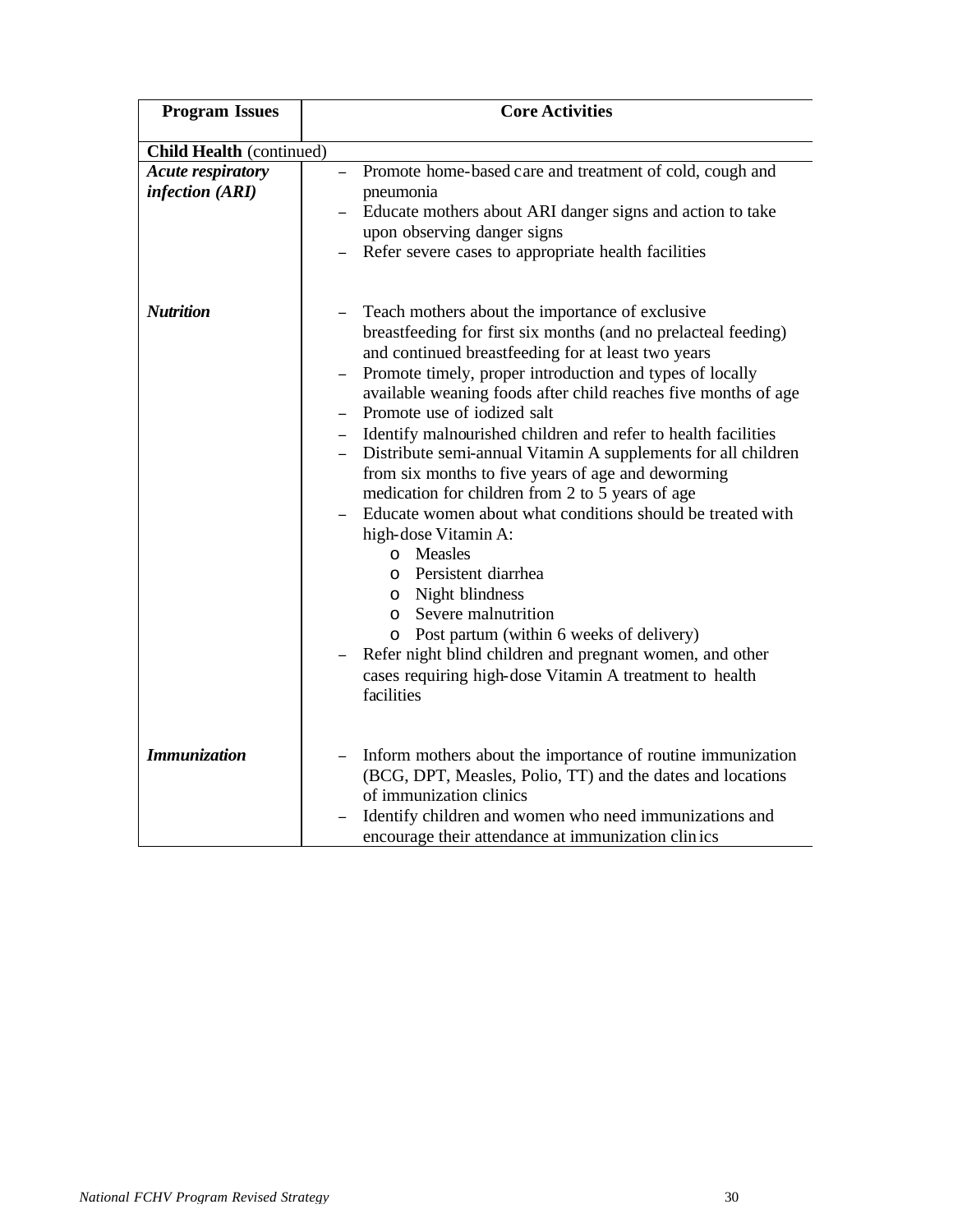| <b>Infectious Diseases</b>                                                                           |                                                                                                                                                                                                                                                                                                                                                                                   |
|------------------------------------------------------------------------------------------------------|-----------------------------------------------------------------------------------------------------------------------------------------------------------------------------------------------------------------------------------------------------------------------------------------------------------------------------------------------------------------------------------|
| <b>STIs and HIV/AIDS</b>                                                                             | Provide information and education on STIs and HIV/AIDS<br>Refer suspected STI cases to health facilities for diagnosis and<br>$\equiv$<br>treatment                                                                                                                                                                                                                               |
| Tuberculosis,<br>Leprosy, Malaria,<br>Kala-azar and<br><b><i>Japanese</i></b><br><b>Encephalitis</b> | Provide information and education on the infectious diseases<br>affecting their locality<br>Educate community about transmission, prevention and<br>$\equiv$<br>available treatment<br>Refer suspected cases to health facilities                                                                                                                                                 |
| <b>Other Activities</b>                                                                              |                                                                                                                                                                                                                                                                                                                                                                                   |
|                                                                                                      | Provide limited first aid services and refer severe cases to<br>health facilities<br>Maintain completed ward register report and submit to<br>$\equiv$<br>supervisor on monthly basis (reports will be collected during<br>monthly supervision visits)<br>(Re) activate mother's group, serve as MG secretary and<br>$\equiv$<br>actively participate in regular monthly meetings |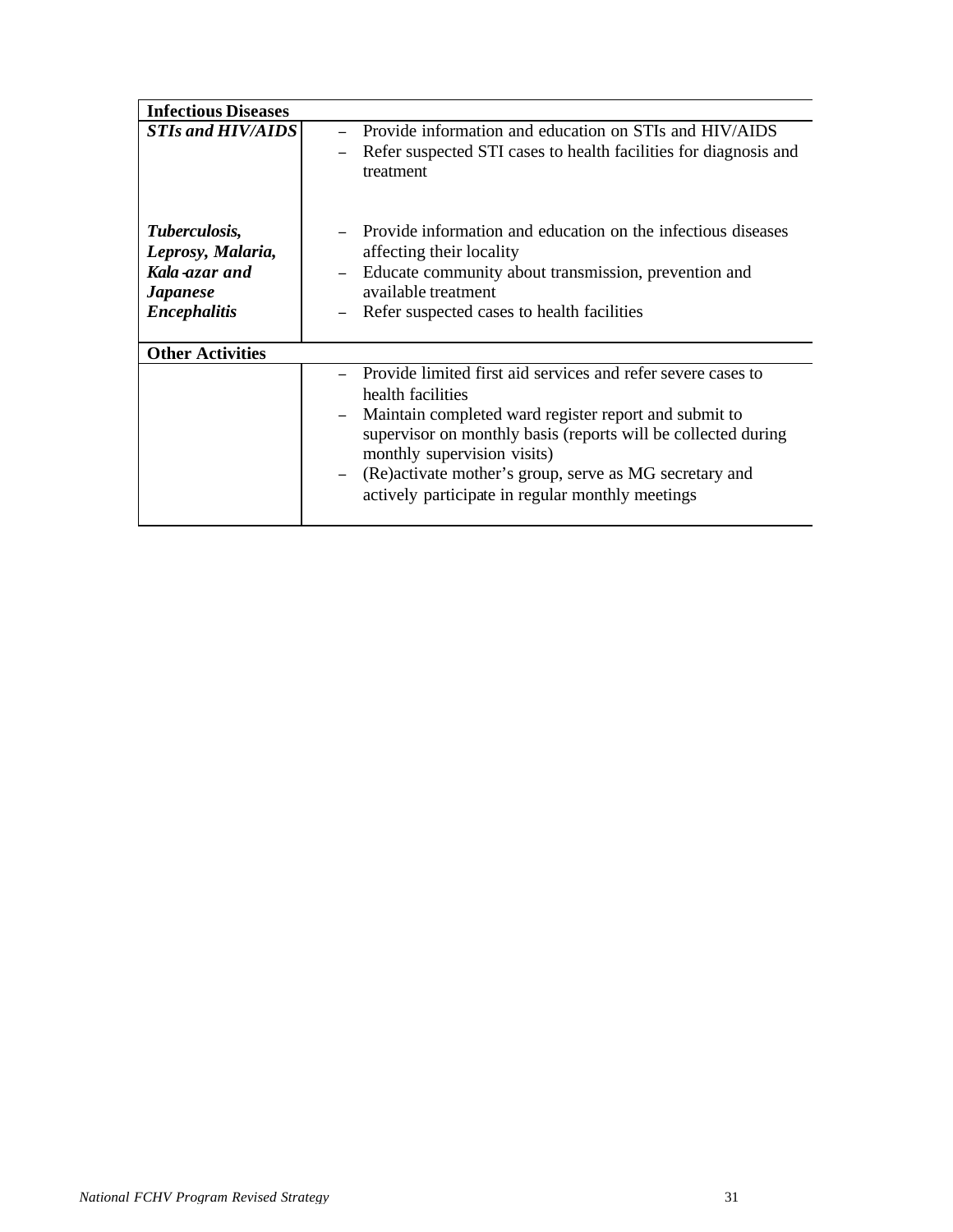## **Add-on Activities**

Whereas core activities are those in which FCHVs in all 75 districts are participating, FCHV "add-on" activities are those undertaken in one or more VDCs, districts or regions, but have not yet been introduced on a national scale. Some FCHV activities, which began as add-on activities -- such as semi-annual vitamin A supplementation -- are now core activities. Addon activities are fully consistent with FCHV/P goals and objectives and are supported by governmental programs, EDPs or I/NGOs. These partner organizations provide support to FCHVs in capacity building, monitoring and supervision, commodities resupply, community support and mobilization and other necessary FCHV/P activities.

This section describes the FCHV add-on activities that are ongoing and being implemented through support from partner organizations, as well as new categories of add-on activities proposed for FCHV involvement, *where sufficient partner support is provided and ensured.*

| <b>Program Issues</b>                          | <b>Add-on Activities</b>                                                                                                                                                                                    |  |  |  |  |  |  |
|------------------------------------------------|-------------------------------------------------------------------------------------------------------------------------------------------------------------------------------------------------------------|--|--|--|--|--|--|
| <b>Maternal/Neonatal Health</b>                |                                                                                                                                                                                                             |  |  |  |  |  |  |
| <b>General</b>                                 | Refer cases of night blind women to health facilities                                                                                                                                                       |  |  |  |  |  |  |
| <b>Antenatal Care</b>                          | Distribute iron/folate tablets to pregnant and lactating women                                                                                                                                              |  |  |  |  |  |  |
| <b>Birth Planning/</b><br><b>Delivery Care</b> | Implement birth preparedness package (BPP) and activities <sup>5</sup><br>Promote planning and preparation for delivery including funds,<br>food, transport                                                 |  |  |  |  |  |  |
| <b>Postnatal Care</b>                          | Counsel on birth spacing and FP methods availability                                                                                                                                                        |  |  |  |  |  |  |
| <b>Child Health</b>                            |                                                                                                                                                                                                             |  |  |  |  |  |  |
| <b>Diarrhea</b>                                | Distribute blue plastic cups                                                                                                                                                                                |  |  |  |  |  |  |
| <b>Community-Based</b><br>Pneumonia            | Identify pneumonia cases<br>Treat pneumonia cases in children between 2 months and 5                                                                                                                        |  |  |  |  |  |  |
| <b>Treatment</b>                               | years of age                                                                                                                                                                                                |  |  |  |  |  |  |
|                                                | Refer children $\leq$ months with high respiratory rate or other<br>ARI danger signs to health facilities<br>Refer all severe pneumonia cases in children under 5 years to<br>$\equiv$<br>health facilities |  |  |  |  |  |  |
|                                                |                                                                                                                                                                                                             |  |  |  |  |  |  |

l

<sup>&</sup>lt;sup>5</sup> Gradual expansion of BPP activities will be linked to priority districts where the Basic Essential Obstetric Care (BEOC) package is being implemented. The implementation of the BPP covers the period from 6 weeks of pregnancy to 6 weeks post partum.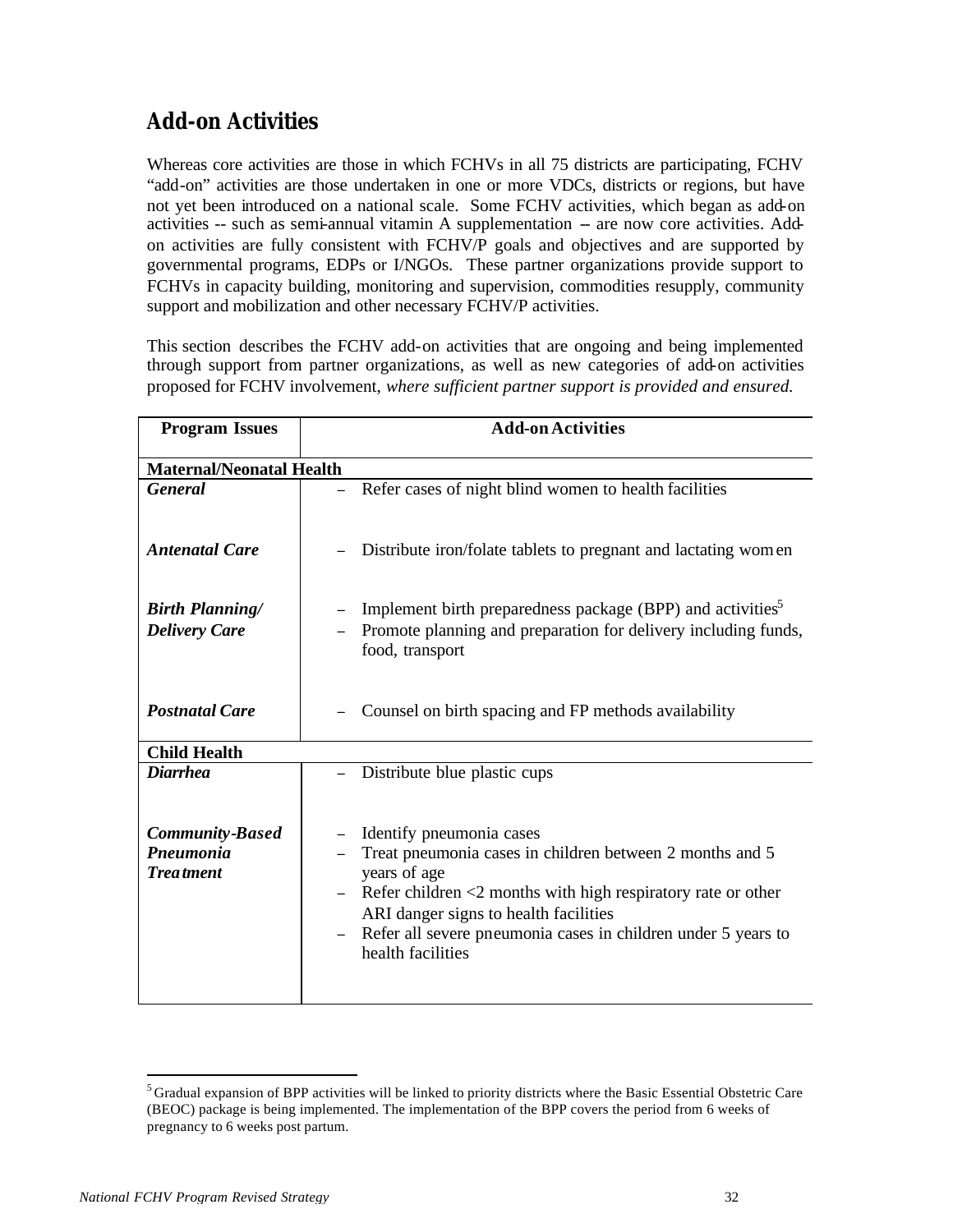| <b>Program Issues</b>                                     | <b>Add-on Activities</b>                                                                                                                                                                                                                                                                                                                                                                                                  |  |  |  |  |  |
|-----------------------------------------------------------|---------------------------------------------------------------------------------------------------------------------------------------------------------------------------------------------------------------------------------------------------------------------------------------------------------------------------------------------------------------------------------------------------------------------------|--|--|--|--|--|
| <b>Child Health</b> (continued)                           |                                                                                                                                                                                                                                                                                                                                                                                                                           |  |  |  |  |  |
| <b>Immunization</b>                                       | Mobilize community during polio eradication campaign<br>$\equiv$<br>activities (including National Immunization Days (NID), Sub-<br>NIDs, Mop Up and/or Responsive Mop-up rounds)<br>Assist health staff health staff and community members to<br>promote Maternal Neonatal Tetanus Elimination campaign and<br>Hepatitis B immunizations<br>Assist health staff and community members in controlling<br>measles outbreak |  |  |  |  |  |
| <b>Reproductive Health</b>                                |                                                                                                                                                                                                                                                                                                                                                                                                                           |  |  |  |  |  |
| <b>General</b>                                            | Provide information and education about prolapsed uterus,<br>menstruation and abortion                                                                                                                                                                                                                                                                                                                                    |  |  |  |  |  |
| <b>Adolescent</b><br>Reproductive<br><b>Health</b>        | Provide information and education on adolescent reproductive<br>health through MGs (including topics of puberty, physical and<br>emotional changes, conception and methods of contraception)                                                                                                                                                                                                                              |  |  |  |  |  |
| <b>Infectious Diseases</b>                                |                                                                                                                                                                                                                                                                                                                                                                                                                           |  |  |  |  |  |
| <b>Tuberculosis</b>                                       | Support staff of local health facility with Directly Observe d<br>Therapy Short Course (DOTS) activities<br>Motivate clients to comply with treatment<br>Refer suspected cases to health facility                                                                                                                                                                                                                         |  |  |  |  |  |
| Malaria, Kala-azar<br>and Japanese<br><b>Encephalitis</b> | Promote the use of insecticide-treated bednets<br>Support health staff with slide collection and presumptive<br>$\equiv$<br>treatment in selected areas<br>Refer suspected infectious disease cases to health facilities for<br>diagnosis and treatment                                                                                                                                                                   |  |  |  |  |  |
| <b>Rational Use of</b><br><b>Drugs</b>                    | Educate community about:<br>o Harmful effects of unnecessary medication<br>o Treatment compliance<br>o Appropriate dose, timing and duration.                                                                                                                                                                                                                                                                             |  |  |  |  |  |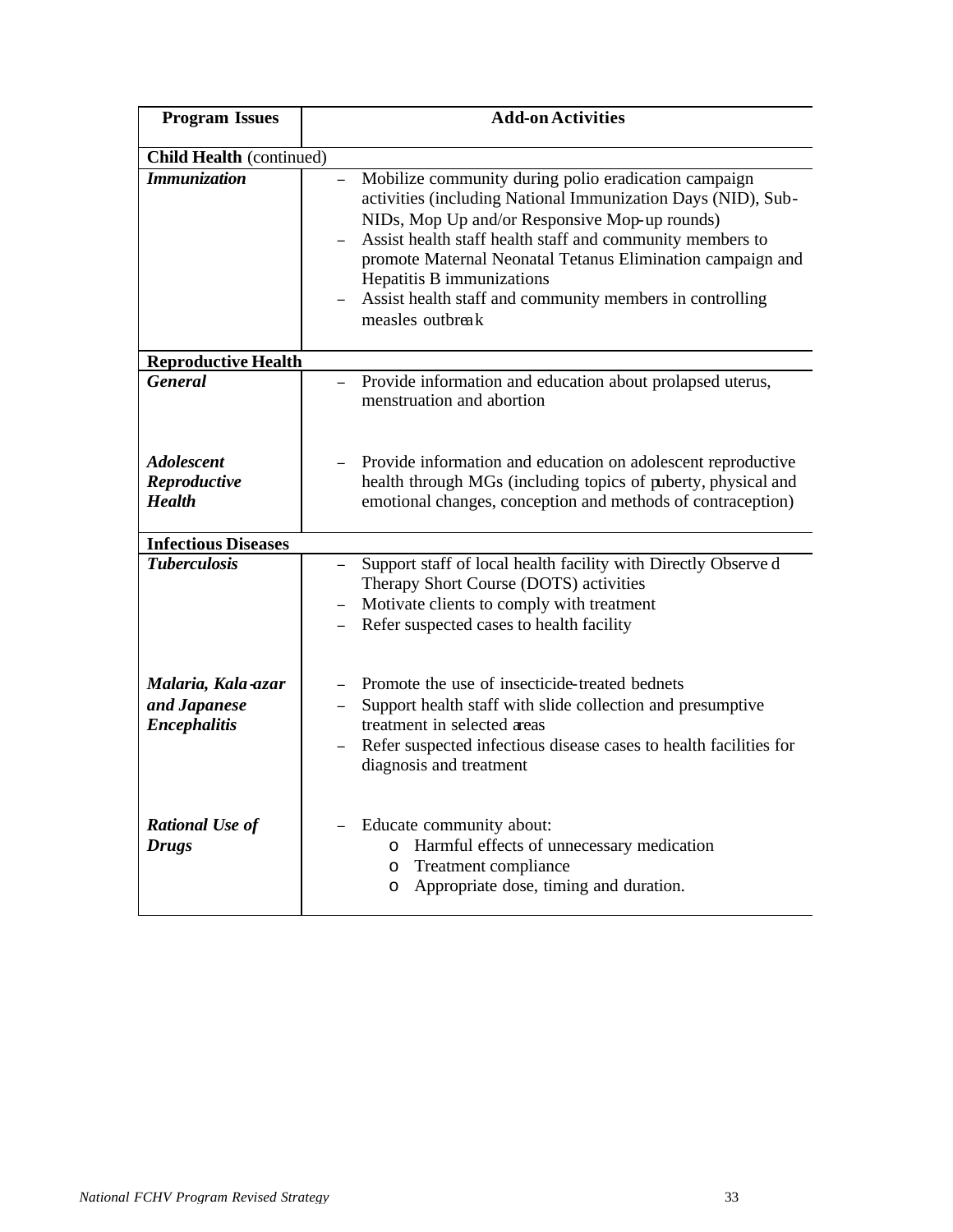# **Annex 2: Revised Strategy Implementation Plan**

| No.            | <b>Activity</b>                                                                                                                                                                     |   |             | 2005<br>/06<br>Year<br>Year<br>3 | 2006<br>/07<br>Year<br>4 | 2007<br>/08<br>Year<br>5 |
|----------------|-------------------------------------------------------------------------------------------------------------------------------------------------------------------------------------|---|-------------|----------------------------------|--------------------------|--------------------------|
| 1.             | <b>Dissemination of Revised FCHV Strategy and Orientation</b><br><b>Meetings</b>                                                                                                    |   |             |                                  |                          |                          |
| 1.             | Translate and disseminate FCHV/P Revised Strategy                                                                                                                                   | X |             |                                  |                          |                          |
| 2.             | Conduct orientation meeting for RHD/RHTC staff                                                                                                                                      | X |             |                                  |                          |                          |
| 3.             | Conduct orientation meeting for DHO/DPHO/DDC members                                                                                                                                | X |             |                                  |                          |                          |
| 2.             | <b>Training of Trainers in revised FCHV curriculum</b>                                                                                                                              |   |             |                                  |                          |                          |
| 4.             | Train RHTC staff at regional level                                                                                                                                                  |   | X           |                                  |                          |                          |
| 5.             | Train DHO/DPHO staff at district level                                                                                                                                              |   | X           |                                  |                          |                          |
| 6.             | Train HFICs (SHP, HP and PHCC) at district level                                                                                                                                    |   | X           |                                  |                          |                          |
| 7.             | Provide refresher training to insure that AHWs, VHWs and<br>MCHWs have the necessary skills to provide supportive<br>supervision to FCHVs                                           |   |             |                                  |                          |                          |
| 3.             | <b>Community Mobilization Activities</b>                                                                                                                                            |   |             |                                  |                          |                          |
| 8.             | Conduct orientation meeting for VDCs                                                                                                                                                |   | X           |                                  |                          |                          |
| 9.             | Conduct orientation meeting for ward members                                                                                                                                        |   | X           |                                  |                          |                          |
| 10.            | Conduct orientation meeting for MGs                                                                                                                                                 |   | X           |                                  |                          |                          |
| 11.            | Form or reorganize MGs as needed                                                                                                                                                    |   | X           |                                  |                          |                          |
| 12.            | Select new FCHVs as needed (by MGs)                                                                                                                                                 |   | X           | X                                | X                        | X                        |
| 4.             | <b>FCHV Training Activities</b>                                                                                                                                                     |   |             |                                  |                          |                          |
| 13.            | Conduct basic training for newly selected FCHVs as needed<br>(two modules of 9 days each, with 2 month interval)                                                                    |   | X           | X                                | X                        | X                        |
| 14.            | Conduct refresher training for all current FCHVs in phase-wise<br>manner (five days, every five years)                                                                              |   | X           | X                                | X                        | X                        |
| 15.            | Conduct review meeting for al current FCHVs                                                                                                                                         | X | X           | X                                | X                        | X                        |
|                | (every four months, $2 \text{ days} + 1 \text{ day} + 1 \text{ day}$ )                                                                                                              |   |             |                                  |                          |                          |
| 5.             | <b>Monitoring Activities</b>                                                                                                                                                        |   |             |                                  |                          |                          |
| <sup>16.</sup> | VHWs/MCHWs conduct monthly supervision visits to all FCHVs<br>to collect FCHV services records, provide feedback and technical<br>information, and re-supply es sential commodities | X | $\mathbf X$ | X                                | X                        | X                        |
| 17.            | HFICs (SHP) conduct supervision visits to 100% FCHVs per year                                                                                                                       |   | $\mathbf X$ | $\mathbf X$                      | $\mathbf X$              | X                        |
| 18.            | HFICs conduct supervision visits to 50% FCHVs per year                                                                                                                              |   | X           | Χ                                | Χ                        | X                        |
| 19.            | District Supervisors conduct supervision visits to 10% FCHVs<br>per year                                                                                                            |   | X           | X                                | X                        | X                        |
| 6.             | <b>Program Review and Coordination Activities</b>                                                                                                                                   |   |             |                                  |                          |                          |
| 20.            | Conduct planning meeting for upcoming review activities<br>between HFICs and DHO/DPHOs annually                                                                                     | X | X           | X                                | X                        | X                        |
| 21.            | Conduct integrated review meeting of HFICs (PHCC/HP/SHP)<br>every four months                                                                                                       | X | X           | X                                | X                        | X                        |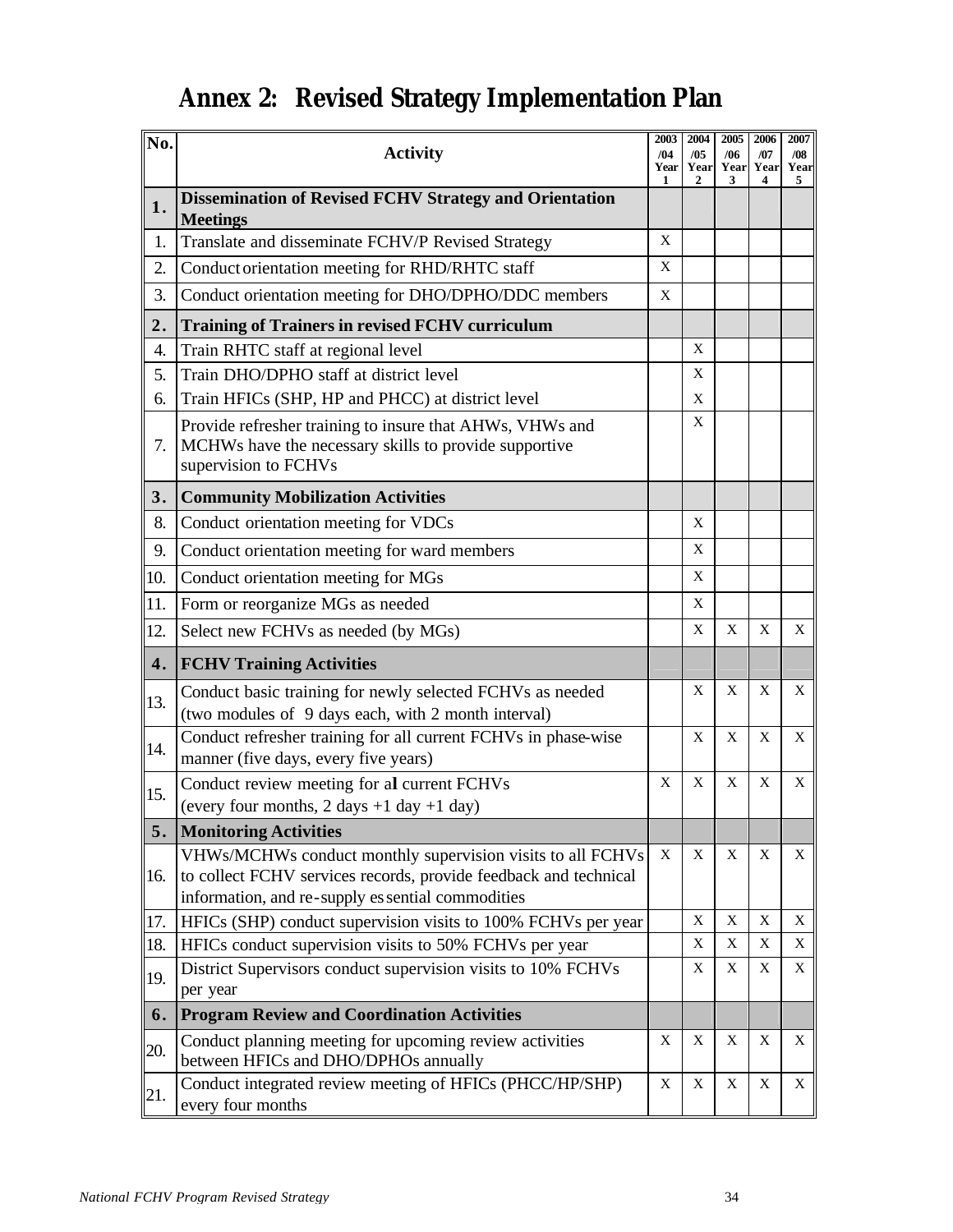| No. | <b>Activity</b>                                                                                                                                                    | 2003<br>/04  | 2004<br>/05 | 2005<br>/06  | 2006<br>/07 | 2007<br>/08       |
|-----|--------------------------------------------------------------------------------------------------------------------------------------------------------------------|--------------|-------------|--------------|-------------|-------------------|
|     |                                                                                                                                                                    | Year<br>1    | Year<br>2   | Year<br>3    | Year<br>4   | Year<br>5         |
| 22. | Conduct integrated review meeting of DHO/DPHOs at RHD<br>every four months                                                                                         | X            | X           | X            | X           | X                 |
| 23. | Conduct integrated review meeting of RHDs at DHS every four<br>months                                                                                              | X            | X           | X            | X           | X                 |
| 24. | Conduct central level FCHV/P review meetings with FCHV<br>Subcommittee every four months, including progress reports on<br>add-on activities from partners         | $\mathbf{X}$ | X           | X            | X           | X                 |
| 7.  | <b>Program Support and Advocacy Activities</b>                                                                                                                     |              |             |              |             |                   |
| 25. | Establish Endowment Funds at the VDC level (EF orientation<br>will be integrated into general FCHV orientation meetings at all<br>levels: district, VDC, ward, MG) | X            | X           | X            | X           | X                 |
| 26. | Provide FCHVs with rewards and incentives regularly with local<br>resources as per their identified needs                                                          | X            | X           | X            | X           | X                 |
| 27. | Broadcast radio health program (distance education and drama<br>serial activities) to build FCHVs' capacity and to increase<br>community support for FCHVs         | X            | X           | $\mathbf{x}$ | X           | $\mathbf{X}$      |
| 28. | Advocate with line agencies and partners working in education<br>and water and sanitation to gain priority for FCHVs' participation                                | X            | X           | X            | X           | $\mathbf{X}$      |
| 29. | Organize exchange visits for FCHVs to network with each other                                                                                                      | X            | X           | $\mathbf{X}$ | X           | X                 |
| 30. | Orient newly elected members of Parliament, DDCs,<br>municipalities and VDCs to the FCHV/P                                                                         | X            | X           | X            | X           | X                 |
| 31. | Conduct National FCHV Day to recognize FCHVs' achievements                                                                                                         | X            | X           | X            | X           | $X_{\mathcal{C}}$ |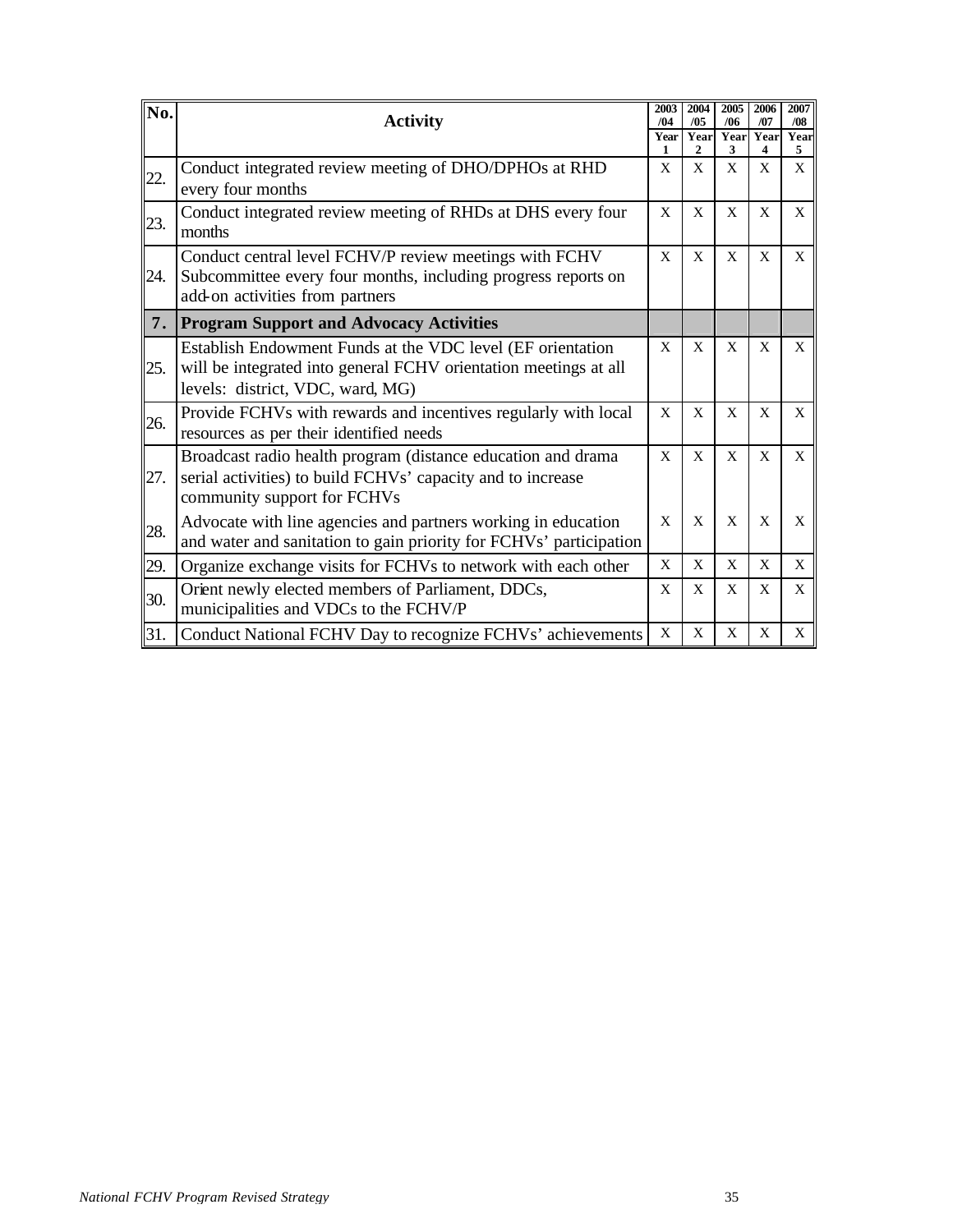## **Annex 3: Detailed Implementation Activities**

This annex provides detailed, supplemental information on implementation activities related to issues discussed in the main strategy document.

#### **1. Program Management and Coordination**

- **a) Required Personnel for FCHV Program Implementation**
	- A strong FCHV Section located in the Family Health Division, Department of Health Services, with necessary personnel including the Section Chief, FCHV Coordinator and additional secretarial support. FCHV Section Chief will be the focal person for the FCHV Subcommittee
	- In each RHD, one focal person and a unit with appropriate personnel to oversee FCHV/P activities at the regional level.
	- The DHO/DPHO is responsible to supervise and monitor the FCHV/P activities at HF and field levels. The DHO/DPHO will delegate FCHV/P responsibilities to a centrally mandated district level focal person.
	- Each HF (PHCC, HP and SHP) must have adequate staff to carry out FCHV training, monitoring and supervision activities.
	- VHW and MCHW must be available and working in each VDC of the program area, and trained to provide support and supervision to FCHVs.

#### **b) FCHV Subcommittee**

#### *Background*

A FCHV Subcommittee will be established by the FHD under the RHCC. It will be a voluntary forum of members working together to create a collaborative, cooperative and better coordinated working relations hip among all FCHV/P partners. Regular meetings will be held monthly during the initial implementation phase of the revised strategy, then on a trimesterly basis. The subcommittee will have adequate representation of government, donors, I/NGOs and other appropriate partners.

#### *Purpose and Functions*

Purpose: To enhance central level coordination of the National FCHV Program by supporting the FCHV Section/FHD through increased communication and collaboration among all stakeholders and partners supporting FCHVs.

Functions:

- To provide a forum which reviews and addresses issues that require government attention and policy level intervention;
- To provide a forum for presentation of partners' progress reports, information dissemination, and sharing of best practices and lessons learned;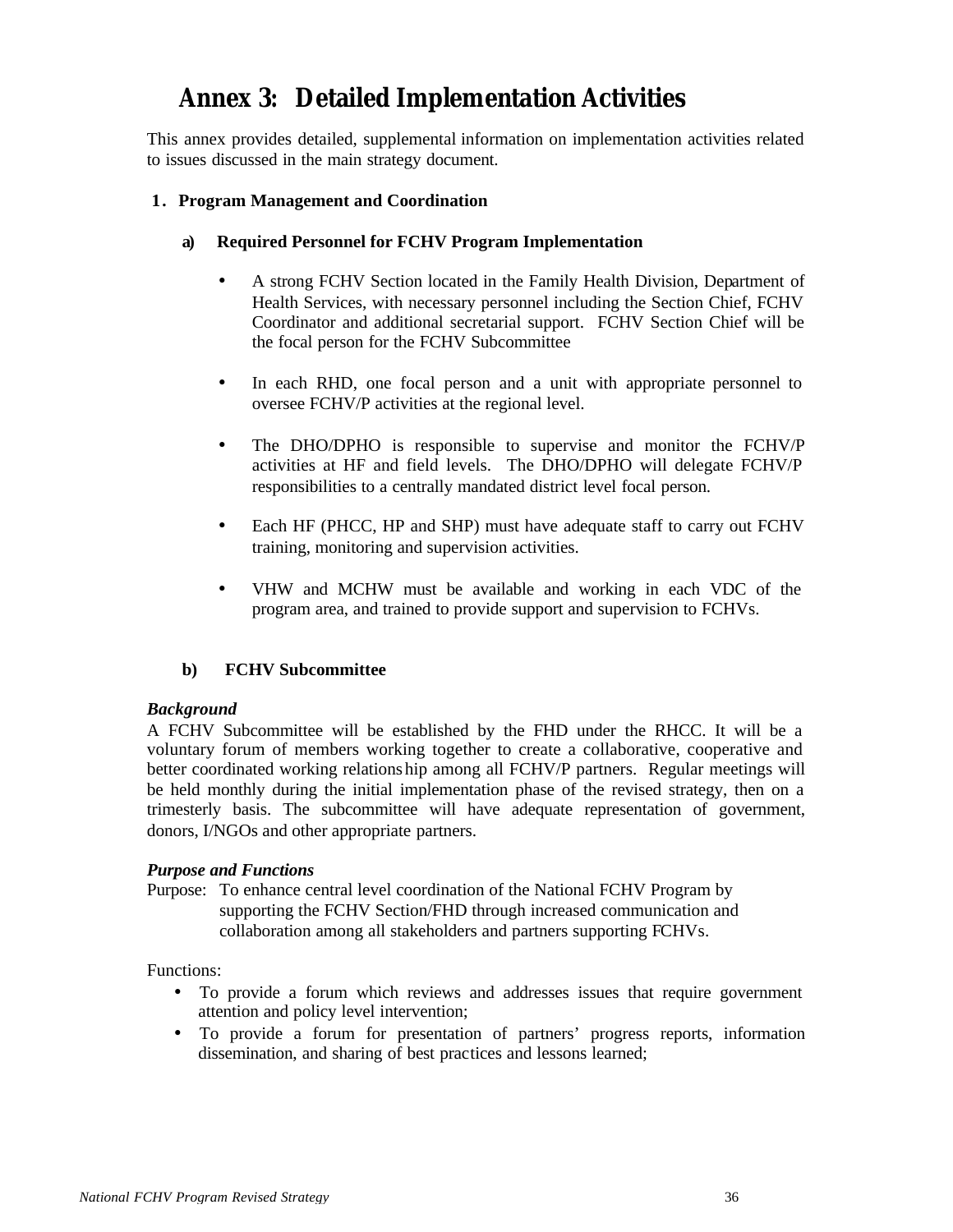• To mobilize increased resources, commitment and involvement in the FCHV/P at the national, district and community levels; and

- To serve as an implementation-level roundtable, which guides and coordinates the implementation of the FCHV/P revised strategy.
- To feedback to the senior level group involving major donors and partners, and concerned Division/Center directors that meets trimesterly with the Director General to discuss policy level issues and issues raised by the FCHV subcommittee.

#### *Composition*

The membership of the FCHV subcommittee will reflect the public-private mix of concerned stakeholders and partners currently supporting the FCHV/P. It will require adequate representation of partners from government including key DHS Divisions/Centers: FHD, CHD, LMD, NHTC, NHEICC; as well as MOLD and MOWSW. Representatives of EDPs including UNICEF and UNFPA; and implementing partners including NFHP, NTAG and other I/NGOs will be selected. Participation by other donors (including GTZ, NSMP/DFID, JICA and AusAID) will also be encouraged as required.

The FCHV Coordinator position (location TBD) will serve as the FCHV subcommittee's secretariat and will provide administrative and organizational support to the FCHV Section/FHD to facilitate coordination among FCHV/P partners. This position will have the capacity to organize meetings, document meetings and disseminate materials.

#### **2. Monitoring FCHV Program Activities: Reporting and Data Collection Issues**

a) To ensure consistent and regular collection of FCHV/P data, a standardized monitoring checklist for use by all implementing partners will be developed. The monitoring checklist will cover four levels of program implementation (FCHV, HF, DHO/DPHO and Central) and will include data on the relevant sources and indicators:

#### *FCHV*

- Check on stocks of commodities
- Review FCHV ward registers for:
	- <sup>−</sup> Service coverage and referral activities
	- <sup>−</sup> Frequency of MG meetings
	- Frequency of VHW/MCHW supervision visits

#### *HF*

- Review meetings conducted, number of participants and month when conducted
- Frequency and quality of VHW/MCHW reports on FCHV activities and services provided
- Number of replacement FCHVs needing basic training
- FCHV records included in HMIS forms
- Quantity of commodities distributed to each FCHV during past quarter
- HF supervision plan for FCHV activities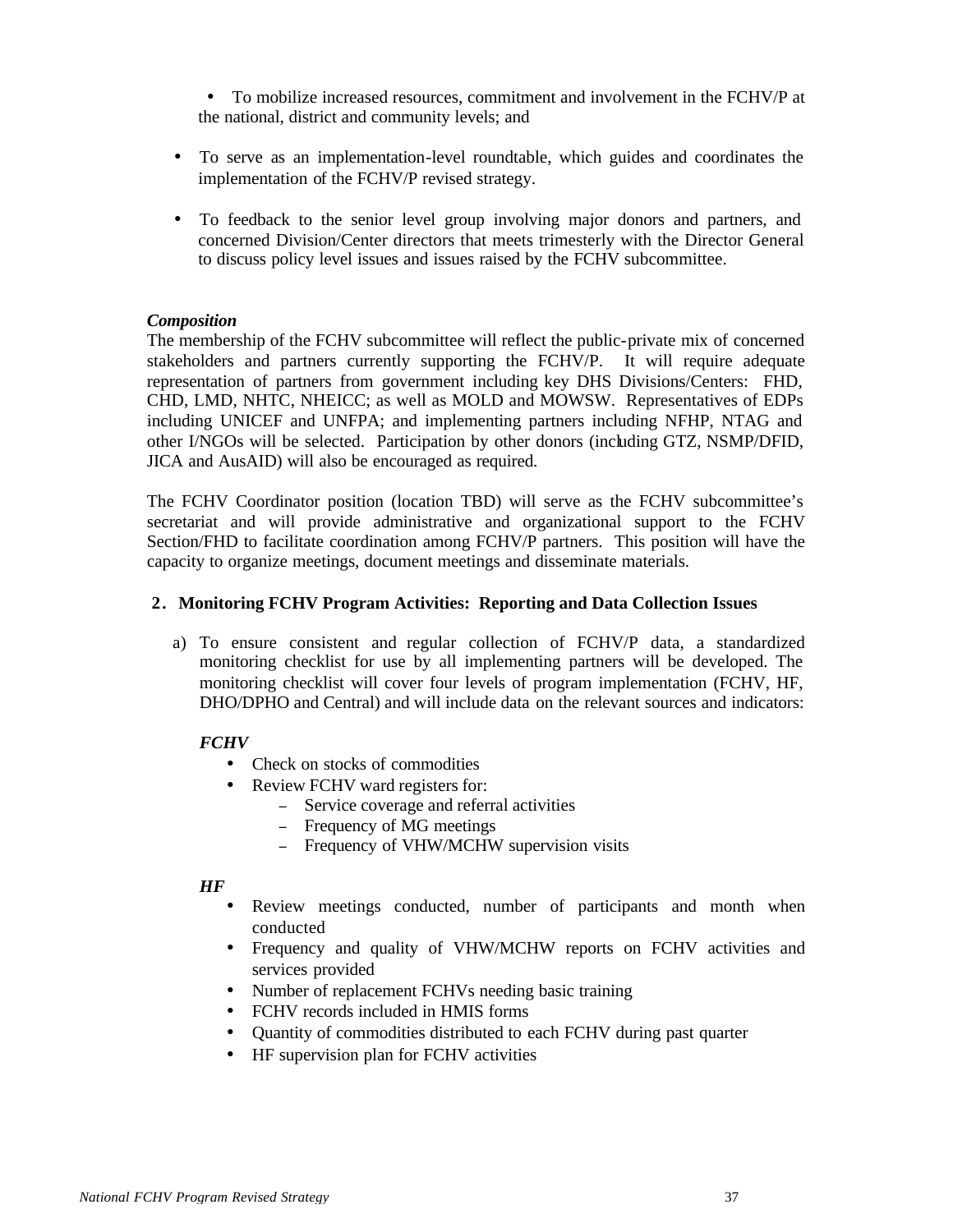#### *VDC*

- Endowment fund established
- Endowment fund balance

#### *DHO/DPHO*

- Review meetings conducted, number of participants and month when conducted
- Frequency and quality of HF reports on FCHV activities
- Number of replacement FCHVs needing basic training
- District supervision plan for FCHV activities
- FCHV records included in HMIS forms
- Stock levels of commodities
- Budget for FCHV activities

#### *Central Level*

- Review meetings conducted, number of participants and month when conducted
- Number of dropouts and replacement FCHVs requiring Basic Training
- Information on add-on activities (current or proposed) from all partners
- b) To ensure that FCHVs' services are accurately and regularly recorded, the VHW and MCHW will ensure that FCHVs ward registers are well maintained during monthly supervision visits.
- c) The FCHV services currently in HMIS will be well maintained, and the required indicators will be added to the FCHV record and corresponding HMIS forms:
	- Iron/folate tablets and Vitamin A capsules distributed
	- Cases of dehydration and diarrhea treated and referred
	- Condoms and oral contraceptive pill packets distributed
	- Pneumonia cases among children treated by pediatric cotrimoxazole (in program districts)
	- Treated pneumonia cases among children followed up on third day
	- Referrals of all types documented (FCHV ward register requires a supplemental simple pictorial checklist for referral of child health, pregnancy, delivery and family planning cases).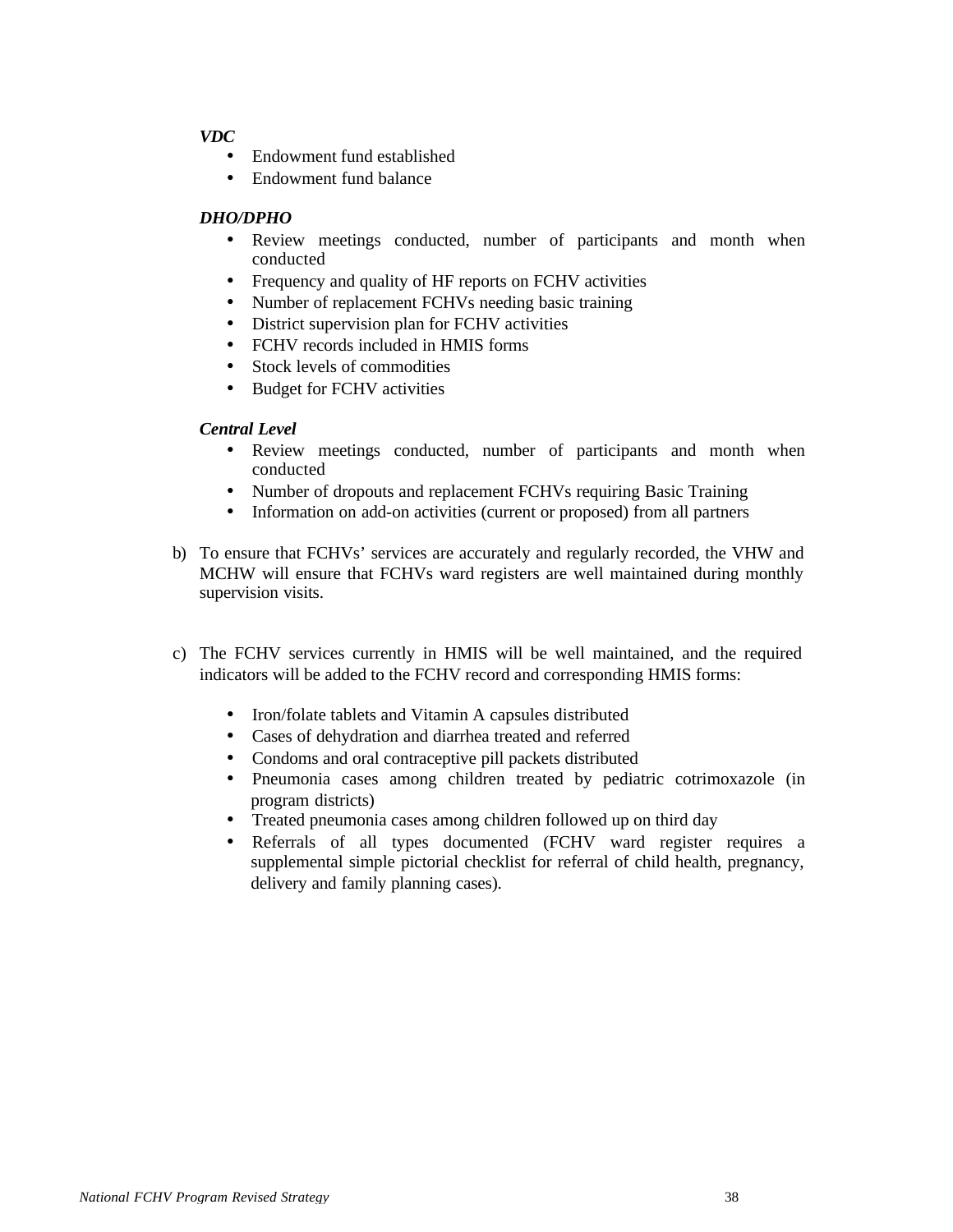#### **3. Support Mechanisms: Endowment Fund Guidelines**

#### *Background*

The Endowment Fund (EF) concept was created to address the need for a sustainable community-based health workforce throughout Nepal.<sup>6</sup> The FCHV EF is an authorized capital amount that is deposited in a fixed government bank account and earns interest although the principal cannot be used. Additional funds can be added to the principal but the principal cannot be withdrawn. A principal amount of at least NRs. 50,000 per VDC or municipality is necessary to generate sufficient interest to financially support the FCHV/P.

Following the successful establishment of a pilot fund, the MOH and MOLD, in conjunction with the National Planning Commission, formalized guidelines for the FCHV EF. The capital (principle) for the EF can come from a variety of sources. The majority of the principal should come from the VDC or municipality, with additional funds provided by partner organizations where possible.

#### *Composition and Functions of Executive Committee*

- a) To manage the EF and the accrued interest, an Executive Committee, including representatives of all stakeholders, will be established.
- b) The Executive Committee will be comprised of the following seven members:

| • 1 VDC Cha irperson or Mayor of municipality         | Chairperson      |
|-------------------------------------------------------|------------------|
| • 1 elected female ward member                        | Member           |
| • 3 FCHV representatives, chosen by FCHVs             | Member           |
| • 1 representative chosen by VDC Chairperson or Mayor | Member           |
| • 1 PHCC/HP/SHP-In Charge                             | Member-Secretary |
|                                                       |                  |

- c) Meeting Schedule: The Executive Committee will meet at least once every four months to follow up on the status of the interest accrued and to discuss the activities and program it will support. The Member-Secretary, in consultation with the Chairperson, will summon the Executive Committee meeting. In the case of municipalities without a health facility, the Social Welfare Officer of the Community Development Section will act as the Member-Secretary.
- d) Account Operation: The FCHV EF and its savings account will be operated under the joint signature of the VDC Chairperson or Mayor and the PHCC/HP/SHP-IC. In the case of municipalities without a health facility, the account will be operated under the joint signature of the Mayor and the Social Welfare Officer of the Community Development Section who is responsible for health programs.
- e) Prior to withdrawing the interest amount from the FCHV EF savings account, it is necessary to obtain approval from the Executive Committee in which the representatives chosen from the FCHVs must be present.
- f) Expenditure of Interest Amount: The interest generated from the FCHV EF will be used for the benefit and encouragement of FCHVs. The FCHV representatives will facilitate a discussion with the other FCHVs in their VDC or municipality about how

l

<sup>&</sup>lt;sup>6</sup> Adapted and quoted from Nepal Technical Assistance Group (NTAG), FCHV Endowment Fund Report (draft), October 2002; and the DHS/MOH and MOLD FCHV Endowment Fund Guidelines.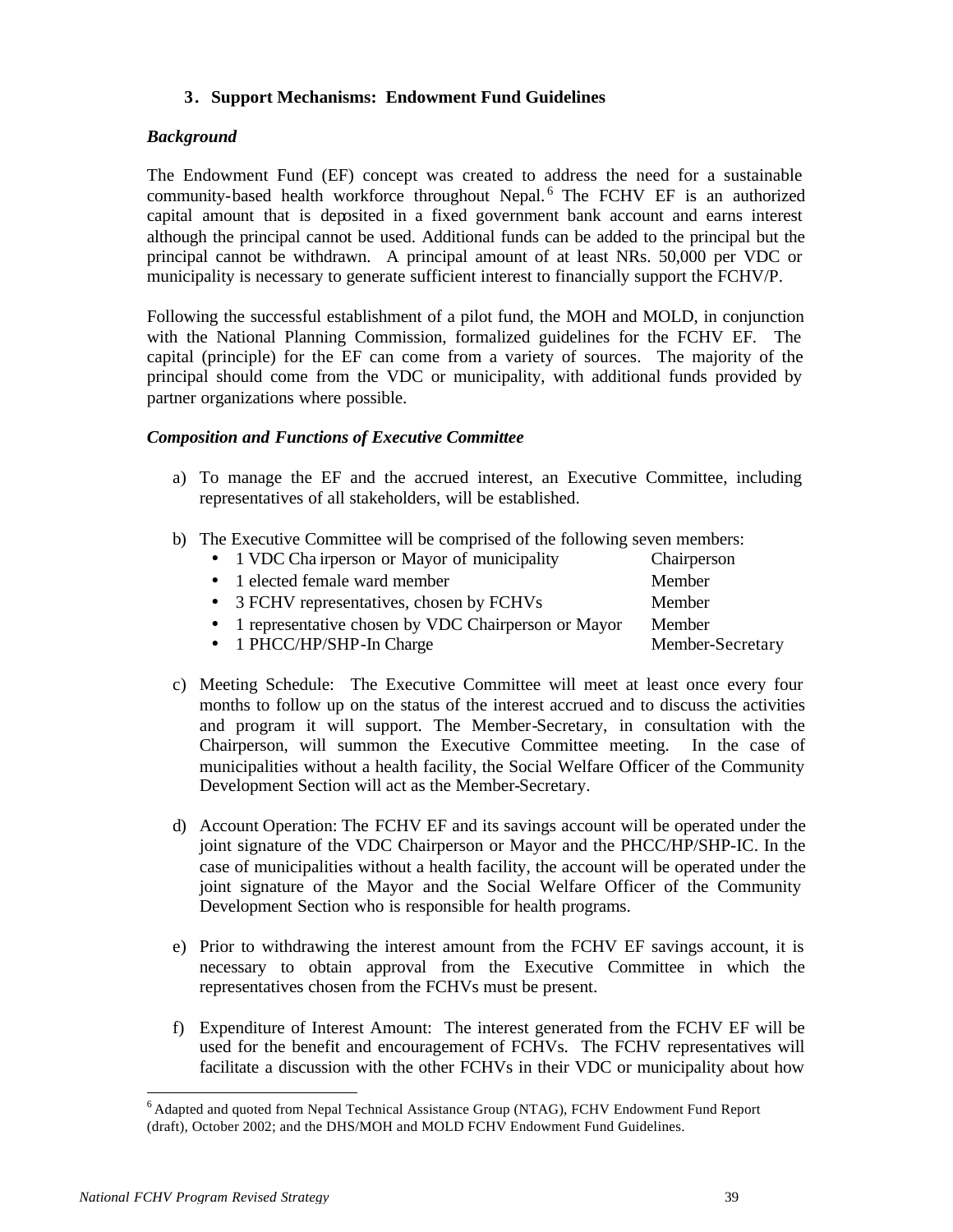the interest amount should be spent; the FCHV representatives will then submit their recommendations to the Executive Committee for final decision. Upon approval, the amount will be spent according to the approved decision.

- g) It is prohibited to use the interest amount for monthly remuneration and contingencies.
- h) Auditing Procedures: The Member-Secretary will be responsible to maintain the EF account. He/she will be required to submit details of income and expenditure at every EC meeting. The FCHV EF must also be audited when the VDC or municipality accounts are also audited.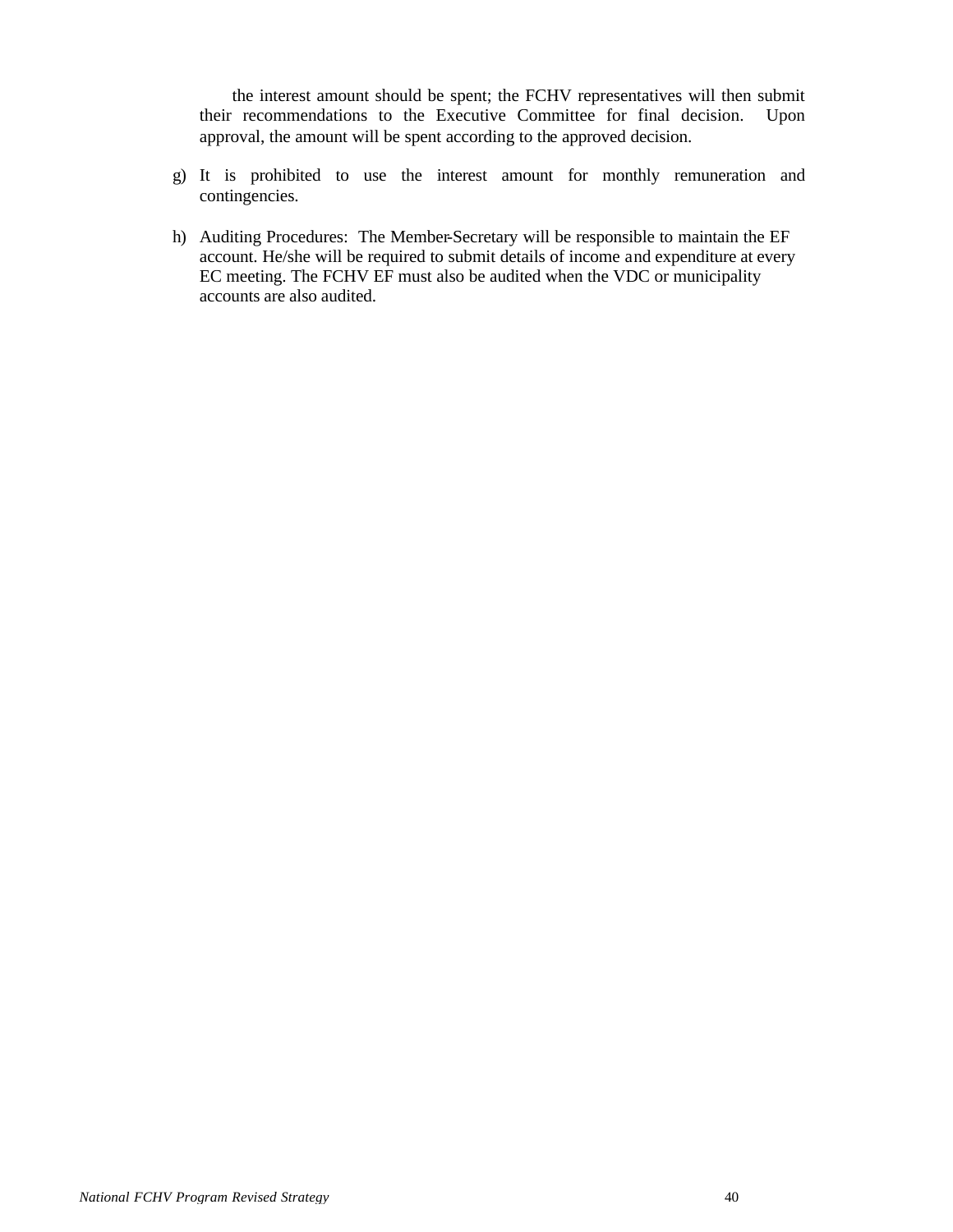| <b>Districts</b>                                                                                                                                                                 |                                                                                                                                                                                                                                                                                                                                                       | <b>HMG/N FCHV Program Approaches</b> |              |                                            |  |
|----------------------------------------------------------------------------------------------------------------------------------------------------------------------------------|-------------------------------------------------------------------------------------------------------------------------------------------------------------------------------------------------------------------------------------------------------------------------------------------------------------------------------------------------------|--------------------------------------|--------------|--------------------------------------------|--|
|                                                                                                                                                                                  |                                                                                                                                                                                                                                                                                                                                                       | VDC level FCHV Population-based      |              | <b>Ward based</b>                          |  |
|                                                                                                                                                                                  |                                                                                                                                                                                                                                                                                                                                                       | Coordinator                          |              |                                            |  |
|                                                                                                                                                                                  | <b>Eastern Development Region</b>                                                                                                                                                                                                                                                                                                                     |                                      |              | <b>10,485 FCHVs</b>                        |  |
| 1                                                                                                                                                                                | Bhojpur                                                                                                                                                                                                                                                                                                                                               |                                      |              | ✓                                          |  |
| $\overline{2}$                                                                                                                                                                   | Dhankuta                                                                                                                                                                                                                                                                                                                                              |                                      |              | $\checkmark$                               |  |
| $\overline{3}$                                                                                                                                                                   | <b>Ilam</b>                                                                                                                                                                                                                                                                                                                                           |                                      | ✓            |                                            |  |
| $\overline{4}$                                                                                                                                                                   | Jhapa                                                                                                                                                                                                                                                                                                                                                 |                                      |              | ✓                                          |  |
| $\overline{5}$                                                                                                                                                                   | Khotang                                                                                                                                                                                                                                                                                                                                               |                                      | ✓            |                                            |  |
| 6                                                                                                                                                                                | Morang                                                                                                                                                                                                                                                                                                                                                | $\checkmark$                         |              | ✓                                          |  |
| 7                                                                                                                                                                                | Okhaldungha                                                                                                                                                                                                                                                                                                                                           | $\checkmark$                         | ✓            |                                            |  |
| 8                                                                                                                                                                                | Panchthar                                                                                                                                                                                                                                                                                                                                             |                                      |              | ✓                                          |  |
| 9                                                                                                                                                                                | Sankhuwasabha                                                                                                                                                                                                                                                                                                                                         |                                      |              | $\checkmark$                               |  |
| 10                                                                                                                                                                               | Saptari                                                                                                                                                                                                                                                                                                                                               |                                      |              | ✓                                          |  |
| 11                                                                                                                                                                               | Siraha                                                                                                                                                                                                                                                                                                                                                |                                      |              | ✓                                          |  |
| 12                                                                                                                                                                               | Solumkhumbu                                                                                                                                                                                                                                                                                                                                           |                                      |              | ✓                                          |  |
|                                                                                                                                                                                  |                                                                                                                                                                                                                                                                                                                                                       | $\checkmark$                         | ✓            |                                            |  |
| 14                                                                                                                                                                               |                                                                                                                                                                                                                                                                                                                                                       |                                      | ✓            |                                            |  |
|                                                                                                                                                                                  |                                                                                                                                                                                                                                                                                                                                                       |                                      | ✓            |                                            |  |
|                                                                                                                                                                                  |                                                                                                                                                                                                                                                                                                                                                       |                                      |              | $\checkmark$                               |  |
|                                                                                                                                                                                  |                                                                                                                                                                                                                                                                                                                                                       |                                      |              |                                            |  |
| 17                                                                                                                                                                               | Bara                                                                                                                                                                                                                                                                                                                                                  |                                      |              | $\checkmark$                               |  |
|                                                                                                                                                                                  |                                                                                                                                                                                                                                                                                                                                                       |                                      |              | $\checkmark$                               |  |
| 19                                                                                                                                                                               |                                                                                                                                                                                                                                                                                                                                                       |                                      |              | ✓                                          |  |
|                                                                                                                                                                                  |                                                                                                                                                                                                                                                                                                                                                       |                                      |              | ✓                                          |  |
| 21                                                                                                                                                                               |                                                                                                                                                                                                                                                                                                                                                       | $\checkmark$                         |              |                                            |  |
| 22                                                                                                                                                                               | Dolakha                                                                                                                                                                                                                                                                                                                                               |                                      |              | ✓                                          |  |
| $\overline{23}$                                                                                                                                                                  | Kathmandu                                                                                                                                                                                                                                                                                                                                             |                                      | ✓            |                                            |  |
| 24                                                                                                                                                                               | Kavre                                                                                                                                                                                                                                                                                                                                                 |                                      |              | $\checkmark$                               |  |
| 25                                                                                                                                                                               |                                                                                                                                                                                                                                                                                                                                                       |                                      |              | $\checkmark$                               |  |
| 26                                                                                                                                                                               | Mahottari                                                                                                                                                                                                                                                                                                                                             |                                      |              | ✓                                          |  |
| 27                                                                                                                                                                               |                                                                                                                                                                                                                                                                                                                                                       |                                      |              | ✓                                          |  |
| 28                                                                                                                                                                               | Nuwakot                                                                                                                                                                                                                                                                                                                                               | ✓                                    | ✓            |                                            |  |
|                                                                                                                                                                                  |                                                                                                                                                                                                                                                                                                                                                       | $\checkmark$                         |              |                                            |  |
|                                                                                                                                                                                  |                                                                                                                                                                                                                                                                                                                                                       |                                      |              |                                            |  |
|                                                                                                                                                                                  |                                                                                                                                                                                                                                                                                                                                                       |                                      | ✓            |                                            |  |
|                                                                                                                                                                                  |                                                                                                                                                                                                                                                                                                                                                       |                                      |              | $\checkmark$                               |  |
|                                                                                                                                                                                  |                                                                                                                                                                                                                                                                                                                                                       |                                      | ✓            |                                            |  |
|                                                                                                                                                                                  |                                                                                                                                                                                                                                                                                                                                                       |                                      | ✓            |                                            |  |
|                                                                                                                                                                                  |                                                                                                                                                                                                                                                                                                                                                       |                                      |              | ✓                                          |  |
|                                                                                                                                                                                  |                                                                                                                                                                                                                                                                                                                                                       |                                      |              |                                            |  |
|                                                                                                                                                                                  |                                                                                                                                                                                                                                                                                                                                                       |                                      | $\checkmark$ |                                            |  |
|                                                                                                                                                                                  |                                                                                                                                                                                                                                                                                                                                                       | $\checkmark$                         | ✓            |                                            |  |
|                                                                                                                                                                                  |                                                                                                                                                                                                                                                                                                                                                       |                                      |              | ✓                                          |  |
|                                                                                                                                                                                  |                                                                                                                                                                                                                                                                                                                                                       |                                      | ✓            |                                            |  |
|                                                                                                                                                                                  |                                                                                                                                                                                                                                                                                                                                                       |                                      |              | ✓                                          |  |
| 13<br>15<br>16<br>18<br>20<br>29<br>$\overline{30}$<br>31<br>32<br>$\overline{33}$<br>$\overline{34}$<br>$\overline{35}$<br>36<br>$\overline{37}$<br>38<br>39<br>$\overline{40}$ | Sunsari<br>Taplejung<br>Terathum<br>Udaipur<br><b>Central Development Region</b><br>Bhaktapur<br>Chitwan<br>Dhading<br>Dhanusha<br>Lalitpur<br>Makwanpur<br>Parsa<br>Ramechhap<br>Rasuwa<br>Rautahat<br>Sarlahi<br>Sindhuli<br>Sindhupalchowk<br><b>Western Development Region</b><br>Arghakhanchi<br><b>Baglung</b><br>Gorkha<br>Gulmi<br>Kapilvastu |                                      |              | <b>13,830 FCHVs</b><br><b>10,828 FCHVs</b> |  |

# **Annex 4: FCHV Program Districts and Approaches<sup>7</sup>**

<sup>7&</sup>lt;br>Thata excerpted from FCHV Section/FHD Summary Report, 2002.<br>Than additional seven districts (Nawalparasi, Manang, Kapilvastu, Dhanusha, Bajhang, Bajura and Kanchanpur), partner organizations or municipalities have supported the expansion of FCHVs based on project needs.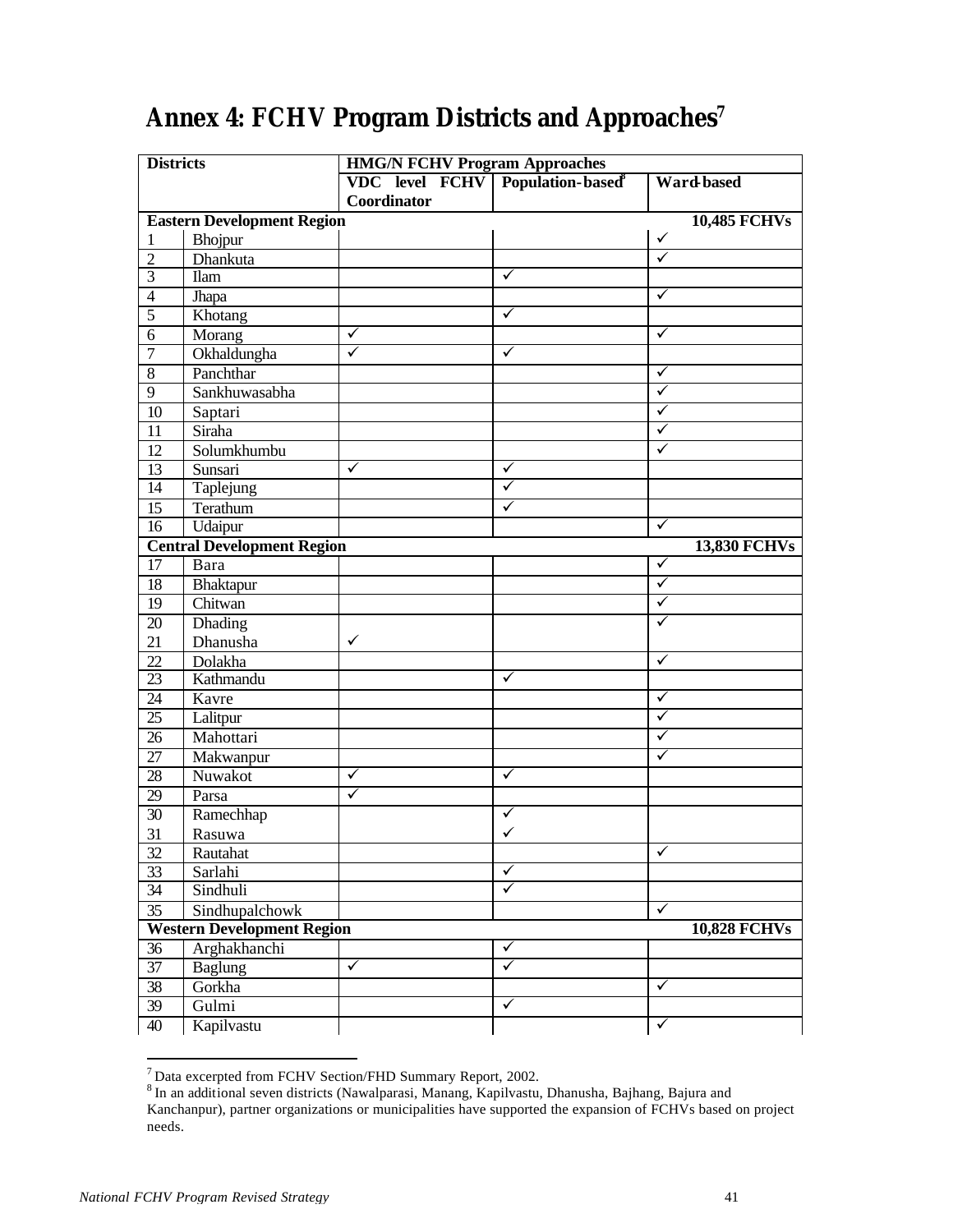| <b>Districts</b>          |                                       | <b>HMG/N FCHV Program Approaches</b>               |                           |                    |  |
|---------------------------|---------------------------------------|----------------------------------------------------|---------------------------|--------------------|--|
|                           |                                       | VDC level FCHV Population-based                    |                           | Ward based         |  |
|                           |                                       | Coordinator                                        |                           |                    |  |
| 41                        | Kaski                                 |                                                    | $\checkmark$              |                    |  |
| 42                        | Lamjung                               |                                                    | ✓                         |                    |  |
| 43                        | Manang                                |                                                    |                           | ✓                  |  |
| 44                        | Mustang                               |                                                    |                           | $\checkmark$       |  |
| 45                        | Myagdi                                |                                                    |                           | ✓                  |  |
| 46                        | Nawalparasi                           |                                                    |                           | $\checkmark$       |  |
| 47                        | Palpa                                 |                                                    |                           | $\checkmark$       |  |
| 48                        | Parbat                                |                                                    |                           | $\checkmark$       |  |
| 49                        | Rupendehi                             | ✓                                                  | ✓                         |                    |  |
| $\overline{50}$           | Syangja                               |                                                    |                           | $\checkmark$       |  |
| $\overline{51}$           | Tanahu                                |                                                    |                           | $\checkmark$       |  |
|                           | <b>Mid-Western Development Region</b> |                                                    |                           | <b>9,825 FCHVs</b> |  |
| 52                        | <b>Banke</b>                          | ✓                                                  | ✓                         |                    |  |
| 53                        | Bardiya                               | $\checkmark$                                       | ✓                         |                    |  |
| 54                        | Dailekh                               |                                                    | ✓                         |                    |  |
| $\overline{55}$           | Dang                                  | ✓                                                  | ✓                         |                    |  |
| $\overline{56}$           | Dolpa                                 |                                                    |                           | ✓                  |  |
| 57                        | Humla                                 |                                                    |                           | ✓                  |  |
| 58                        | Jajarkot                              |                                                    |                           | $\checkmark$       |  |
| $\overline{59}$           | Jumla                                 |                                                    | ✓                         |                    |  |
| 60                        | Kalikot                               |                                                    |                           | ✓                  |  |
| 61                        | Mugu                                  |                                                    |                           | $\checkmark$       |  |
| 62                        | Pyuthan                               |                                                    |                           | ✓                  |  |
| 63                        | Rolpa                                 |                                                    |                           | $\checkmark$       |  |
| 64                        | Rukum                                 |                                                    |                           | $\checkmark$       |  |
| $\overline{65}$           | Salyan                                |                                                    |                           | ✓                  |  |
| 66                        | Surkhet                               | ✓                                                  | ✓                         |                    |  |
|                           | <b>Far-Western Development Region</b> |                                                    |                           | <b>5,581 FCHVs</b> |  |
| 67                        | Achham                                |                                                    |                           | $\checkmark$       |  |
| 68                        | Baitadi                               |                                                    | ✓                         |                    |  |
| 69                        | Bajhang                               |                                                    |                           | ✓                  |  |
| 70                        | Bajura                                |                                                    |                           | ✓                  |  |
| 71                        | Dadeldhura                            | ✓                                                  | ✓                         |                    |  |
| 72                        | Darchula                              |                                                    |                           | $\checkmark$       |  |
| 73                        | Doti                                  |                                                    | ✓                         |                    |  |
| 74                        | Kailali                               | ✓                                                  | ✓                         |                    |  |
| $\overline{75}$           | Kanchanpur                            |                                                    |                           | ✓                  |  |
|                           |                                       | 14                                                 | 28                        | 47                 |  |
| <b>Total</b>              | <b>HMG/N</b><br><b>FCHV</b>           | <b>VDC</b><br>level<br><b>FCHV</b>                 | Population-based          | Ward-based         |  |
|                           | <b>Program Districts</b>              | Coordinator                                        | Districts                 | Districts          |  |
|                           |                                       | Districts                                          | <b>75 Total Districts</b> |                    |  |
| <b>Total No. of FCHVs</b> |                                       | 4,000                                              | 11,548                    | 36,000             |  |
|                           |                                       | <b>VDC</b><br>level<br><b>FCHV</b><br>Coordinators | HMG/N Expansion           |                    |  |
|                           |                                       |                                                    | 1,001                     |                    |  |
|                           |                                       |                                                    | Partner-Supported         |                    |  |
|                           |                                       |                                                    | Expansion                 |                    |  |
|                           |                                       |                                                    | 48,549 Total FCHVs        |                    |  |

<sup>9&</sup>lt;br><sup>9</sup> In an additional seven districts (Nawalparasi, Manang, Kapilvastu, Dhanusha, Bajhang, Bajura and Kanchanpur), partner organizations or municipalities have supported the expansion of FCHVs based on project needs.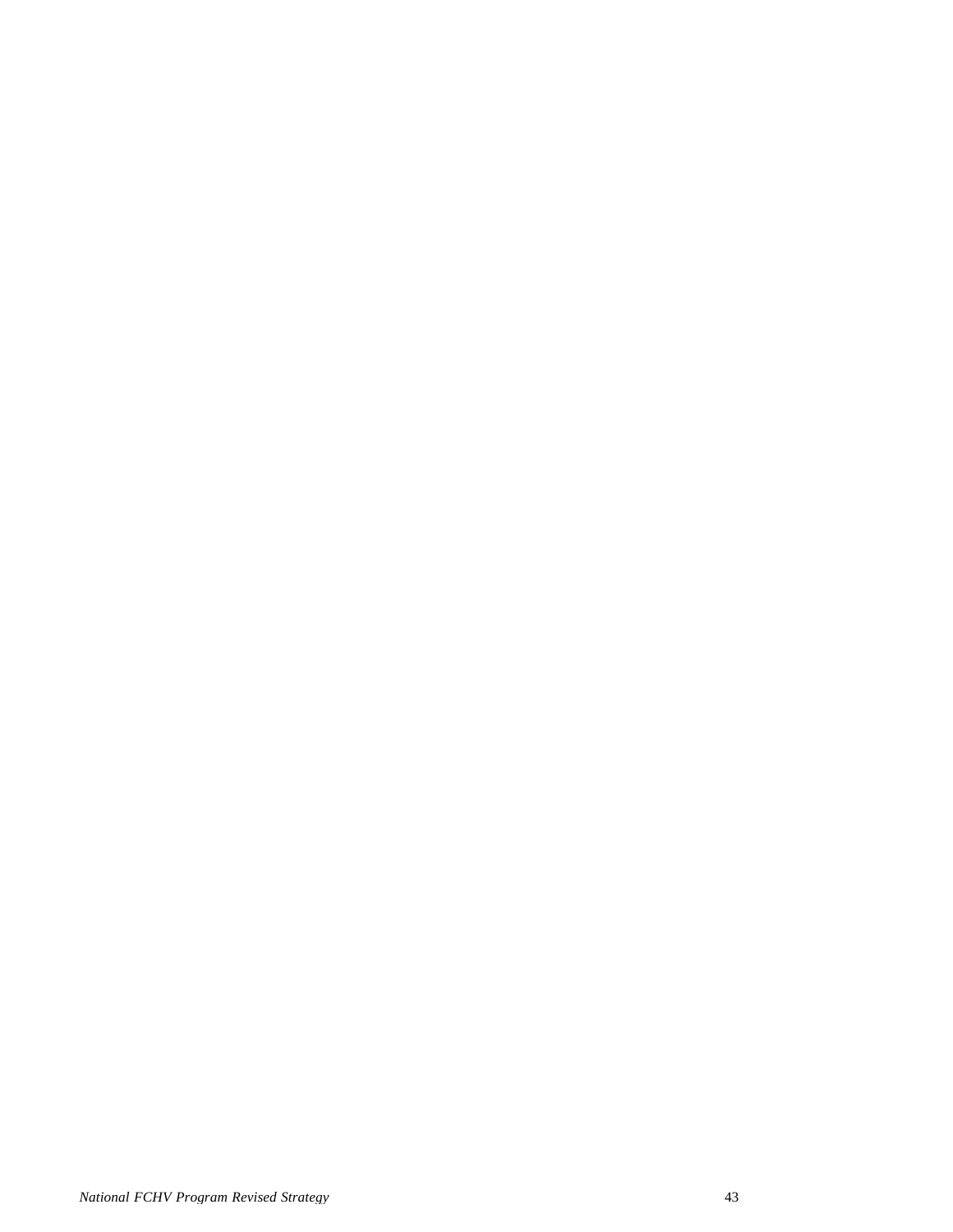# **Annex 5: Map of Nepal's National FCHV Program**

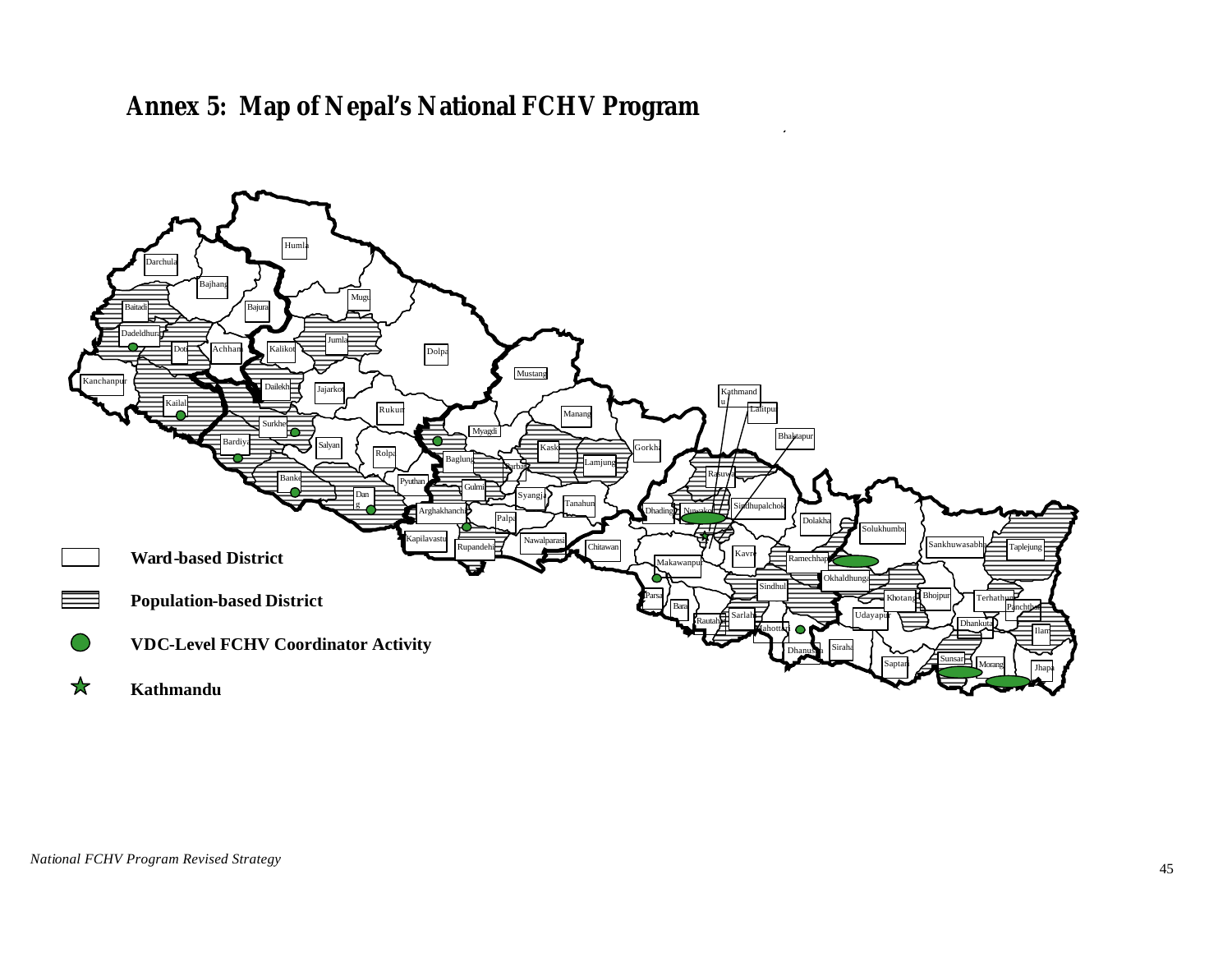# **Annex : 6 FCHV Program Strategy Review Workshop January 29-31, 2003 LIST OF PARTICIPANTS**

(Actual participation)

|                | S/NGender    | <b>Name</b>              | <b>Designation</b>                 | Organization     |
|----------------|--------------|--------------------------|------------------------------------|------------------|
| $\mathbf{1}$   | M            | Dr. L. R. Pathak         | Director General                   | DoH              |
| $\overline{2}$ | M            | Mr. Tek Bahadur Dangi    | Senior Public Health Administrator | <b>FHD</b>       |
| $\overline{3}$ | $\mathbf{M}$ | Mr. Ashok Sherstha       | $DCoP$ - Program                   | <b>NFHP</b>      |
| 4              | F            | Ms. Neena Khadka         | <b>NSL Manager</b>                 | SNL/SC-US        |
| 5              | M            | Mr. S. B. Chaudhary      | RFO coordinator                    | <b>UNFPA</b>     |
| 6              | $\mathbf F$  | Ms. Harriet Hoffman      | Junior Program Officer             | <b>UNFPA</b>     |
| 7              | M            | Mr. Hari Sharma          | D.Project coordinator              | GTZ/HSSP         |
| 8              | M            | Mr. Parashu Ram Shrestha | Sr. Public Health Officer          | <b>CHD</b>       |
| 9              | M            | Mr. Pranay Upadhyay      | Sr. Public Health Officer          | <b>ECDC</b>      |
| 10             | $\mathbf{M}$ | Mr. Sanjay Dahal         | Public Health Inspector            | <b>NHTC</b>      |
| 11             | $\mathbf{M}$ | Mr. Madhusudan Koirala   | Sr. Public Health Officer          | <b>NCASC</b>     |
| 12             | M            | Mr. Hari Saran Karki     | Programmer                         | <b>NHEICC</b>    |
| 13             | M            | Mr. Rishi Pd. Lamichhane | Sr. Public Health Officer          | DPHO, Lalitpur   |
| 14             | $\mathbf{F}$ | Ms. Mangala Manandhar    | Sr. Public Health Officer          | <b>FHD</b>       |
| 15             | $\mathbf{F}$ | Ms. Sharada Pandey       | Chief, IVUT Section                | <b>CHD</b>       |
| 16             | $\mathbf F$  | Ms. Savita Acharya       | Senior Program Officer             | <b>NFHP</b>      |
| 17             | $\mathbf{M}$ | Mr. Kumar Lamichhane     | Team Leader, FCT                   | <b>NFHP</b>      |
| 18             | $\mathbf{M}$ | Mr. Madan R. Thapa       | Senior Program Officer             | <b>NFHP</b>      |
| 19             | M            | Mr. Heera Tiwari         | <b>FHFO</b>                        | NFHP, Biratnagar |
| 20             | M            | Mr. Shree Hari Sharma    | Family Health Field Officer        | NFHP, Pokhara    |
| 21             | M            | Mr. Heem Shakya          | Program Officer                    | <b>NFHP</b>      |
| 22             | M            | Mr. Sushil Karki         | Program Officer                    | <b>NFHP</b>      |
| 23             | M            | Mr. Binoy Dil Lama       | Program Officer, FCT               | <b>NFHP</b>      |

*Venue: Park Village Resort, Budhanilkantha, Kathmandu, Nepal*